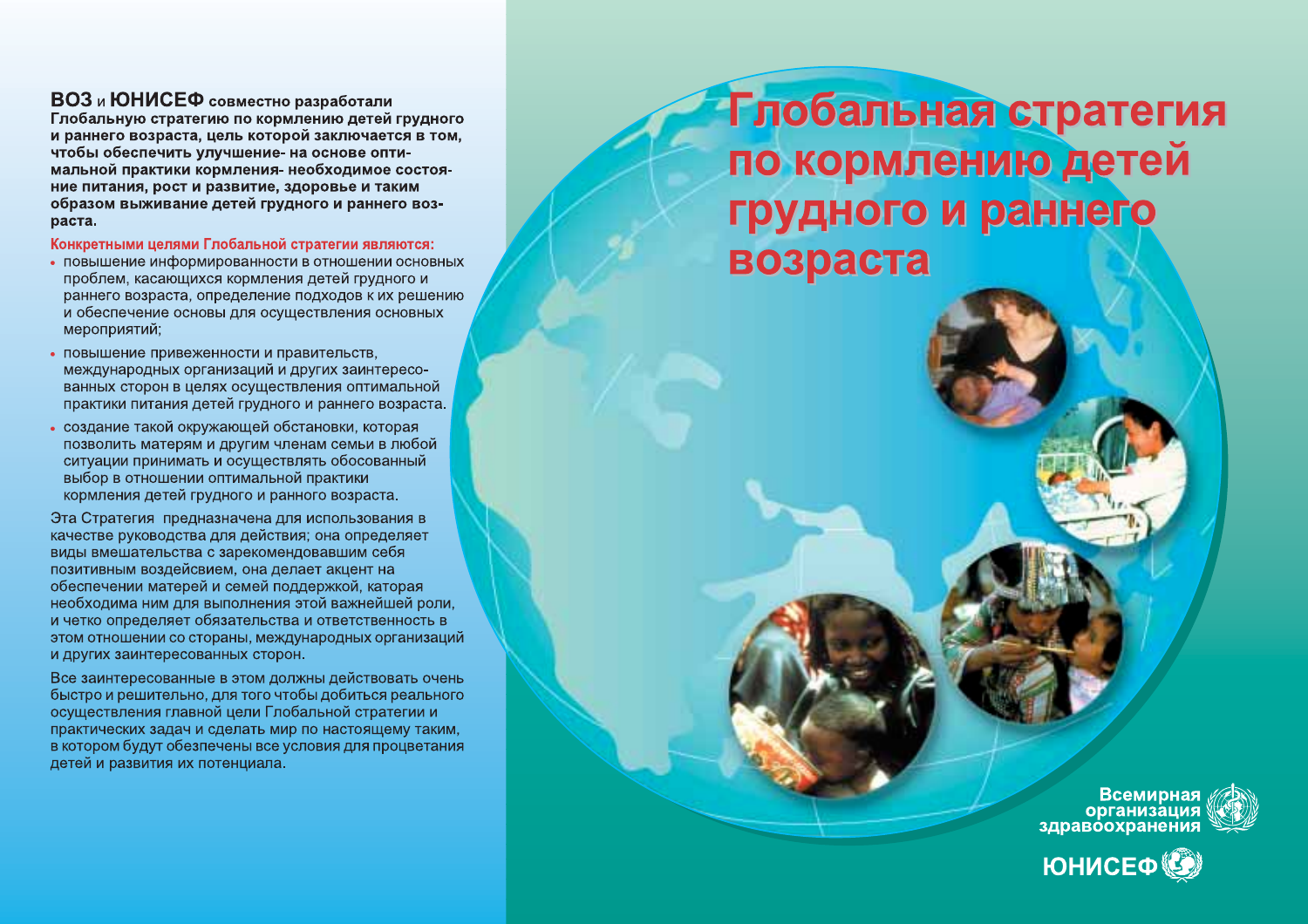Всемирная организация злравоохранения была созлана в 1948г. как специализированное учреждение Организации Объединенных Наций, чтобы действовать в качестве руководящего и координирующего органа в международной работе по здравоохранению и санитарии. Одна из уставных функций ВОЗ предоставление объективной и належной информации и советов в области злравоохранения, и эту задачу она частично выполняет с помощью широкой программы публикаций.

Своими публикациями Организация стремится оказывать поддержку национальным стратегиям здравоохранения и освещает в них наиболее актуальные проблемы охраны здоровья населения во всем мире. Стремясь удовлетворить потребности государств-членов на всех уровнях развития. ВОЗ публикует практические руководства, наставления и учебные материалы для конкретных категорий работников здравоохранения, международно приемлемые принципы и стандарты, обзоры и анализы политики и программ здравоохранения и исследований в этой области, а также согласованные на основе консенсуса доклады о последних достижениях в различных областях, в которых содержатся технические советы и рекомендации для лиц, принимающих решения. Эти книги тесно связаны с приоритетными мероприятиями Организации и охватывают профилактику болезней и борьбу с ними, создание справедливых систем здравоохранения на основе первичной медико-санитарной помощи и укрепление здоровья отдельных лиц и общин. Движение по пути к улучшению здоровья для всех требует также глобального распространения информации и обмена ею с использованием знаний и опыта всех государств - членов ВОЗ при сотрудничестве всемирных лидеров в области общественного здравоохранения и мелико-биологических наук.

Для обеспечения самой широкой доступности авторитетной информации и руководств по вопросам здравоохранения ВОЗ обеспечивает широкое распространение своих публикаций на международной арене и поощряет их перевод и адаптацию. Помогая укреплению и охране здоровья, а также профилактике болезней и борьбе с ними во всем мире, книги ВОЗ способствуют достижению главной задачи Организации обладание всеми людьми наивысшим достижимым уровнем здоровья.

## ВЫБОРОЧНЫЕ ПУБЛИКАЦИИ ВОЗ. КАСАЮШИЕСЯ ДАННОЙ ТЕМЫ

#### The optimal duration of exclusive breastfeeding. A systematic review

http://www.who.int/child-adolescent-health/ New Publications/NUTRITION/WHO CA H  $0\overline{1}$  23.pdf

#### The optimal duration of exclusive breastfeeding. Report of an expert consultation

http://www.who.int/child-adolescent-health/ New Publications/NUTRITION/WHO CA H  $01$  24.pdf

Nutrient adequacy of exclusive breastfeeding http://www.who.int/nut/document/ nut adequacy of exc bfeeding eng.pdf

#### Кормление детей первого года жизни: физиологические основы

1990, 108 pages, ISBN 92 4 068670 3 Order no. 0036701

#### Охрана, поощрение и поддержка грудного вскармливания

The special role of maternity services. A joint WHO/ UNICEF statement. 1989, iv + 32 pages, ISBN 92 4 156130 0

Order no. 1150326

#### **Management of severe malnutrition:** a manual for physicians and other senior

health workers

http://www.who.int/nut/documents/manage severe malnutrition eng.pdf

#### Evidence for the ten steps to successful breastfeeding

1998, vi + 111 pages, WHO/CHD/98.9 Order no. 1930142

#### Hypoglycaemia of the newborn

Review of the literature 1997, ii + 55 pages, WHO/CHD/97.1; **WHO/MSM/97.1** Order no. 1930165

#### Promoting breast-feeding in health facilities

(under revision) 1996, 391 pages, 154 colour slides, eight training modules in loose-leaf binder. WHO/NUT/96.3 Order no. 1930100

#### Breastfeeding counselling a training course, 1993

Document WHO/CHD/95.2

#### The Baby-friendly Hospital Initiative

Monitoring and reassessment: tools to sustain progress

1999, four sections in a loose-leaf binder with computerized reporting system, WHO/NHD/99.2

#### HIV and infant feeding (under revision)

- Guidelines for decision-makers Document WHO/FRH/NUT/CHD/98.1 http://www.unaids.org/unaids/document/ mother-to-child/infantpolicy.pdf
- A quide for health care managers and supervisors Document WHO/FRH/NUT/CHD/98.2 http://www.unaids.org/unaids/document/ mother-to-child/infantguide.pdf
- A review of HIV transmission through breastfeeding Document WHO/FRH/NUT/CHD/98.3 http://www.unaids.org./highband/document/ mother-to-child/hivmod3.pdf

#### Complementary feeding: family foods for breastfed children

2000. iii  $+52$  pages WHO/NHD/00.1: WHO/FCH/CAH/00.6 In developing countries: Sw.fr. 7.70. Order no. 1930177

#### Complementary feeding of young children in developing countries

A review of current scientific knowledge 1998, ix + 228 pages, WHO/NUT/98.1 Order no. 1930141

#### National infant and young child assessment tool: practices, policies and programmes (in preparation)

Complementary feeding counselling: a training course (in preparation)

#### Дополнительную информацию в

отношении этих и других публикаций ВОЗ можно получить по адресу: Marketing and Dissemination World Health Organization1211 Geneva 27, Switzerland

Электронная почта: publications@who.int Факс: +41 22 791 4857 Тел.: +41 22 791 2476

Ссылки на источники в Интернете: http://www.who.int/nut/publications.htm http://www.who.int/child-adolescent-health http://www.who.int/nutgrowthdb/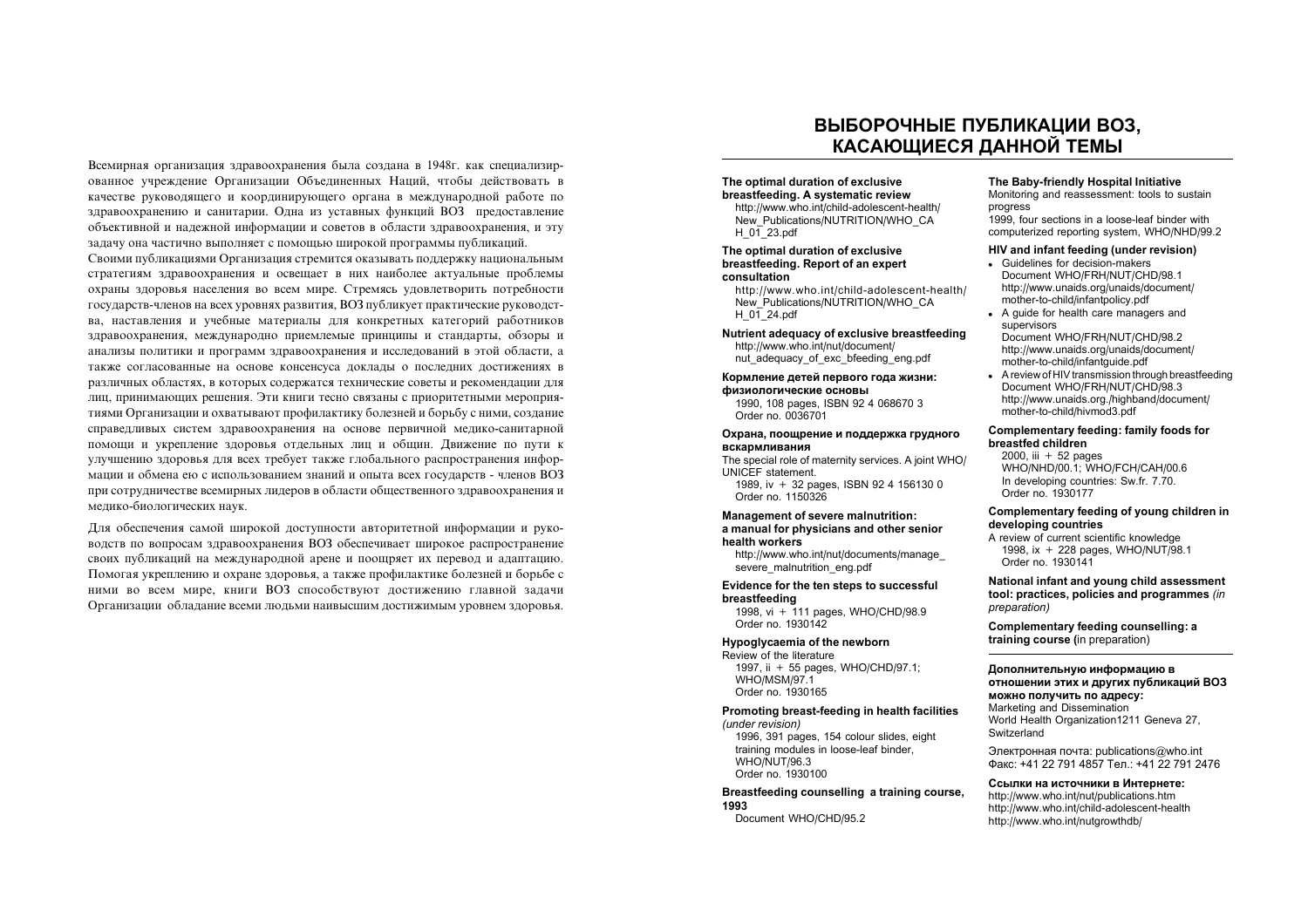# Глобальная стратегия по кормлению детей грудного и раннего возраста



Всемирная организация здравоохранения Женева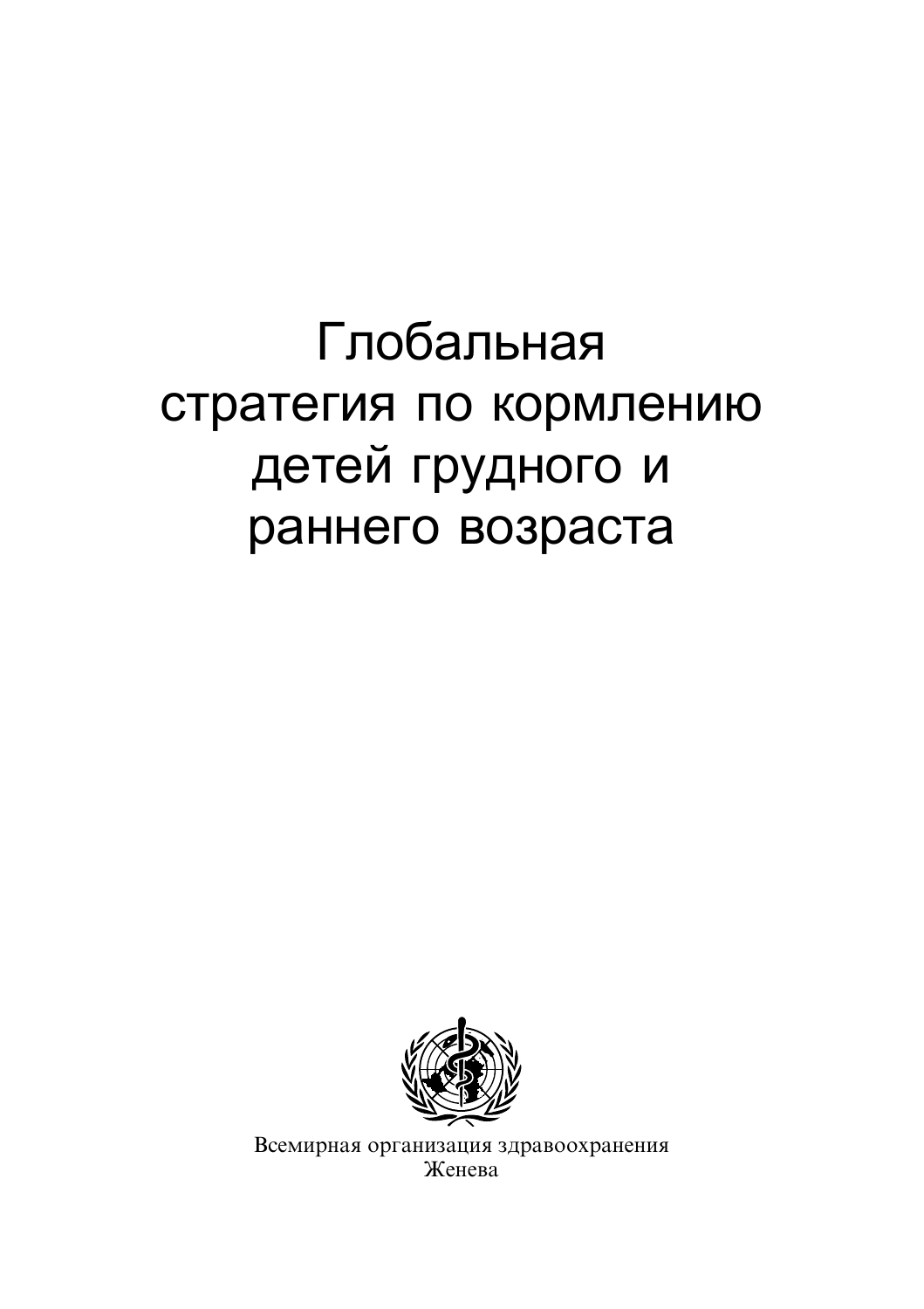WHO Library Cataloguing-in-Publication Data

Global strategy for infant and young child feeding. Глобальная стратегия по кормлению детей грудного и раннего возраста.

1.Infant nutrition 2.Breast feeding 3.Feeding behavior 4.National health programs 5.Health policy 6.Guidelines I.World Health Organization

ISBN 92 4 456221 9 (NLM classification: WS 120)

 $\odot$  Всемирная организация здравоохранения, 2003 г.

Все авторские права охраняются. Публикации Всемирной организации здравоохранения можно заказать в Отделе сбыта и распространения (Marketing and Dissemination), World Health Organization, 20 Avenue Appia, 1211 Geneva 27, Switzerland), (по телефону: +41 22 791 24 76 или факсу: +41 22 791 48 57 или по электронной почте: bookorders@who.int). Запросы о разрешении на воспроизведение или перевод публикаций ВОЗ, будь то для реализации или в некоммерческих целях, направляйте в Отдел публикаций по факсу: +41 22 791 48 06 или по электронной почте: permissions@who.int.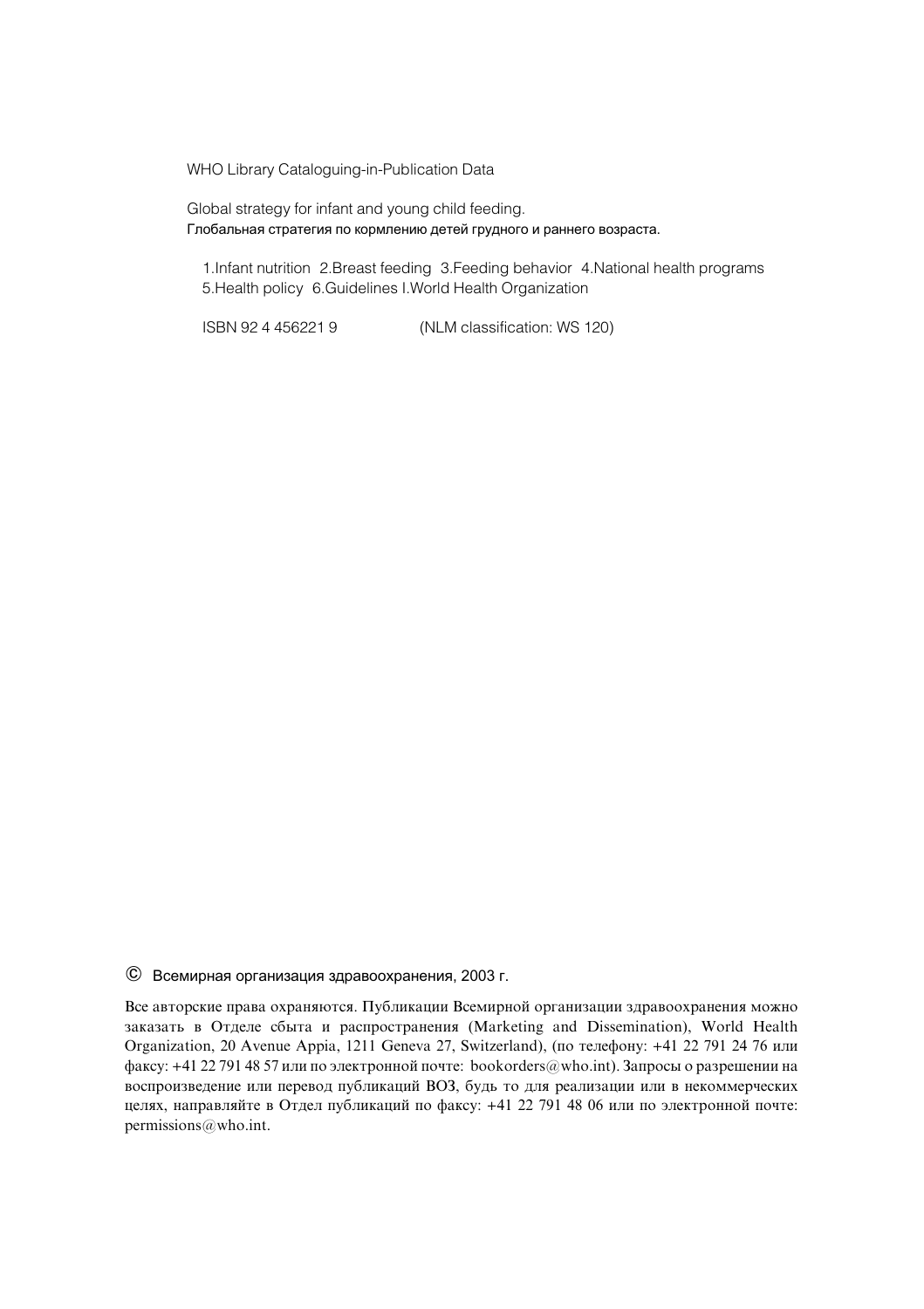## Содержание

| Сокращения                                    | iv           |
|-----------------------------------------------|--------------|
| Предисловие                                   | $\mathbf V$  |
| Введение                                      | $\mathbf{1}$ |
| Глобальная стратегия по кормлению детей       |              |
| грудного и раннего возраста                   | 5            |
| Определение проблемы                          | 5            |
| Определение цели и задач                      | 6            |
| Содействие надлежащему кормлению              |              |
| детей грудного и раннего возраста             | 8            |
| Другие альтернативы кормления                 | 10           |
| Кормление в исключительно трудных условиях    | 11           |
| Улучшение практики кормления                  | 13           |
| Достижение целей стратегии                    | 14           |
| Первоочередные действия                       | 17           |
| в целях охраны                                | 17           |
| в целях поощрения                             | 18           |
| в целях поддержки через системы               |              |
| медико-санитарной помощи                      | 18           |
| в целях поддержки в общине                    | 19           |
| в целях поддержки кормления детей             |              |
| грудного и раннего возраста в особо           |              |
| трудных обстоятельствах                       | 20           |
| Обязанности и ответственность                 | 21           |
| Правительства                                 | 21           |
| Другие заинтересованные стороны               | 22           |
| Медико-санитарные учреждения                  |              |
| и организации                                 | 22           |
| Неправительственные организации,              |              |
| включая группы поддержки на базе общины       | 23           |
| Коммерческие предприятия                      | 25           |
| Социальные партнеры                           | 25           |
| Другие группы                                 | 25           |
| Международные организации                     | 26           |
| Заключение                                    | 28           |
| Приложение. Резолюция WHA55.25: Питание детей |              |
| грудного и раннего возраста                   | 31           |
| Одобрение Исполнительным советом ЮНИСЕФ       | 34           |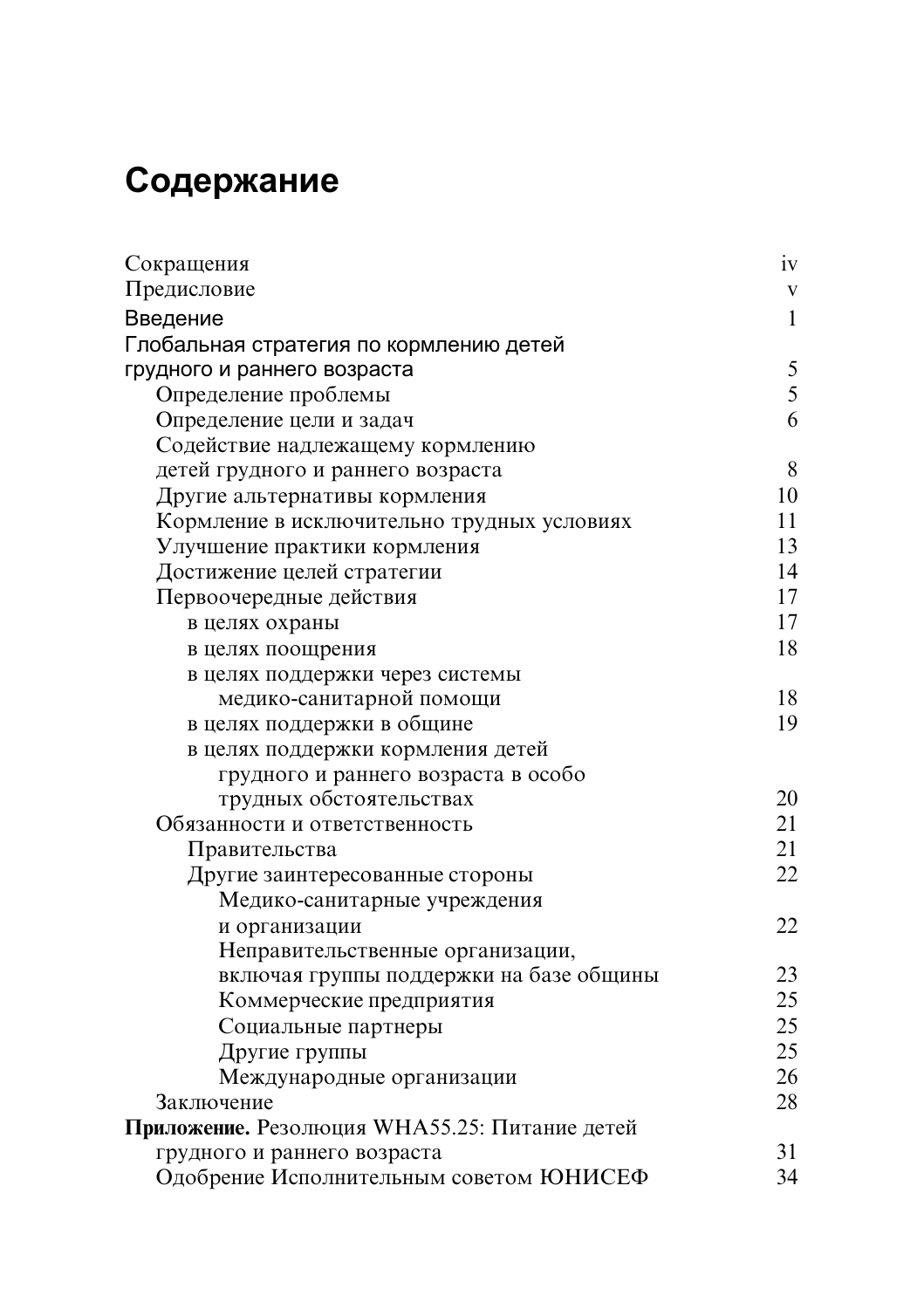## Сокращения

| Продовольственная и сельскохозяйственная<br>организация Объединенных Наций |
|----------------------------------------------------------------------------|
| Вирус иммунодефицита человека/синдром<br>приобретенного иммунодефицита     |
| Международная организация труда                                            |
| Объединенная и совместно организованная<br>программа ООН по ВИЧ/СПИДу      |
| Фонд ООН в области народонаселения                                         |
| Управление Верховного комиссара ООН по<br>делам беженцев                   |
| Детский фонд ООН                                                           |
| Всемирная организация здравоохранения                                      |
|                                                                            |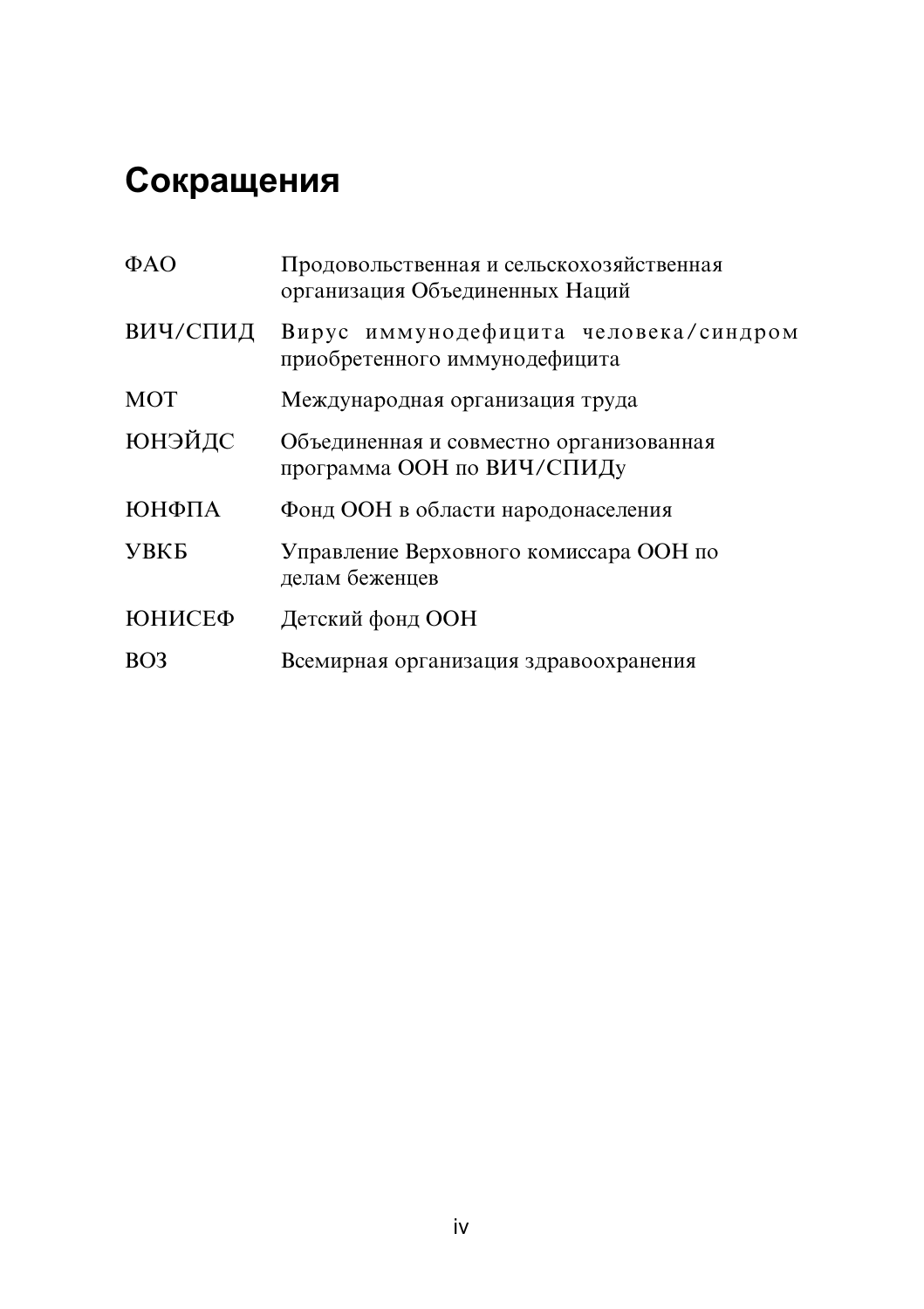## Предисловие

**B** <sup>O3</sup> и ЮНИСЕФ совместно разработали Глобальную страте-<br>В гию по кормлению детей грудного и раннего возраста, с тем чтобы мир уделял больше внимания воздействию практики кормления на упитанность, рост и развитие, здоровье и, таким образом, само выживание детей грудного и раннего возраста.

Глобальная стратегия основана на фактических данных, подтверждающих значение питания в первые месяцы и годы жизни и ту peшающую роль соответствующего кормления, которую оно  $\overline{h}$ играет в достижении оптимальных результатов с точки зрения здоровья. Лишение ребенка грудного вскармливания, и особенно исключительно грудного вскармливания в течение первого полгода жизни, является важным фактором риска заболеваемости и смертности детей грудного и более старшего возраста, который лишь усугубляется несоответствующим прикормом. Последствия, которые сказываются на протяжении всей последующей жизни, включают слабую успеваемость в школе, пониженную производительность труда и ущерб интеллектуальному и социальному развитию.

 $C$ тратегия является результатом провеленного в течение лвух лет  $\vec{a}$ всеобъемлющего процесса. С самого начала цель заключалась в том, чтобы сформулировать обоснованный подход к облегчению трагического бремени, лежащего на детях мира, а именно тех 50%-70% диарейных болезней, кори, малярии и инфекций нижних дыхатеСльных путей в детстве, которые тем или иным образом  $\overline{c}$ вязаны с недостаточным питанием, и содействовать устойчиому уменьшению нищеты и лишений.

Эта деятельность предоставила великолепную возможность критически пересмотреть в свете последних научных и эпидемиологи. ческих данных фундаментальные факторы, влияющие на практику кормления детей грудного и раннего возраста. В то же время она позволила обновить приверженность делу продолжения совместных действий в соответствии с Инициативой по созданию в больницах условий, благоприятствующих грудному вскармливанию, с Международным сводом правил по сбыту заменителей грудного молока и Инночентийской декларацией об охране, поощрении и поддержке грудного вскармливания.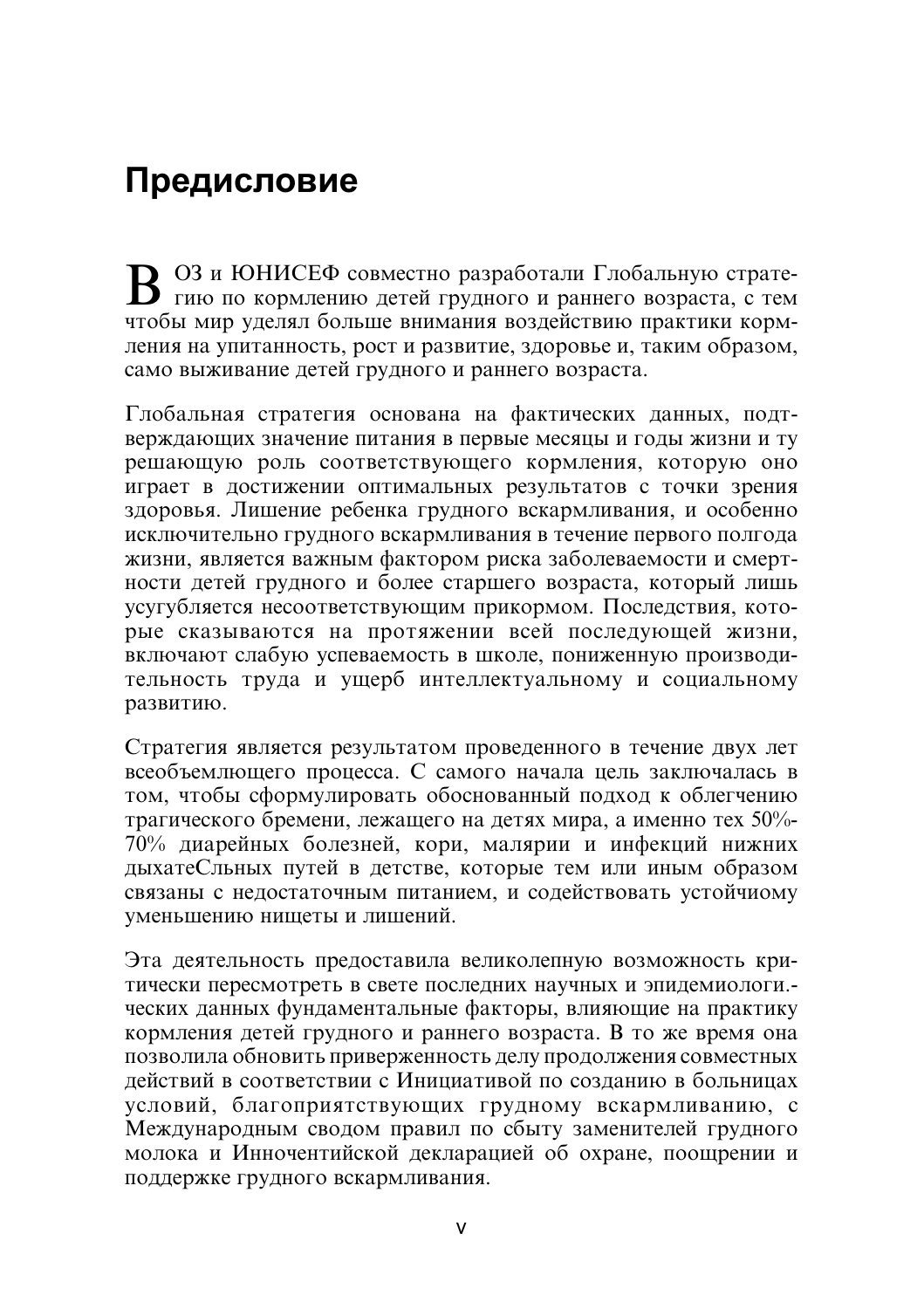Стратегия задумана как руководство к действию; в ней определяются виды деятельности с доказанным положительным воздействием, подчеркивается важность предоставления матерям и семьям поддержки, которая им необходима для выполнения своих важных ролей, четко формулируются обязанности и ответственность в этом отношении правительств, международных организаций и других соответствующих сторон.

Мы гордимся тем, что руководящие органы наших двух учреждений единодушно высказались в поддержку Глобальной стратегии<sup>1</sup>. Итак, первый политический шаг сделан. Теперь пришло время для всех, кого это касается, включая правительства, а также других бесчисленных активистов в обществе, действовать быстро и целенаправленно, с тем чтобы добиться ощутимых результатов в лостижении важнейшей цели.

Стратегии и практических задач. Нельзя больше откладывать применение комплексных знаний и опыта, которые должны помочь сделать наш мир истинно пригодной средой, в которой все дети могут процветать и полностью раскрывать свой внутренний потенниал.

Groll. Bundelod

Гру Харлем Брундтланд ДМ, МОЗ Генеральный директор Всемирной организации здравоохранения

 $C \rightarrow B$ 

Кэрол Беллами Исполнительный директор Детского фонда Организации Объединенных Напий

<sup>&</sup>lt;sup>1</sup> Глобальная стратегия была одобрена консенсусом 18 мая 2002 г. Пятьдесят пятой сессией Всемирной ассамблеи здравоохранения и 16 сентября 2002 г. Исполнительным советом ЮНИСЕФ (см. приложение).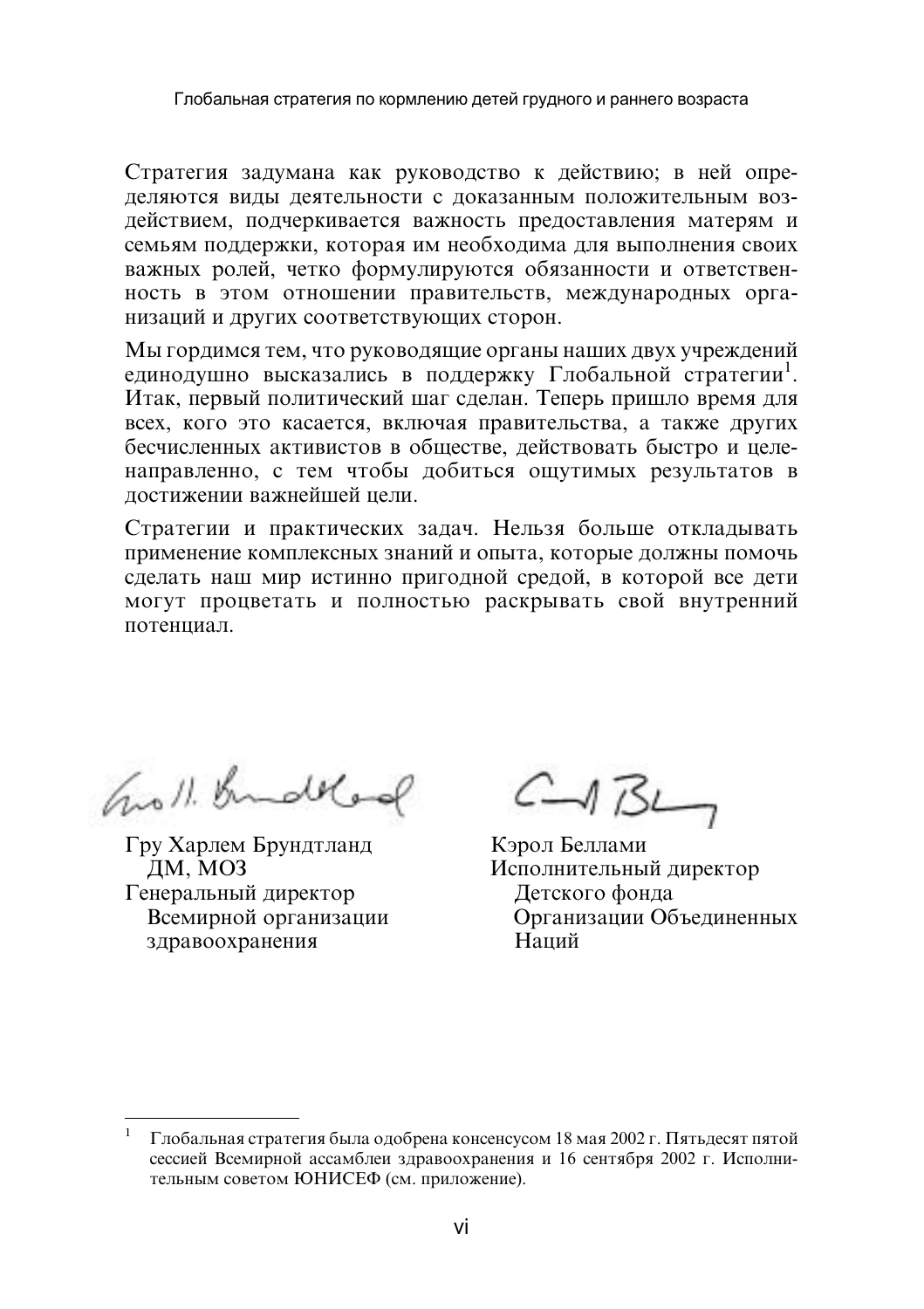## 1. Введение

**Н** а своей Сто первой сессии в январе 1998 г. Исполнительный<br>Комитет Всемирной организации здравоохранения призвал возобновить глобальную приверженность соответствующему питанию детей грудного и раннего возраста и, в частности, грудному  $\overline{\text{Bckab}}$ мливанию и надлежащему прикорму. Впоследствии ВОЗ в тесном сотрудничестве с Детским фондом ООН организовала консультативное совещание (Женева, 1317 марта 2000 г.) для оценки политики кормления детей грудного и раннего возраста, анализа основных мероприятий и выработки всеобщей стратегии на следующее десятилетие.

После обсуждения на Пятьдесят третьей сессии Всемирной ассамблеи здравоохранения в мае 2000 г. и Сто седьмой сессии Исполнительного комитета в январе 2001 г. общего наброска и основных элементов глобальной стратегии Пятьдесят четвертая сессия Всемирной ассамблеи здравоохранения (май 2001 г.) рассмотрела ход работы и предложила Генеральному директору представить стратегию на рассмотрение Сто девятой сессии Исполнительного комитета и Пятьдесят пятой сессии Всемирной  $\alpha$  годинительного комптета и титедести питон сесени всемирной

В ходе обсуждения проекта глобальной стратегии члены Исполкома дали положительную оценку тому факту, что установлен консультативный процесс, опирающийся на научные данные, который привел к ее разработке в качестве ориентира в разработке методов  $\overline{v}$ лучшения практики кормления, учитывающих специфику страны. Они также приветствовали интегрированный и всеобъемлющий метод стратегии. Некоторые члены Исполкома выступили с предложениями в отношении точной формулировки проекта стратегии. Эти предложения были тщательным образом приняты во внимание в подготовке стратегии, кроме того, были учтены замечания  $\mu$  подготовке стратени, кроме того, овин утены замечания замечания других заинтересованных сторон, включая профессиональные ассоциации, неправительственные организации и пищевую промышленность. Подчеркивая ценность правильным образом построенного проекта, Исполком рекомендовал Ассамблее здра-

<sup>&</sup>lt;sup>1</sup> Резолюция WHA54.2, пункт 3(6).<br><sup>2</sup> Представлены в ответ на циркулярное письмо C.L.5.2002.от 8 февраля 2002 г.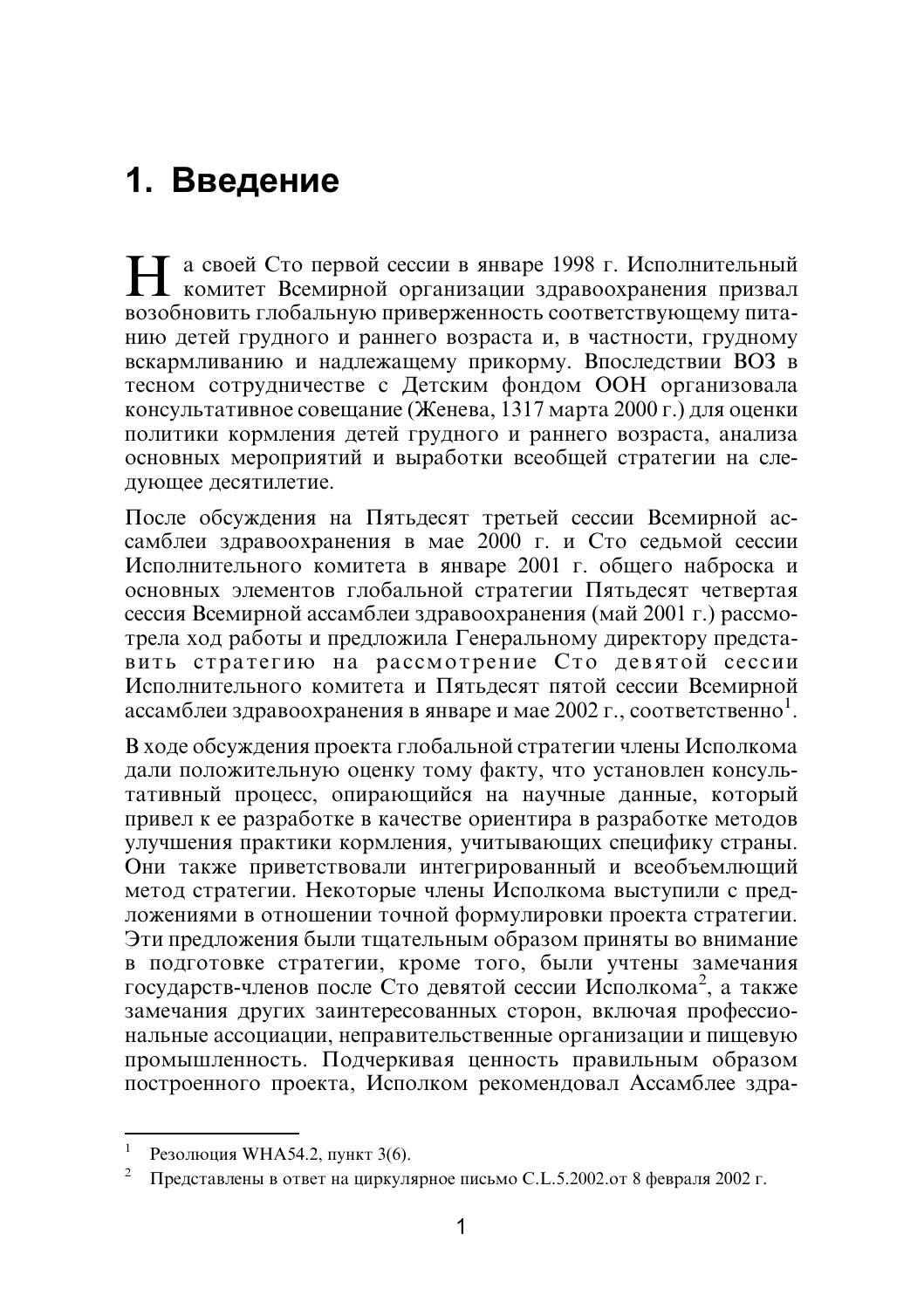воохранения поддержать глобальную стратегию и рекомендовал государствам-членам осуществлять ее в соответствии с условиями страны в нелях солействия оптимальному кормлению всех летей  $\mu$ рины в цених соденствии о

## Формулирующаяся структура политики

С самого начала было оговорено, что глобальная стратегия должна строиться на прошлых и нынешних достижениях, в частности Инициативе по созданию в больницах условий, благоприятных для грудного вскармливания (1991 г.), Международном своде правил сбыта заменителей грудного молока (1981 г.) и Инночентийской декларации об охране, поощрении и поддержке грудного вскармливания (1990 г.), в общем контексте национальной политики и программ в области питания и охраны здоровья ребенка и в  $\overline{\text{coor}}$ ветствии со Всемирной декларацией и Планом действий в  $\frac{1}{2}$ области питания<sup>2</sup>. Олнако она лолжна илти лалыше и полчеркивать необходимость всеобъемлющей национальной политики питания детей грудного и раннего возраста, включая принципы обеспечения надлежащего питания детей грудного и раннего возраста в исключительно трудных условиях, а также необходимость в том, чтобы все медико-санитарные службы обеспечивали охрану, содействие и поддержку исключительно грудному вскармливанию, равно как и  $\overline{C}$ евоевременному и адекватному прикорму с продолжением грудного вскармливания.

В основу разработки стратегии было положено два принципа: она должна базироваться на самых последних научных и эпидемиологических данных и осуществляться с максимальным участием заинтересованных лиц и групп. Соответственно эта работа потребовала обширного обзора научной литературы и ряда технических консультаций. Последние концентрировались как на основополагающих элементах стратегии, так и на конкретных вопросах, например в ходе консультативного совещания ВОЗ/  $\overline{Y}$ ЮНИСЕФ в марте 2000 г., в котором приняли участие эксперты по стратегическим и программным аспектам данной проблемы и представители МОТ, УВКБ и ЮНЭЙДС; совещания Межучрежденческой целевой группы ЮНЭЙДС/ЮНИСЕФ/  $H\ddot{\phi}$ ПА/ВОЗ (Женева, 11-13 октября 2000 г.), на котором

<sup>&</sup>lt;sup>1</sup> Резолюция EB109.R18. 2 Detail Detaine b области питания. Международная декларация и План действий в области питания. Международная конференция по питанию, Рим, ФАО/ВОЗ, 1992 г.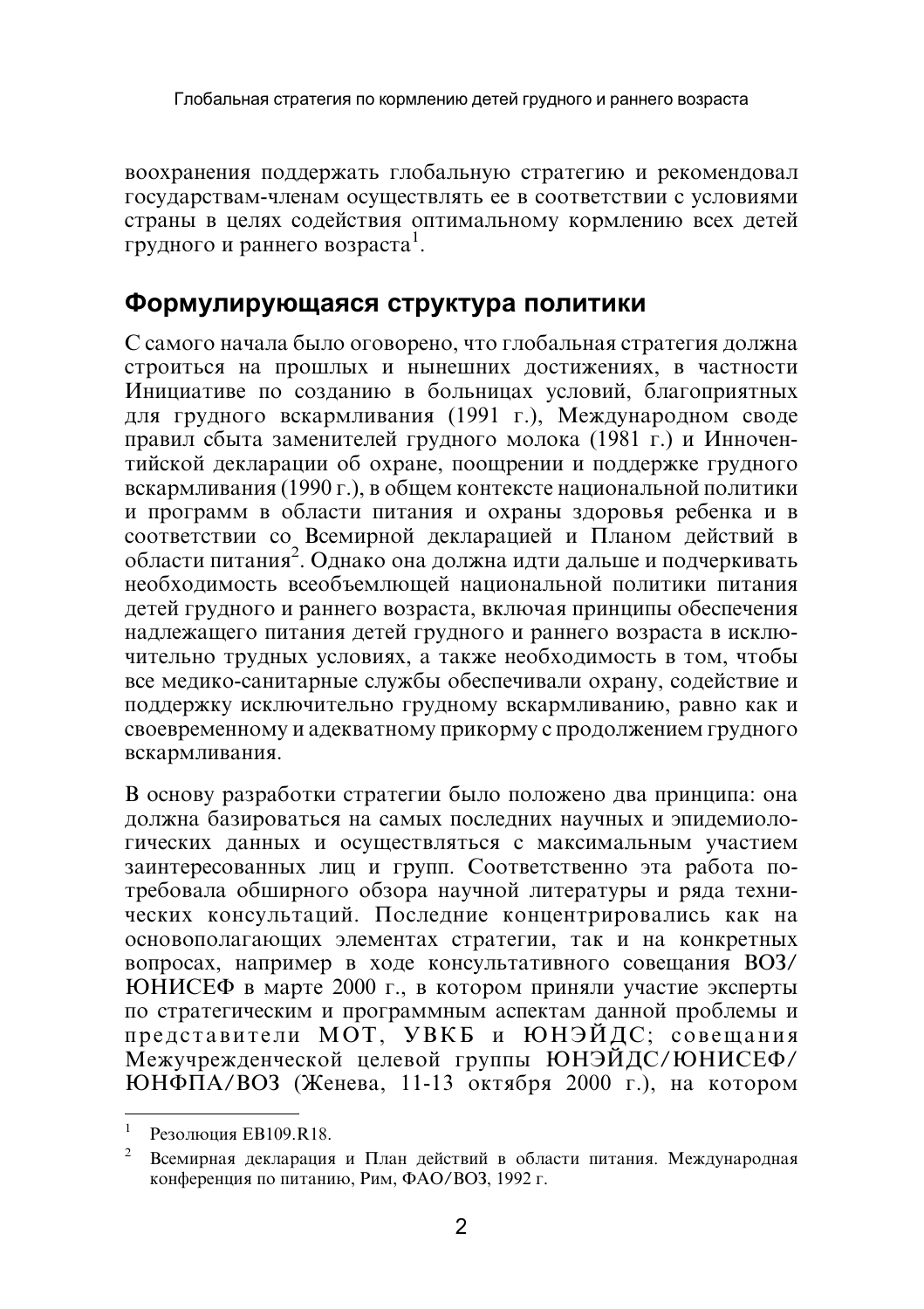рассматривалась проблема предупреждения передачи ВИЧ от матери ребенку<sup>1</sup> и консультации экспертов, рассмотревших оптимальную длительность исключительно грудного вскармливания (Женева, 28-30 марта 2001 г.)<sup>2</sup>.

В соответствии с данным подходом, предусматривающим участие стран в адаптации стратегии к их конкретным потребностям с самого начала ее разработки, в период 2000-2001 гг. проект стратегии рассматривался на консультативных совещаниях в Бразилии, Зимбабве, Китае, Таиланде, на Филиппинах, в Шотландии, Шри-Ланке. Затем были проведены шесть региональных консультаций, в которых приняли участие представители более 100 государствчленов, а также ЮНИСЕФ, ФАО, МОТ, Международной консультативной ассоциации по лактации, Международной сети действий в области детского питания и Всемирного альянса действий в области грудного вскармливания. На основе полученных данных и принципов, которые получили развитие в ходе этого процесса, выявилась следующая структура политики.

- Неправильная практика вскармливания и ее последствия являются основными препятствиями, мешающими устойчивому социально-экономическому развитию и уменьшению нищеты. Правительства не добьются успехов в своих усилиях по ускорению экономического развития в сколько-нибудь долговременном плане, если не будет обеспечен оптимальный рост и развитие ребенка, особенно благодаря соответствующей практике вскармливания.
- Надлежащая практика вскармливания на основе фактических данных является важнейшим элементом достижения и поддержания соответствующего питания и здоровья.
- Матери и грудные дети представляют собой неделимую биологическую и социальную единицу; здоровье и питание одних неотделимо от здоровья и питания других.

 $\mathbf{1}$ Последние данные по предупреждению передачи ВИЧ от матери ребенку и их значение для политики: выводы и рекомендации. Техническая консультация ВОЗ, организованная по линии Межучережденческой целевой группы по передаче ВИЧ от матери ребенку ЮНФПА/ЮНИСЕФ/ВОЗ/ЮНЭЙДС, октябрь 2001 г., Женева, ВОЗ (документ WHO/RHR/01.28).

<sup>1</sup> Оптимальная продолжительность исключительно грудного вскармливания. Отчет консультации экспертов, Женева, ВОЗ (документ WHO/NHD/01.09, WHO/ FCH/CAH/01.24), март 2001 г.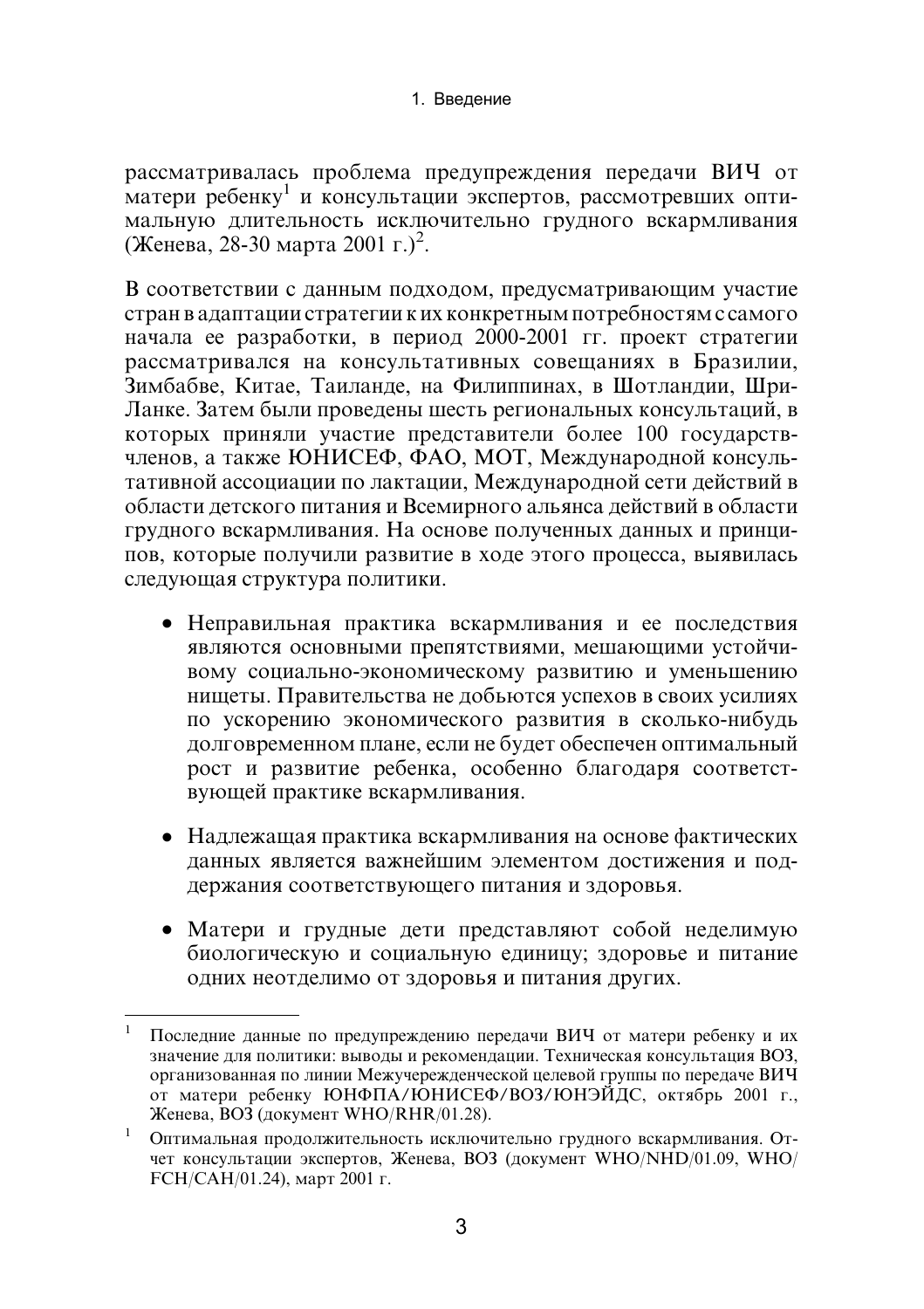Глобальная стратегия по кормлению детей грудного и раннего возраста

- Постоянное уделение важного внимания вопросу улучшения питания детей грудного и раннего возраста в сфере общественного здравоохранения имеет капитальное значение для закрепления успехов, достигнутых за последние десятипетия
- Через двадцать лет после принятия Международного свода правил сбыта заменителей грудного молока, за 10 лет практического осуществления Всемирной декларации и Плана действий в области питания, Инночентийской декларации и Инициативы по созданию в больницах условий, благоприятных для грудного вскармливания, пора бы правительствам, международному сообществу и другим заинтересованным сторонам укрепить свою приверженность делу укрепления здоровья и питания детей грудного и раннего возраста и сотрудничать в этих целях.
- Хотя не все компоненты глобальной стратегии новы, важным новшеством является комплексный всеобъемлющий подход и степень срочности, требуемые для ее осуществления, с тем чтобы эффективно решить такую элементарную и всеобщую проблему, как обеспечение надлежащего кормления детей мира.
- Наиболее рациональный и экономичный подход к достижению цели и задач стратегии - это использование существующих медико-санитарных и межсекторальных структур при их укреплении в необходимых случаях.
- Успех в осуществлении глобальной стратегии зависит, в первую очередь и прежде всего, от обеспечения политической приверженности на самом высоком уровне и концентрации необходимых людских и финансовых ресурсов.
- Другие исключительно важные условия для успеха включают определение соответствующих целей и задач, реалистичные сроки их достижения и поддающиеся измерению показатели прогресса и результативности, которые позволят осуществлять четкий мониторинг и оценку предпринимаемых действий и быстрое реагирование на выявляемые потребности.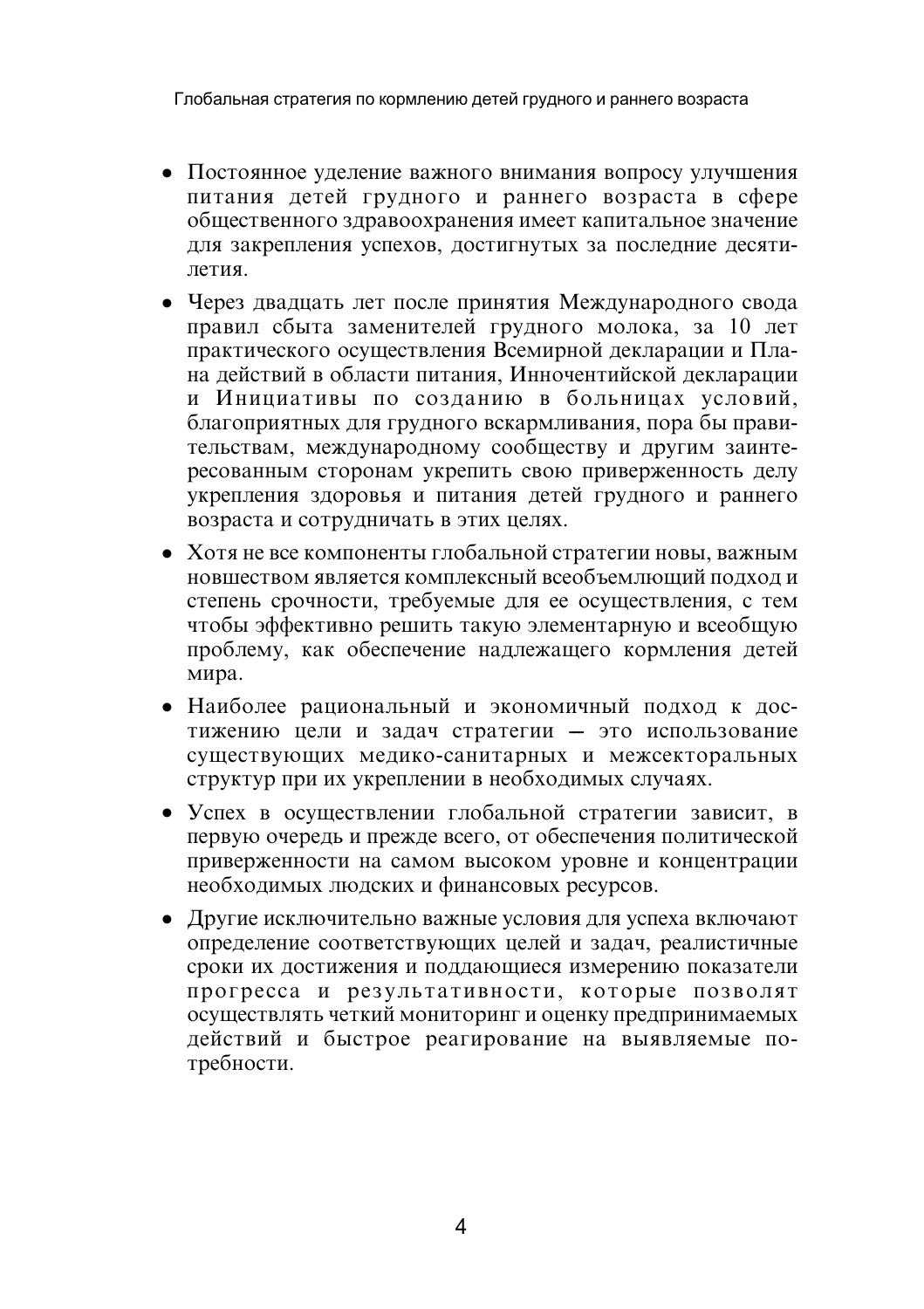## 2. Глобальная стратегия по кормлению детей грудного и раннего возраста

## Определение проблемы

- 1. Недостаточное или неполноценное питание является прямой или косвенной причиной в  $60\%$  из 10.9 миллиона случаев смерти среди детей в возрасте до пяти лет в год. Более двух третей этих случаев, которые часто связаны с ненадлежащей практикой питания, происходят на первом году жизни. Во всем мире не более 35% детей грудного возраста вскармливаются исключительно грудью в течение первых четырех месяцев жизни; прикорм часто начинается слишком рано или слишком поздно, а продукты прикорма часто бывают нелостаточно питательными и небезопасными. Кроме того, получающие недостаточное или неполноценное питание дети часто болеют и на протяжении всей жизни страдают от последствий нарушения развития. Увеличение числа случаев повышенной массы тела и ожирения у детей также является предметом серьезной обеспокоенности. В связи с тем, что неудовлетворительная практика питания представляет основную угрозу для социально-экономического развития, она является одним из наиболее серьезных препятствий, мешающих достижению и сохранению здоровья в этой возрастной группе.
- 2. Существует тесная внутренняя связь между здоровьем и состоянием питания матерей и детей. Улучшение питания детей грудного и раннего возраста начинается с обеспечения надлежащего состояния здоровья и питания самих женщин на протяжении всех этапов жизни и продолжается в то время, когда женщины обеспечивают своих детей и семьи. Матери и дети грудного возраста образуют биологическую и социальную единицу; они также имеют общие проблемы недостаточности питания и плохого состояния здоровья. Независимо от того, что предпринимается для решения этих проблем, это касается как матерей, так и детей.
- 3. Глобальная стратегия по кормлению детей грудного и раннего возраста основана на уважении, защите, поощрении и осуществлении принятых принципов прав человека. Питание является основным, повсеместно признаваемым компонентом права ребенка на достижение возможно высшего уровня здоровья, как указано в Конвенции о правах ребенка. Дети имеют право на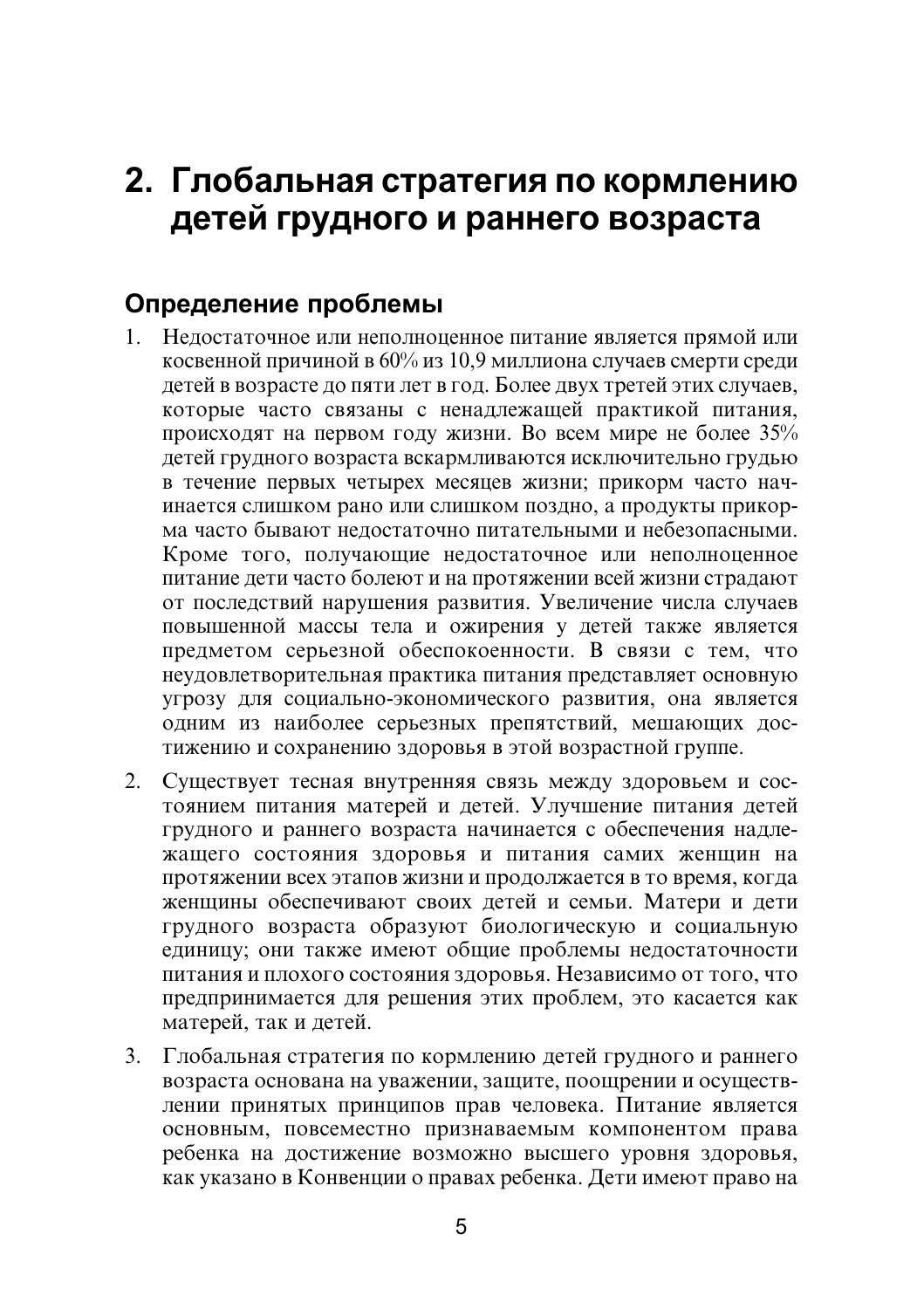адекватное питание и на доступ к безопасным и питательным пишевым продуктам, и оба эти момента имеют сушественное значение для реализации права на достижение возможно высшего уровня здоровья. Женщины, в свою очередь, имеют право на надлежащее питание, на принятие решения о том, как кормить своих детей, и на полную информацию и соответствующие условия, которые позволяют им осуществлять свои решения. Во многих случаях эти права еще не реализованы.

- 4. Быстрые социальные и экономические перемены лишь усугубляют трудности, с которыми сталкиваются семьи в обеспечении наллежашего питания своих летей и ухода за ними. Расширение урбанизации ведет к увеличению числа семей, которые зависят от неофициальной или непостоянной занятости, с неопределенными доходами и при незначительном пособии по беременности и родам или отсутствии такового. Женщины в сельских районах, которые работают на себя или имеют номинальную занятость, обычно несут тяжелую рабочую нагрузку без какой-либо охраны материнства. Тем временем разрушаются традиционные структуры поддержки семьи и общины, уменьшаются ресурсы, предназначенные для оказания медико-санитарных услуг, особенно связанных с питанием, отсутствует точная информация об оптимальной практике кормления и увеличивается число сельских и городских семей, не обеспеченных продуктами питания.
- 5. Пандемия ВИЧ-инфекции и риск передачи ВИЧ от матери ребенку при грудном вскармливании создают своеобразные проблемы для содействия грудному вскармливанию, даже среди незатронутых семей. Повышается число и интенсивность сложных чрезвычайных ситуаций, которые нередко характеризуются перемещением населения, необеспеченностью продуктами питания и вооруженными конфликтами и которые еще больше ставят под угрозу уход за детьми грудного и раннего возраста и их питание во всем мире. Число лишь беженцев и внутренне перемещенных лиц в настоящее время превышает 40 миллионов, включая 5,5 миллионов детей в возрасте до пяти лет.

## Определение цели и задач

6. Цель этой стратегии заключается в улучшении посредством оптимального кормления состояния питания, роста и развития, здоровья и таким образом выживания детей грудного и раннего возраста.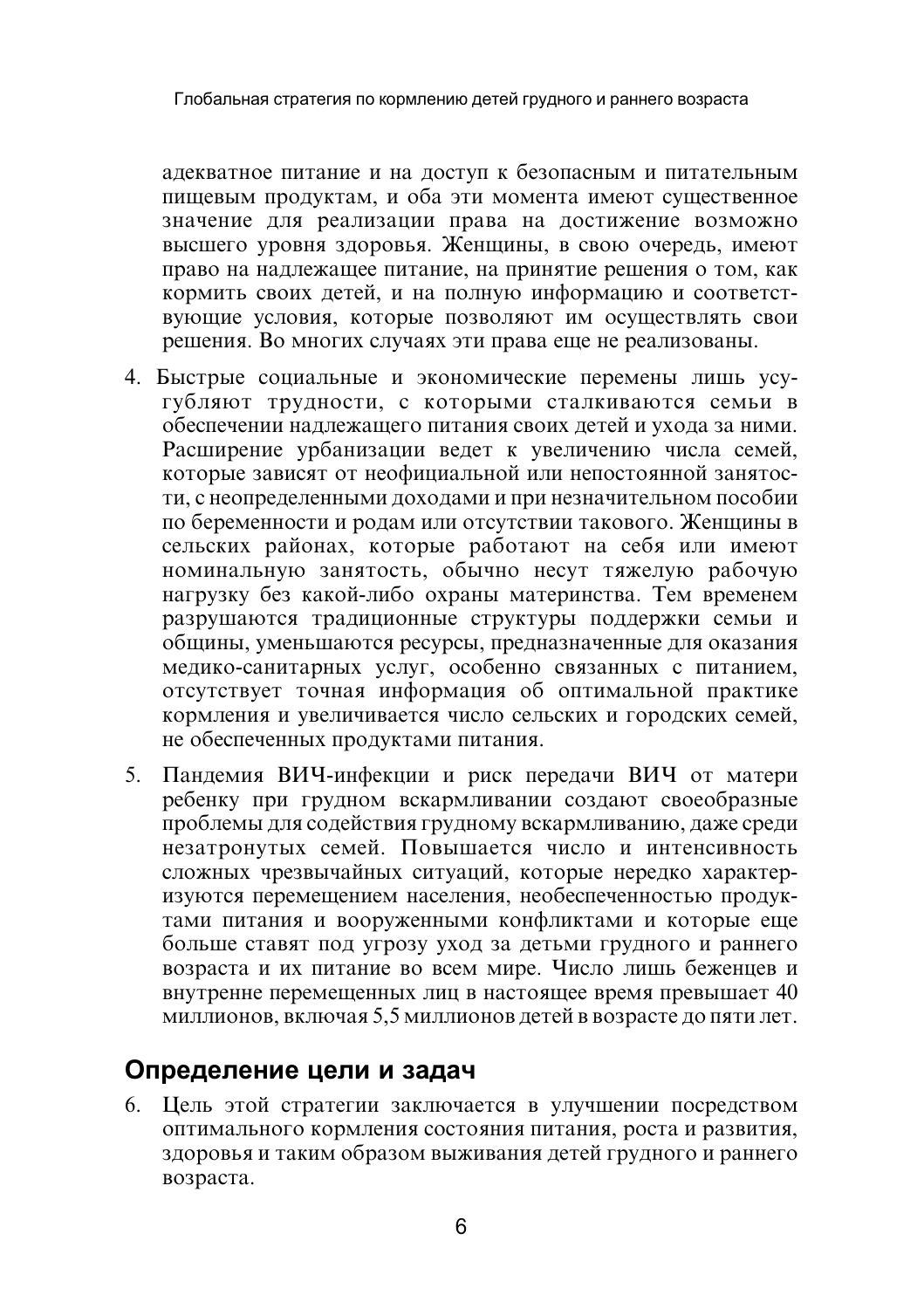2. Глобальная стратегия по кормлению детей грудного и раннего возраста

- 7. Конкретные задачи этой стратегии таковы:
	- повысить информированность в отношении основных проблем, касающихся кормления детей грудного и раннего возраста, определить подходы к их решению и обеспечить основу для осуществления основных мероприятий;
	- повысить приверженность правительств, международных организаций и других заинтересованных сторон<sup>1</sup> в нелях осуществления оптимальной практики питания детей грудного и раннего возраста;
	- создать такую окружающую обстановку, которая позволит матерям, другим членам семьи и воспитателям в любой ситуации принимать и осуществлять обоснованный выбор в отношении оптимальной практики кормления детей грудного и раннего возраста.
- 8. Эта стратегия предназначена для использования в качестве руководства для действий; она основана на накопленных фактических данных, касающихся значения первых месяцев и лет жизни для роста и развития ребенка, и для определения мероприятий с подтвержденным позитивным воздействием в течение этого периода. Кроме того, чтобы сохранять динамичный характер стратегии, ее успешное выполнение будет зависеть от того, каким образом удастся идти в ногу с прогрессом, стимулируя новые клинические исследования и изучение народонаселения, а также исследуя проблемы в области повеления.
- 9. Ни одно единичное мероприятие или группа не может привести к успешному решению этой проблемы; таким образом, осуществление этой стратегии требует укрепления политической воли. государственных инвестиций, информированности работников здравоохранения, участия семей и общин, а также сотрудничества между правительствами и международными организациями и другими заинтересованными сторонами, что в конечном итоге обеспечит осуществление всех необходимых действий.

Для целей этой стратегии к другим заинтересованным сторонам относятся организации специалистов, учебные заведения, промышленные и коммерческие предприятия и их ассоциации, неправительственные организации, независимо от того, зарегистрированы ли они официально или нет, религиозные и благотворительные организации и ассоциации граждан, такие как сети поддержки грудного вскармливания на уровне общины и группы потребителей.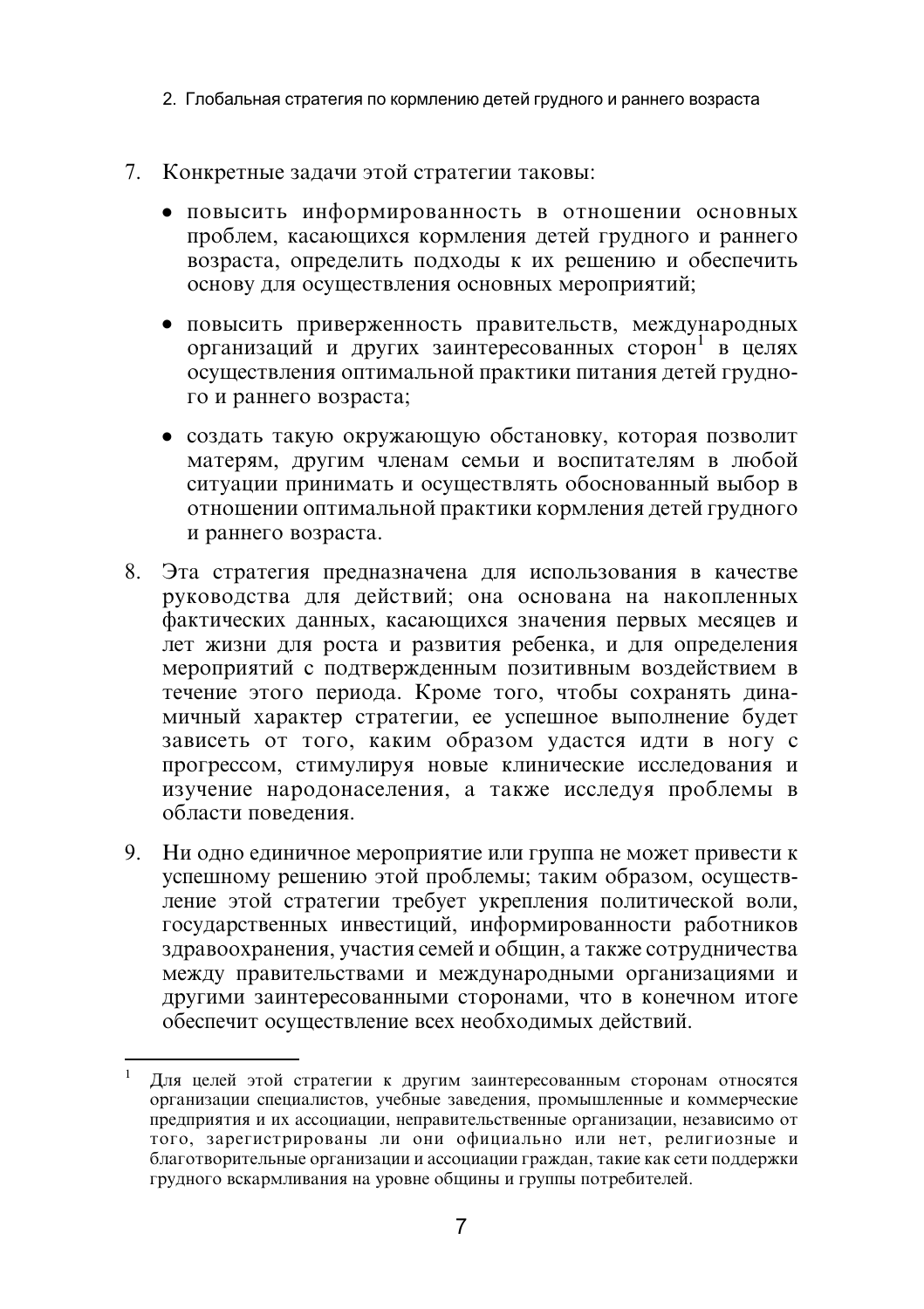## Содействие надлежащему кормлению детей грудного и раннего возраста

- 10. Грудное вскармливание является наилучшим способом предоставления идеального питания для здорового роста и развития детей грудного возраста; оно также является составной частью репродуктивного процесса с важными последствиями для здоровья матерей. Для оптимального роста, развития и здоровья детей грудного возраста глобальная рекомендация общественного здравоохранения состоит в необходимости исключительно грудного вскармливания в течение первых шести месяцев жизни<sup>1</sup>. Соответственно, для удовлетворения своих возрастающих потребностей в питании дети грудного возраста должны получать адекватный в питательном отношении и безопасный прикорм при продолжении грудного вскармливания до двух лет или более. Исключительно грудное вскармливание с самого рождения возможно за исключением немногих медицинских состояний, и неограниченное исключительно грудное вскармливание ведет к выработке большого количества молока.
- 11. Хотя грудное вскармливание является естественным актом, оно также является приобретаемой формой поведения. Фактически все матери могут кормить грудью при условии, что они располагают точной информацией и поддержкой со стороны семей и общин, а также со стороны системы медико-санитарной помощи. Они также должны иметь доступ к квалифицированной практической помощи, которую можно получить, например у подготовленных работников здравоохранения, пользоваться советами лиц, не являющихся специалистами, или коллег, а также рекомендациями дипломированных консультантов по лактации, которые могут помочь создать уверенность у матерей, улучшить технику кормления и предотвращать или решать возникающие проблемы.
- 12. Женщинам, находящимся на оплачиваемой работе, можно помочь в продолжении грудного вскармливания посредством обеспечения их минимальными благоприятными условиями, например путем предоставления оплачиваемых отпусков по беременности и родам, соглашений о неполном рабочем дне,

Как сформулировано в заключениях и рекомендациях консультативного совещания экспертов (Женева, 28-30 марта 2001 г.), которое завершило систематический обзор оптимальной продолжительности исключительно грудного вскармливания (см. документ A54/INF.DOC./4). 'м. также резолюцию WHA54.2.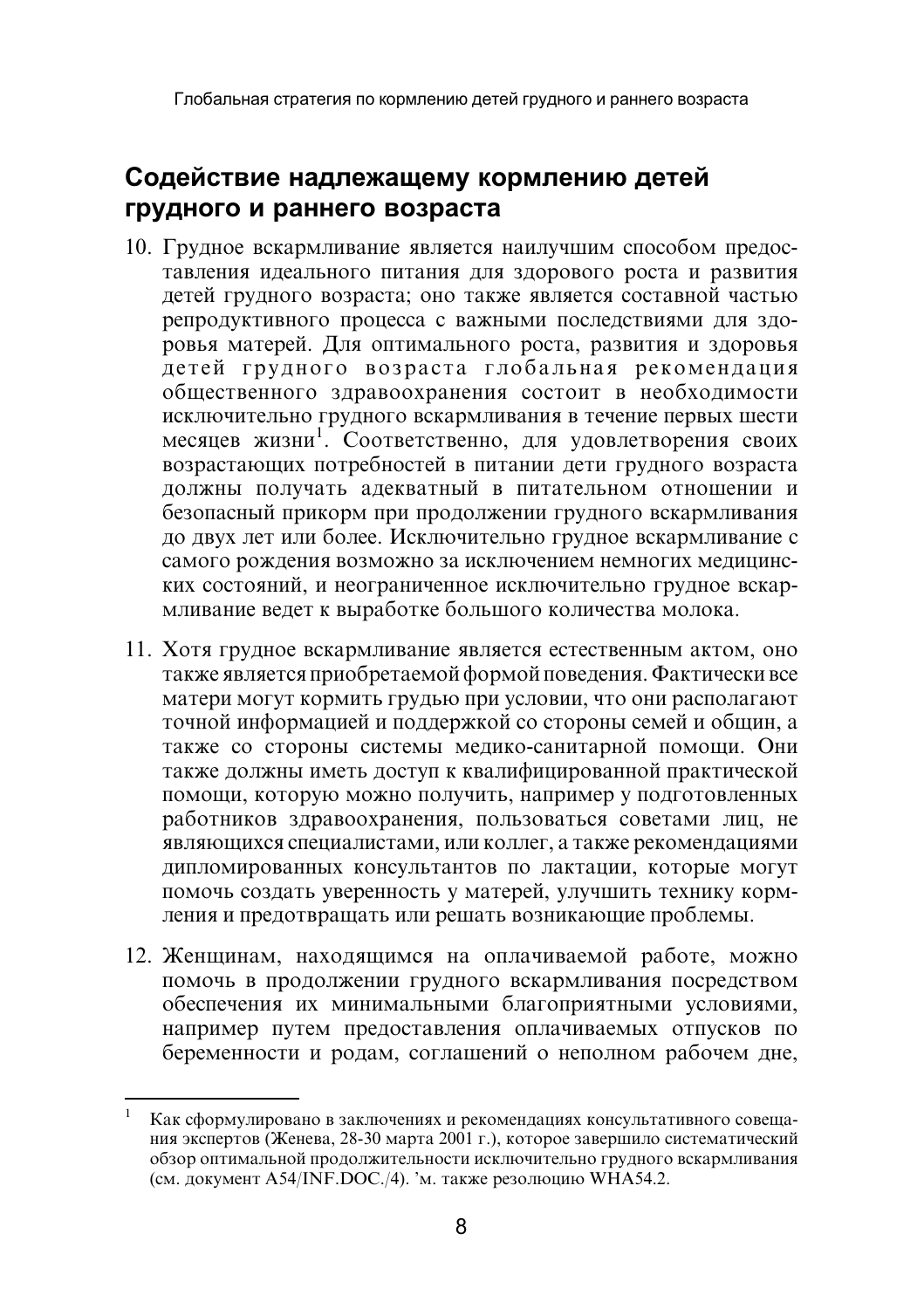2. Глобальная стратегия по кормлению детей грудного и раннего возраста

предоставлении яслей, помещений и средств для сцеживания и хранения грудного молока, а также перерывов для кормления грудью (см. пункт 28).

- 13. Дети грудного возраста особенно уязвимы во время переходного периода, когда начинается прикорм. Таким образом, для удовлетворения их потребностей в питании требуется, чтобы прикорм был:
	- своевременным, то есть тогда, когда потребность в энергии и питательных элементах превышает то, что может быть предоставлено посредством исключительного и частого грудного вскармливания:
	- адекватным, то есть с достаточным количеством энергии, белков и питательных микроэлементов для удовлетворения возрастающих потребностей ребенка в питании;
	- безопасным, то есть, чтобы хранился и готовился в гигиенических условиях и кормление производилось чистыми руками из чистой посуды, а не из рожка с соской;
	- правильным, то есть ребенка кормят в соответствии с его запросами и признаками насыщения, а частота кормления и метод приема пищи - при активном поощрении ребенка даже во время болезни к ее потреблению руками, ложкой или самостоятельно - соответствуют данному возрасту.
- 14. Надлежащий прикорм требует точной информации и квалифицированной поддержки со стороны семьи, общины и системы медико-санитарной помощи. Недостаточные знания в отношении надлежащих продуктов питания и практики кормления часто являются более существенным определяющим фактором недостаточности питания, чем отсутствие пищи. Кроме того, требуются разнообразные подходы для обеспечения доступа к продуктам питания, которые адекватным образом удовлетворят энергетические и питательные потребности растущих детей, например использование домашней и народной технологии для повышения питательности, биоусвояемости или содержания необходимых микроэлементов в местных продуктах питания.
- 15. Обеспечение доброкачественного и ориентирующегося на культурную среду консультирования в области питания для матерей детей раннего возраста, а также обеспечение рекомендаций в отношении как можно более широкого использования местных продуктов питания поможет обеспечить такое положение. когда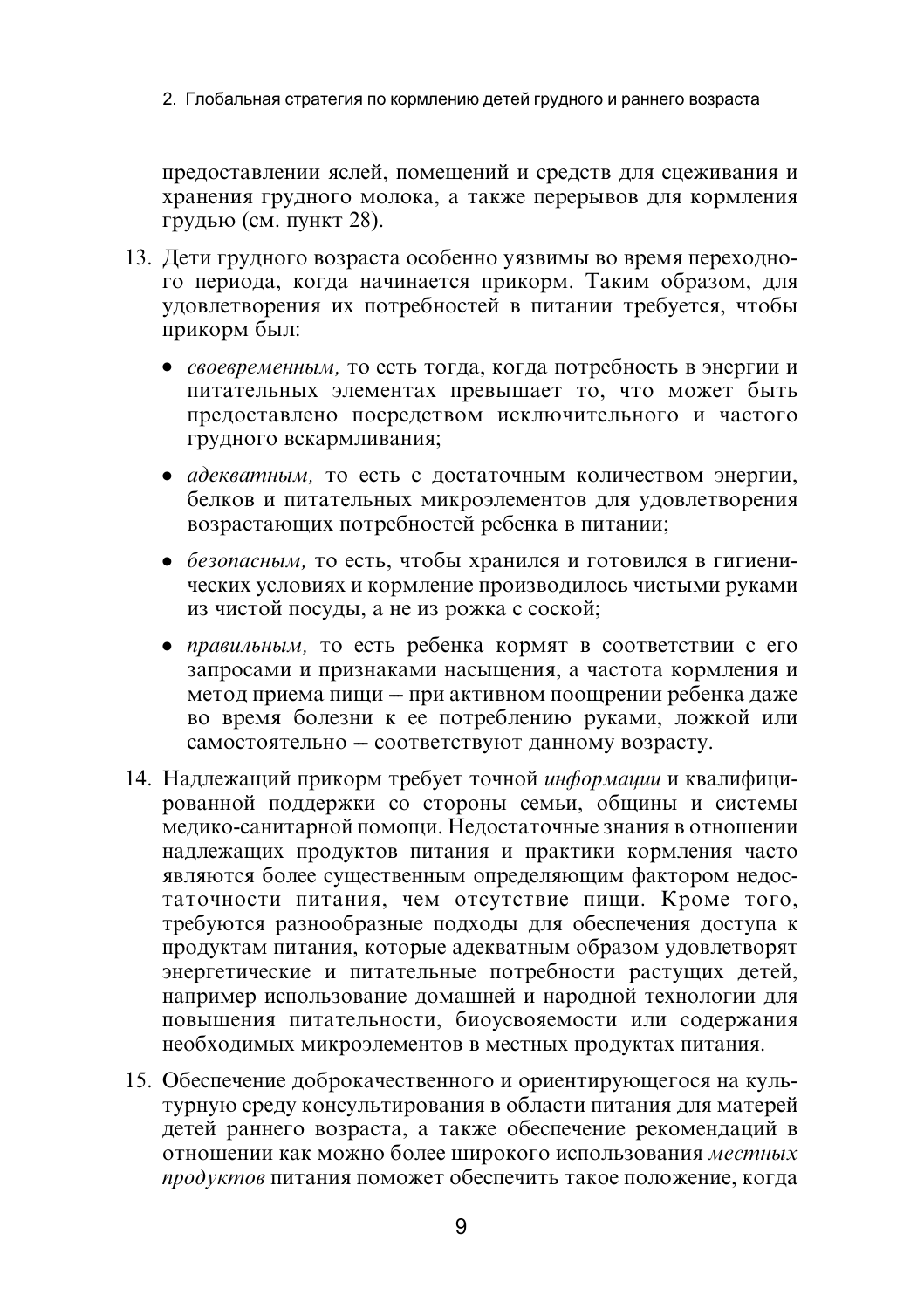местные пищевые продукты подготовлены и потребляются безопасным образом в домашних условиях. Сельскохозяйственный сектор должен сыграть особо важную роль в обеспечении того, чтобы производились, имелись в наличии и были доступны подходящие продукты питания для использования в прикорме.

- 16. Кроме того, недорогой прикорм, приготовленный из имеющихся на месте составных частей, в небольших количествах и в домашней обстановке может помочь удовлетворению потребностей грудных детей старшего возраста и детей раннего возраста в области питания. Прикормы промышленного производства также могут использовать те матери, которые располагают средствами для их покупки, а также знанием и возможностями безопасного приготовления и потребления. Обработанные пищевые продукты для детей грудного и раннего возраста должны при продаже или при распространении иным образом отвечать соответствующим стандартам, рекомендованным Комиссией по Кодекс алиментариус, а также Кодексом гигиенической практики в отношении продуктов питания для детей грудного и старшего возраста Кодекса алиментариус.
- 17. Тому, чтобы грудные дети более старшего возраста и дети раннего возраста получали адекватное количество питательных элементов, может также способствовать обогащение пищевых продуктов и общие или выборочные добавки питательных элементов.

## Другие альтернативы кормления

- 18. Подавляющее число матерей могут и должны кормить грудью, и подавляющее число детей грудного возраста могут и должны вскармливаться грудью. Лишь в исключительных обстоятельствах молоко матери может считаться непригодным для ее ребенка. В этих редких ситуациях, связанных со здоровьем, когда грудных детей невозможно и не следует кормить грудью, выбор оптимальной альтернативы сцеженное материнское молоко, молоко от здоровой кормилицы или из банка грудного молока, либо заменитель грудного молока, которым кормят из чашки, что является более безопасным методом, чем кормление из рожка, - зависит от индивидуальных обстоятельств.
- 19. Что касается детей грудного возраста, которые не получают грудного молока, то, каким образом кормить детей подходящим заменителем грудного молока, например детской смесью, приго-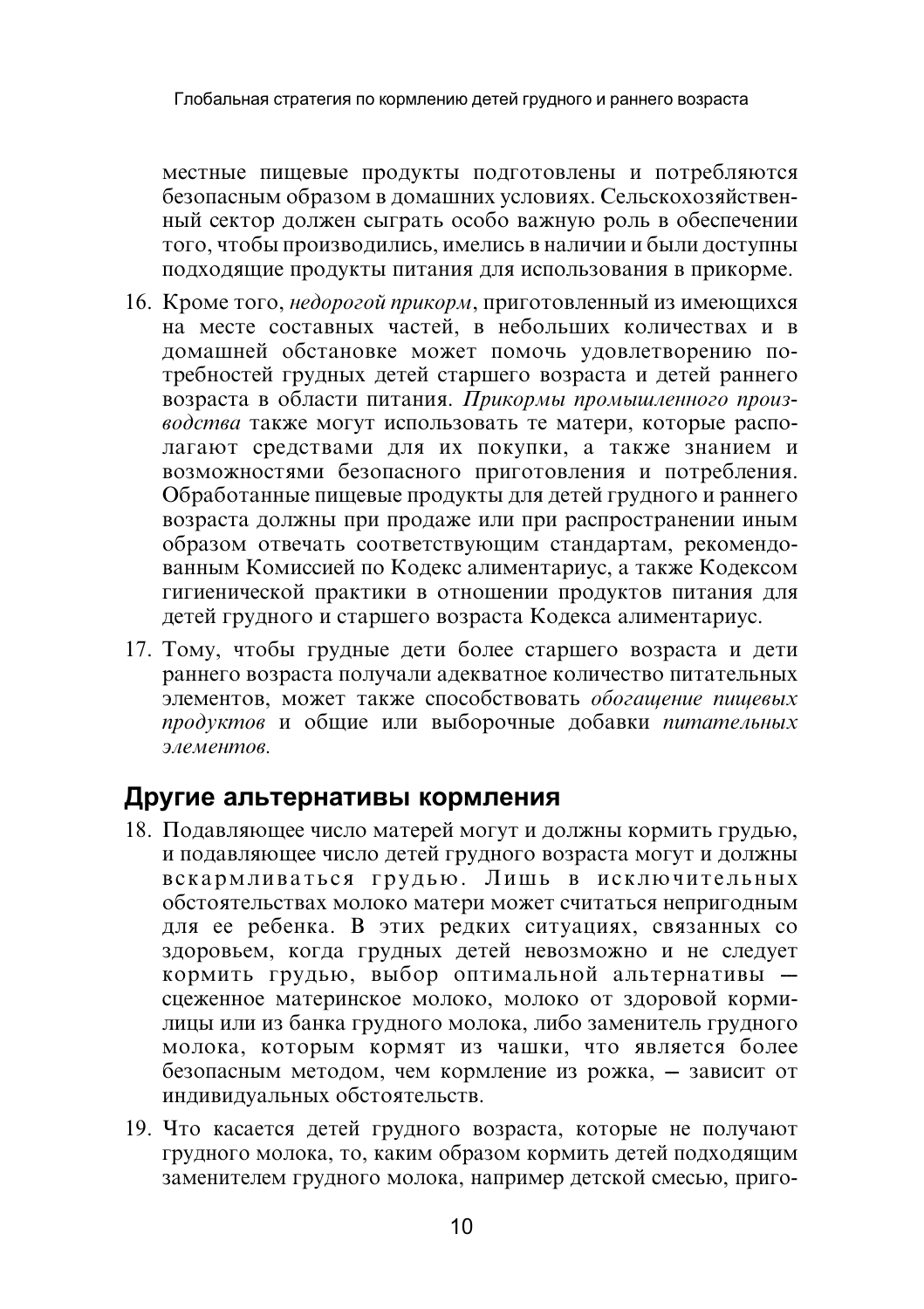2. Глобальная стратегия по кормлению детей грудного и раннего возраста

товленной в соответствии с применяемыми нормами Кодекса алиментариус, или смесью, приготовленной в домашних условиях, с добавками питательных микроэлементов, должно показываться лишь работниками здравоохранения или другими работниками обшины при необходимости и только тем матерям и другим членам семьи, которые должны ими пользоваться; сообщаемые при этом сведения должны включать в себя надлежащие инструкции в отношении соответствующей подготовки, а также в отношении опасностей для здоровья в результате неправильной подготовки и использования. Детям грудного возраста, которых не кормят грудью по каким-либо причинам, необходимо уделять особое внимание со стороны системы здравоохранения и социального обеспечения, ибо они входят в группу риска.

## Кормление в исключительно трудных условиях

- 20. Семьи, находящиеся в трудных ситуациях, требуют особого внимания и практической поддержки, с тем чтобы они могли правильно кормить своих детей. В таких случаях повышается вероятность исключения грудного вскармливания, а также повышается опасность искусственного вскармливания и неправильного прикорма. По возможности матери и грудные дети должны оставаться вместе и им должна оказываться поддержка, которая требуется для наиболее подходящего кормления в ланных условиях.
- 21. Дети грудного и раннего возраста, которые получают недостаточное питание, чаще всего находятся в таких условиях, где повышение качества и количества потребления пищи особенно проблематично. Для предотвращения рецидивов и преодоления последствий хронической недостаточности питания этим детям необходимо уделять дополнительное внимание как в течение ранней фазы реабилитации, так и в течение более длительного срока. Поскольку может оказаться особенно трудным достать питательные и безопасные продукты прикорма, этим детям, возможно, потребуются дистические добавки. Дальнейшее частое кормление грудью и, в случае необходимости, релактация являются важными профилактическими мерами, поскольку недостаточность питания часто возникает в результате недостаточного и прерываемого грудного вскармливания.
- 22. Доля детей грудного возраста с низкой массой тела при рождении колеблется в пределах от 6% до более 28% в зависимости от ситуации. Большинство детей рождаются в срок или почти в срок,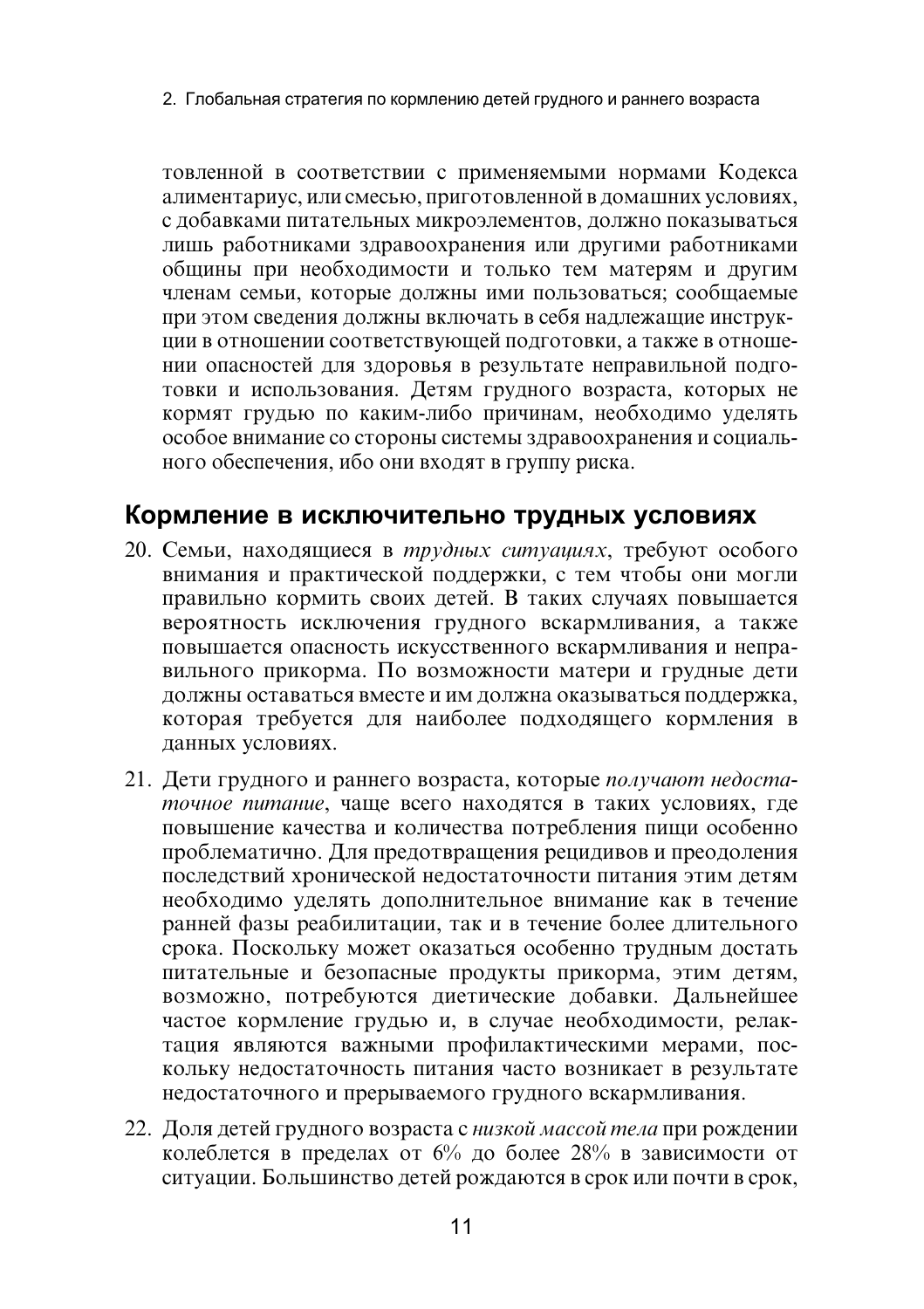и их можно кормить грудью в пределах часа после рождения. Грудное молоко особенно важно для недоношенных детей и для небольшого числа лоношенных летей с очень низкой массой тела при рождении; они подвергаются повышенному риску инфекции, хронически ослабленного здоровья и смерти.

- 23. Дети грудного и раннего возраста находятся среди наиболее уязвимых жертв стихийных или антропогенных чрезвычайных ситуаций. Прерываемое грудное вскармливание и неправильный прикорм повышают риск недоупитанности, болезней и смерти. Неконтролируемое распространение заменителей грудного молока, например в лагерях беженцев, может привести к преждевременному и ненужному прекращению грудного вскармливания. В отношении подавляющего большинства грудных детей основное внимание следует уделять охране, поощрению и поддержке грудного вскармливания и обеспечению своевременного. безопасного и надлежащего прикорма. Всегда будет существовать небольшое число детей грудного возраста, которых необходимо кормить заменителями грудного молока. Следует обеспечивать подходящими заменителями, которые поставляются, распределяются и предоставляются для кормления в безопасных условиях в качестве части стандартного перечня продуктов питания и лекарственных средств.
- 24. Согласно оценкам, ежегодно от ВИЧ-инфицированных женщин рождается 1,6 миллиона детей, главным образом в странах с низкими доходами. Абсолютный риск передачи ВИЧ-инфекции посредством грудного вскармливания в течение более одного года, в глобальных масштабах составляющий 10%-20%. необходимо соразмерять с увеличением риска заболеваемости и смертности в тех случаях, когда детей грудного возраста не кормят грудью. Все ВИЧ-инфицированные матери должны получать консультации, которые включают предоставление общей информации о том, какое питание необходимо им самим, и о риске и преимуществах различных видов кормления, а также конкретное руководство по выбору варианта кормления, наиболее подходящего для их ситуации. Для детей ВИЧпозитивных матерей, которые решили не кормить их грудью, необходимо адекватное замещающее питание. Это требует походящего заменителя грудного молока, например детской питательной смеси, приготовленной в соответствии с применимыми стандартами Кодекса алиментариус, или питательной смеси, приготовленной в домашних условиях, с добавками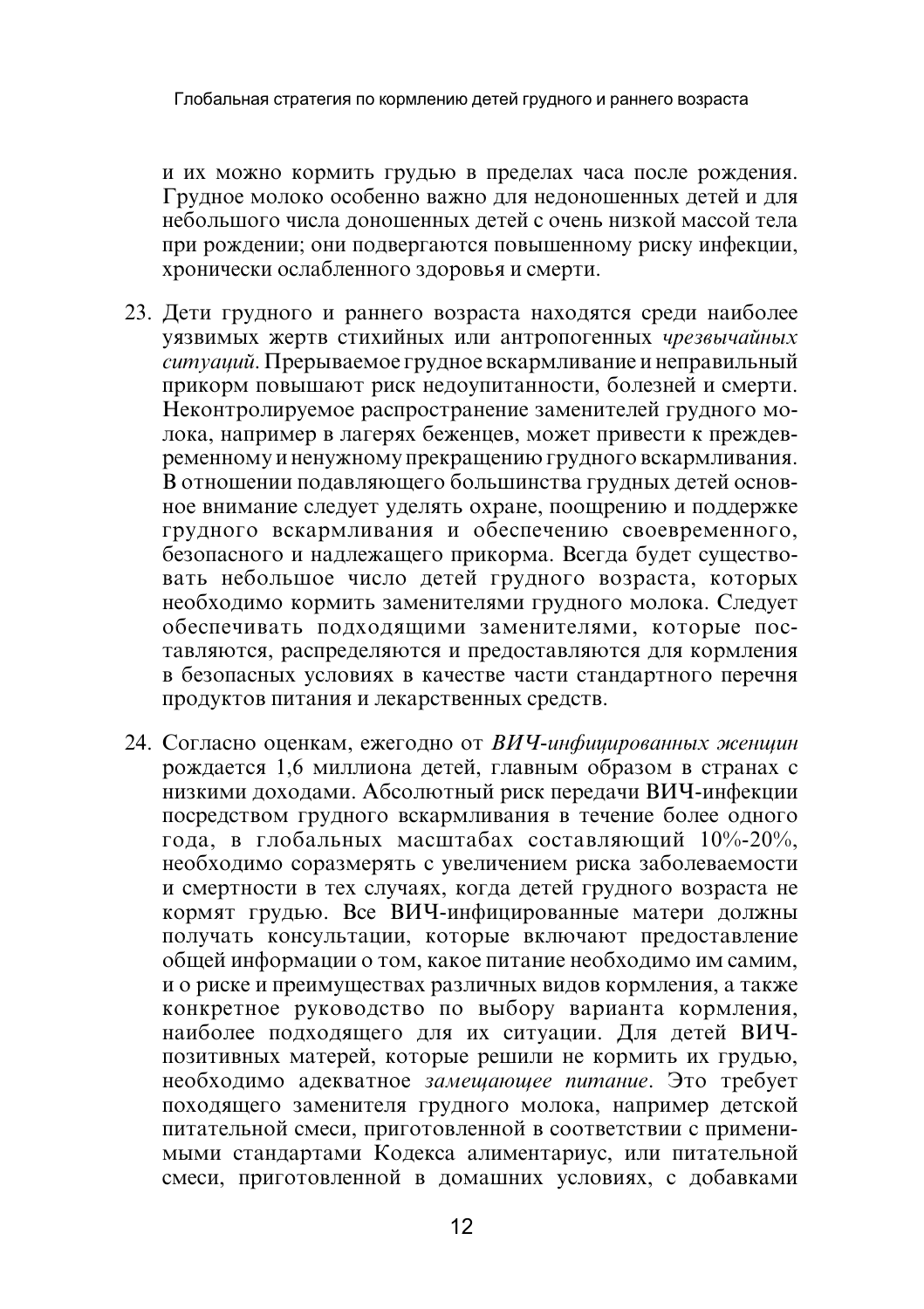2. Глобальная стратегия по кормлению детей грудного и раннего возраста

питательных микроэлементов. В некоторых случаях вариантом может служить прошедшее термическую обработку грудное молоко или грудное молоко ВИЧ-негативной матери. Чтобы не мешать деятельности по поощрению грудного вскармливания для подавляющего большинства детей, обеспечение заменителями грудного молока для таких детей должно соответствовать принципам и целям Международного свода правил по сбыту заменителей грудного молока (см. пункт 19). Для матерей, проверка которых на ВИЧ-инфекцию показала отрицательные результаты или которые не проходили проверки, исключительно грудное вскармливание остается рекомендуемым вариантом питания (см. пункт 10).

25. Дети, живущие в особых условиях, также требуют дополнительного внимания, например сироты и приемные дети, а также дети несовершеннолетних матерей, женщин, имеющих соматические нарушения или умственные недостатки, наркотическую/алкогольную зависимость, или матерей, находящихся в заключении, либо относящихся к обездоленным или иным образом маргинализованным группам населения.

## Улучшение практики кормления

- 26. Матери, отцы и другие лица, осуществляющие уход за детьми, должны иметь доступ к объективной, последовательной и полной информации о надлежащей практике кормления, свободной от коммерческого влияния. В частности, они должны знать все о рекомендованном периоде исключительного и продолжающегося грудного вскармливания; сроки ведения, вид, объем и частотность прикорма; а также методы безопасного кормления этими продуктами питания.
- 27. Матери должны иметь доступ к квалифицированной поддержке для оказания им помощи в начинании и поддержании практики надлежащего кормления, а также для предупреждения трудностей и преодоления их в тех случаях, когда они встречаются. Квалифицированные работники здравоохранения имеют хорошие возможности для оказания этой поддержки, которая должны быть обязательной частью не только наблюдения за беременными, родов и ухода в постнатальном периоде, но также услуг, предоставляемых здоровым и больным детям. В этом отношении также важную роль играют сети на уровне общин, предлагающие организацию групп взаимной поддержки матерей и подготовленных консультантов по вопросам грудного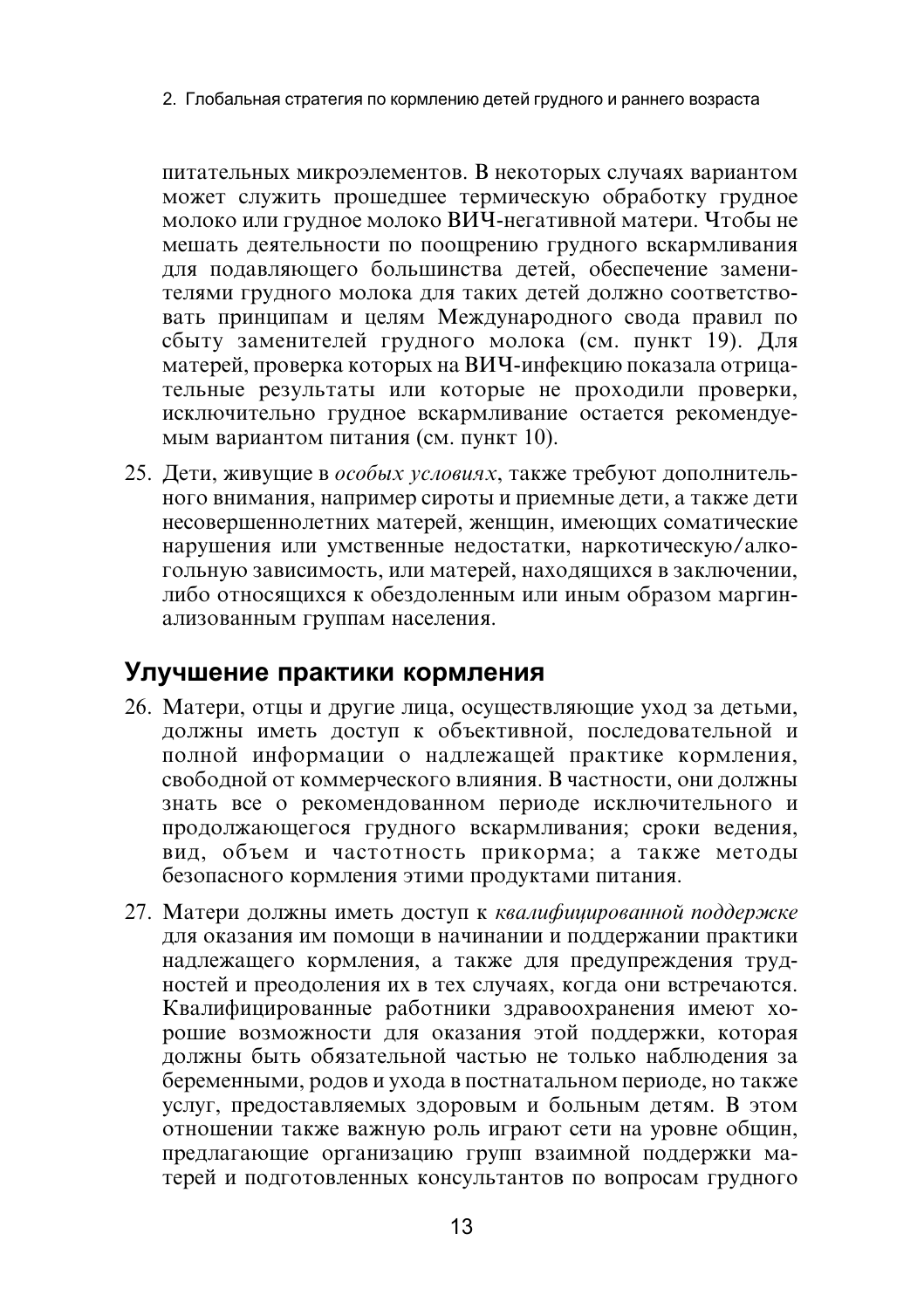вскармливания, работающих в системе медико-санитарной помощи или в тесном сотрудничестве с ней. В том, что касается отцов, то научные исследования показывают, что грудное вскармливание улучшается в результате поддержки и дружеского отношения, которое они проявляют в качестве кормильцев семей и лиц, осуществляющих уход за детьми.

- 28. Матери должны также иметь возможности для продолжения грудного вскармливания и ухода за своими детьми после того, как они возвратятся к оплачиваемой работе. Этого можно достичь посредством применения законодательства и соответствующих мер в области охраны материнства в соответствии с Конвенцией МОТ об охране материнства, 2000 г., Тщ. 183 и Рекомендацией МОТ об охране материнства, 2000 г., Тщ. 191. Всем женщинам, работающим вне дома, должны предоставляться отпуска по беременности и родам, возможности поместить ребенка в ясли и оплачиваемые перерывы для грудного вскармливания.
- 29. Непрерывные клинические исследования и изучение народонаселения, а также изучение проблем поведения являются основополагающими составными частями в деле улучшения практики кормления. К решающим областям относятся: завершение и применение новых международных справочных данных в отношении роста, профилактика и борьба с недостаточностью питательных микроэлементов, прагматические подходы и мероприятия на основе общины в целях улучшения грудного кормления и практики дополнительного питания, улучшение питания матерей и исхода беременности, а также мероприятия по предупреждению передачи ВИЧ от матери ребенку в процессе кормления.

## Достижение целей стратегии

30. Первый шаг к достижению целей настоящей стратегии заключается в подтверждении актуальности или скорее исключительной важности оперативных целей Инночентийской декларации об охране, поощрении и поддержке грудного вскармливания<sup>1</sup>:

 $\mathbf{1}$ На совещании во Флоренции, Италия, в июле 1990 г. представители правительств, определяющие политику, из более чем 30 стран приняли Инночентийскую декларацию об охране, поощрении и поддержке грудного вскармливания. Сорок четвертая сессия Всемирной ассамблеи здравоохранения в 1991 г. приветствовала эту Декларацию ыв качестве основы для международной политики и действий в области здравоохраненияэ и предложила Генеральному директору провести мониторинг достижения ее целей (резолюция WHA44.33).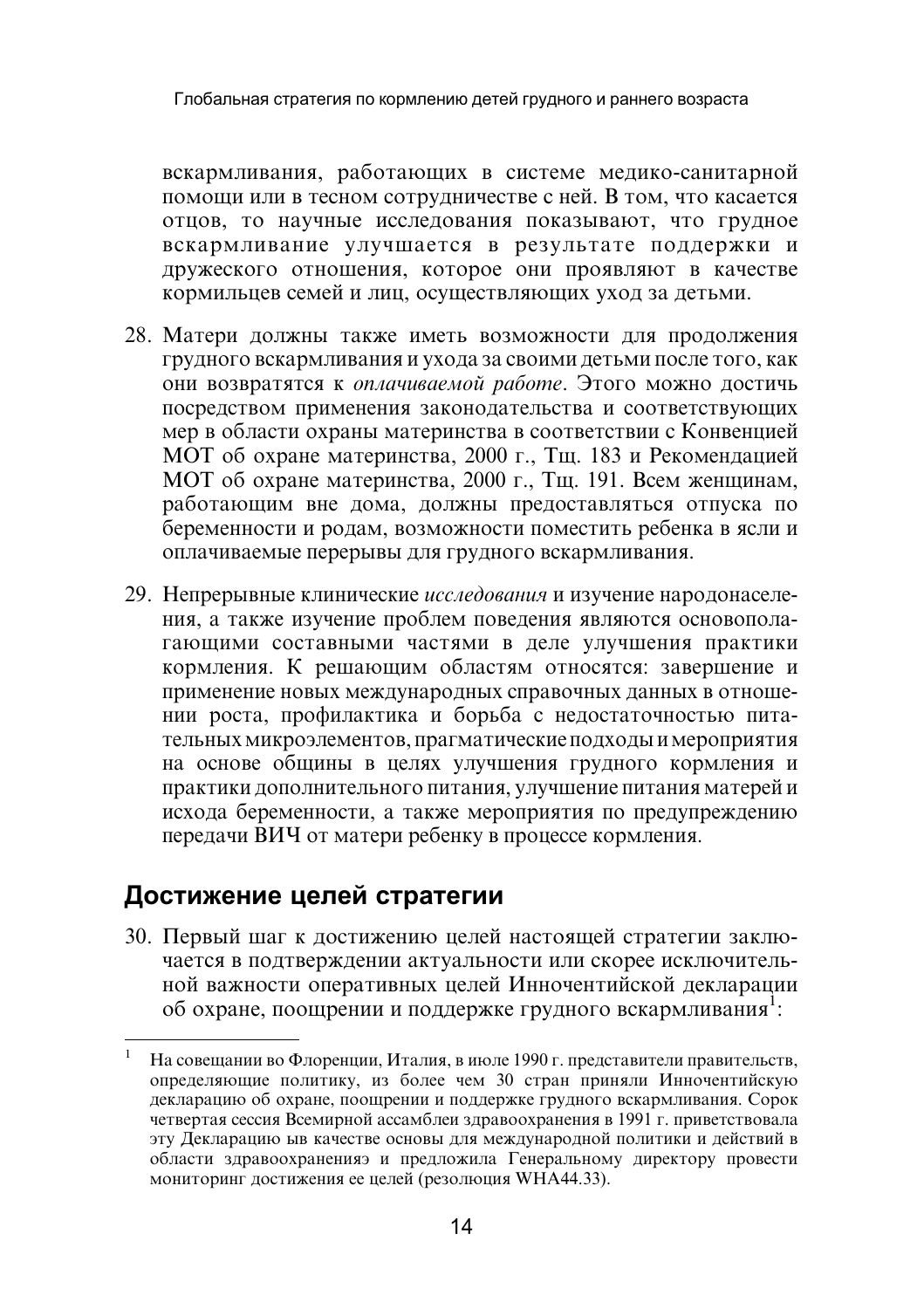- 2. Глобальная стратегия по кормлению детей грудного и раннего возраста
- назначение национального координатора по вопросам грудного вскармливания с соответствующими полномочиями и учреждение многосекторального национального комитета по вопросу грудного вскармливания в составе представителей из соответствующих правительственных департаментов, неправительственных организаций и ассоциаций специалистов здравоохранения;
- обеспечение того, чтобы каждое учреждение, предоставляющее услуги в области охраны материнства, полностью выполняло все «Десять принципов успешного грудного вскармливания», изложенных в заявлении ВОЗ/ЮНИСЕФ по грудному вскармливанию и службам родовспоможения<sup>1</sup>;
- содействие осуществлению принципов и целей Международного свода правил по сбыту заменителей грудного молока и последующих резолюций Ассамблеи здравоохранения по этому вопросу в их полном объеме;
- принятие законодательства по охране прав работающих женщин и обеспечение средств его осуществления.
- 31. Многие правительства предприняли важные шаги по реализации этих целей, и в результате было достигнуто многое, именно благодаря Инициативе по созданию в больницах условий, благоприятных для грудного вскармливания, а также законодательству и другим мерам, которые были приняты в отношении сбыта заменителей грудного молока. Однако достижения не везде были одинаковыми, и существуют признаки ослабления обязательств, например перед лицом пандемии ВИЧ/СПИДа, а также в отношении числа и серьезности сложных чрезвычайных положений, оказывающих вредное воздействие на детей грудного и раннего возраста. Кроме того, Инночентийская декларация концентрируется исключительно на грудном вскармливании. Поэтому требуются дополнительные цели для отражения комплексного подхода к удовлетворению потребностей в уходе и кормлении в течение первых трех лет жизни посредством предпринятия широкого ряда взаимосвязанных действий.
- 32. В свете накопленных научных данных и опыта в области политики и программ наступило время, для того чтобы правительства при поддержке международных организаций и других заинтересованных сторон:

Охрана, поощрение и поддержка грудного вскармливания: особая роль родовспомогательных служб. Совместная декларация ВОЗ/ЮНИСЕФ, Женева, ВОЗ, 1989 г.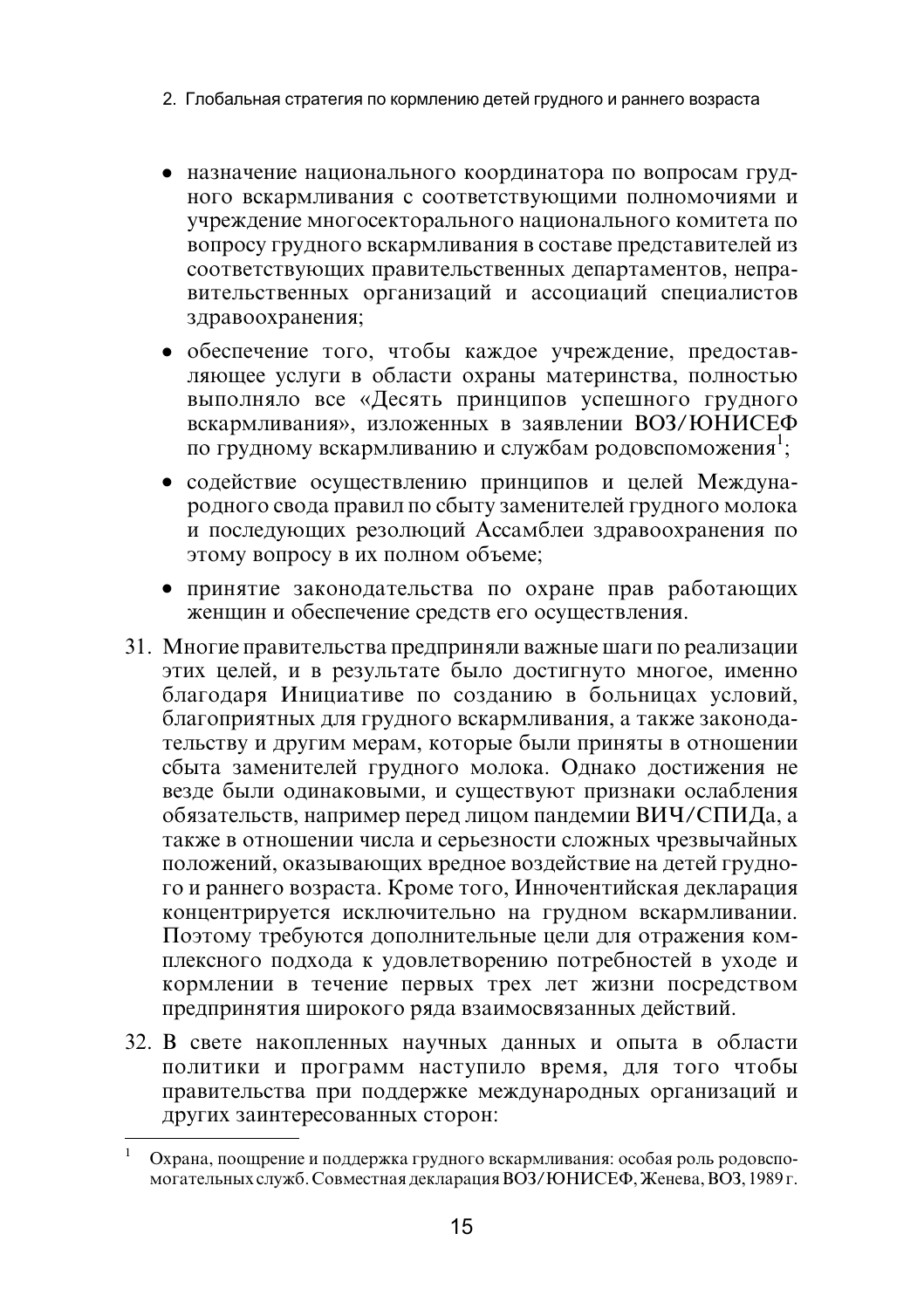Глобальная стратегия по кормлению детей грудного и раннего возраста

- пересмотрели вопрос о том, как наилучшим образом обеспечить наллежашее кормление летей грудного и раннего возраста и возобновить свое коллективное обязательство решить эту проблему;
- учредить эффективные всеобъемлющие органы для руководства осуществлением настоящей стратегии в качестве скоординированных многосекторальных национальных лействий всех заинтересованных сторон в ответ на многочисленные проблемы кормления детей грудного и раннего возраста<sup>1</sup>;
- создать систему регулярного мониторинга практики питания, оценки тенденций, используя данные, разукрупненные по половому признаку, и воздействия осуществляемых мероприятий.
- 33. С учетом этих соображений глобальная стратегия предусматривает в качестве приоритета для всех правительств достижение следующих дополнительных оперативных целей<sup>2</sup>:
	- разработать, осуществлять, проводить мониторинг и оценку комплексной политики в области питания детей грудного и раннего возраста в контексте национальной политики и программ по питанию, охране здоровья ребенка и репродуктивному здоровью, а также сокращению бедности;
	- предпринять меры для обеспечения того, чтобы сектор здравоохранения и другие соответствующие секторы охраняли, поощряли и поддерживали исключительно грудное вскармливание в течение шести месяцев и дальнейшее грудное вскармливание до возраста двух или более лет при одновременном предоставлении женщинам доступа к той поддержке, которая им требуется, - в семье, общине и на рабочих местах - для достижения этой цели;
	- содействовать своевременному, адекватному, безопасному и надлежащему прикорму при продолжении грудного вскармливания;

В соответствии с этой целью Инночентийской декларации более 100 стран уже назначили национального координатора по вопросам грудного вскармливания и учредили многосекторальный национальный комитет. Эти меры, возможно, позволят сформировать основу для создания нового органа, призыв к которому здесь содержится.

<sup>2</sup> Правительствам следует устанавливать реалистичные сроки достижения всех целей глобальной стратегии и определять поддающиеся измерению показатели, чтобы достичь прогресса в этом отношении.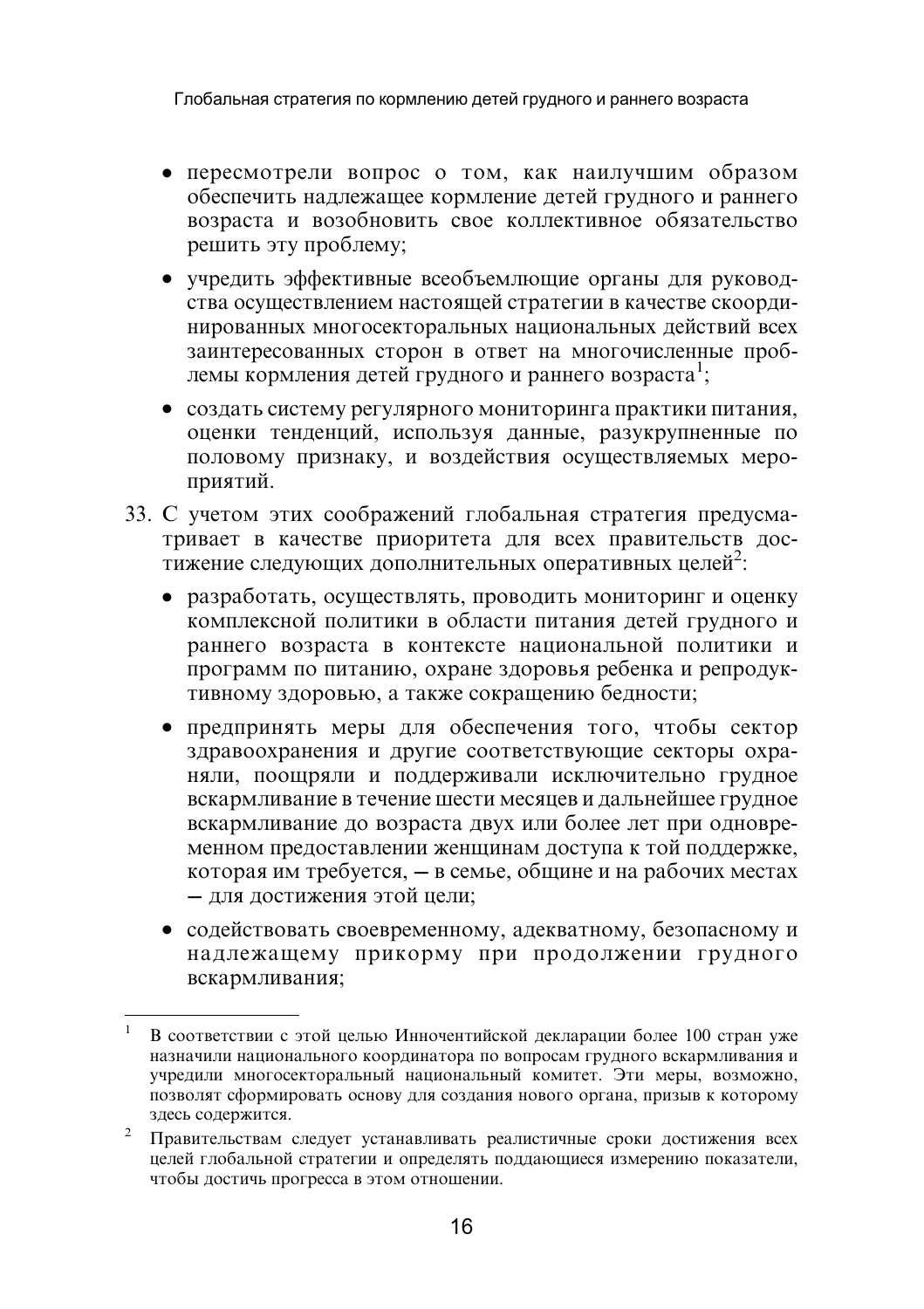- 2. Глобальная стратегия по кормлению детей грудного и раннего возраста
- обеспечить ориентиры в отношении кормления детей грудного и раннего возраста в чрезвычайно трудных обстоятельствах и связанной с ним поддержки, которая требуется матерям, семьям и другим лицам, осуществляющим уход за детьми:
- рассмотреть вопрос о том, какие могут потребоваться новые законодательные или другие подходящие меры в качестве части комплексной политики в области питания детей грудного и раннего возраста для воплощения принципов и достижения цели Международного свода правил сбыта заменителей грудного молока и последующих резолюций Ассамблеи здравоохранения по этому вопросу.

## Первоочередные действия

34. Комплексная национальная политика, основанная на шательной оценке потребностей, должна способствовать созданию обстановки, которая охраняет, поощряет и поддерживает соответствующую практику кормления детей грудного и раннего возраста. Эффективная политика в области кормления, согласующаяся с усилиями по укреплению общей безопасности пищевых продуктов в домашнем хозяйстве, требует осуществления следующих чрезвычайно важных мероприятий:

### В целях охраны

- принятие и мониторинг осуществления политики в отношении обеспечения охраны материнства, соответствующей Конвенции и Рекомендации МОТ по охране материнства, с тем чтобы облегчить грудное вскармливание для женщин на оплачиваемой работе, включая женщин, которые, в соответствии с социальными нормами, рассматриваются как занятые нетипичными формами зависимого труда, например при неполном рабочем дне, работе дома и временной работе:
- обеспечение того, чтобы обработанные продукты прикорма поставлялись для использования в соответствующем возрасте и чтобы они были безопасными, приемлемыми в культурном отношении, доступными по стоимости, а также адекватными в питательном отношении согласно соответствующим стандартам Кодекса алиментариус;
- осуществление и мониторинг уже предпринимаемых мер по выполнению Международного свода правил по сбыту заме-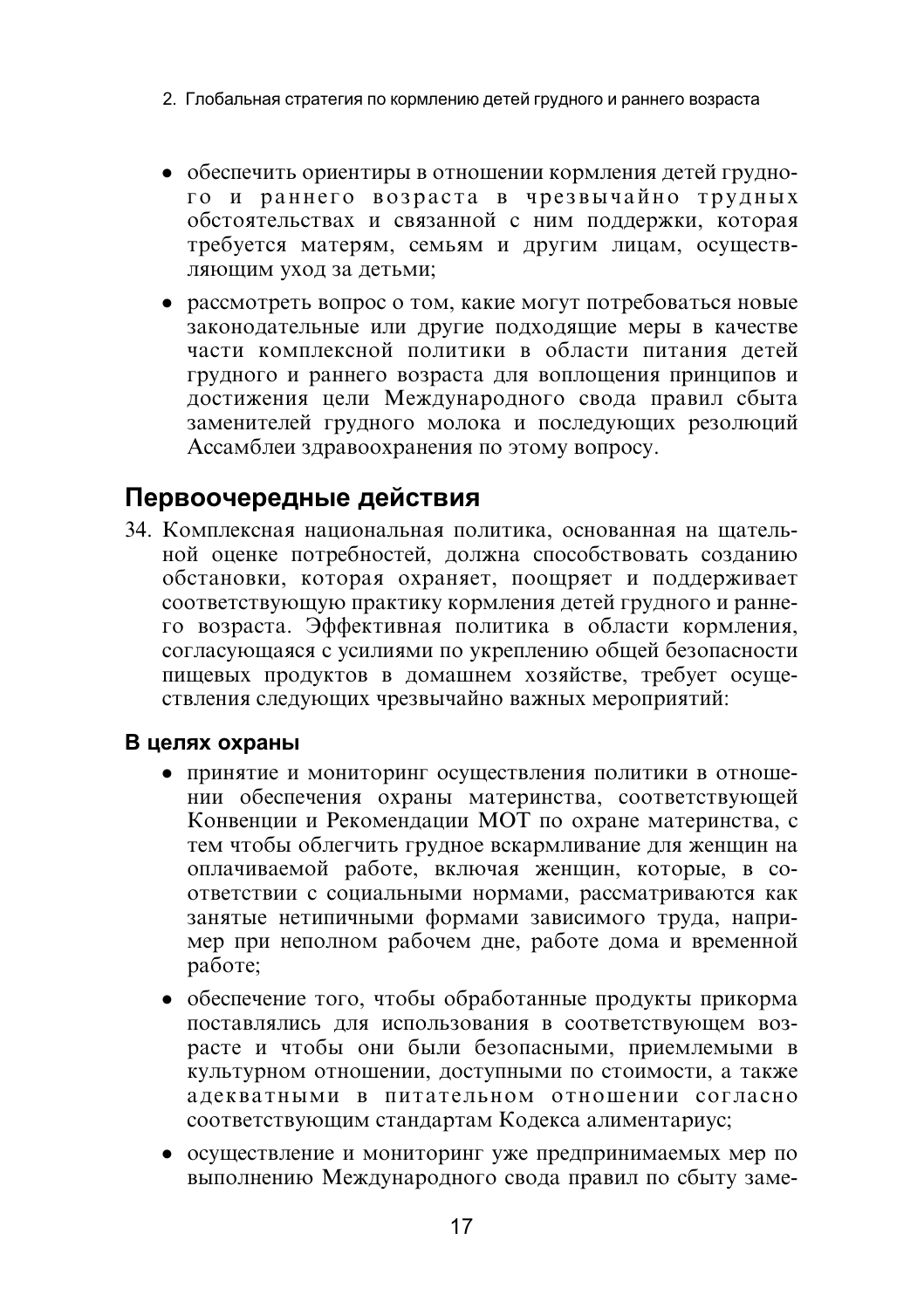нителей грудного молока и последующих резолюций Ассамблеи здравоохранения по этому вопросу, а в случае необходимости их укрепление, и принятие новых мер;

#### В целях поощрения

• обеспечение того, чтобы все ответственные за поддержание связи с широкими слоями населения, включая учебные завеления и средства массовой информации, предоставляли точную и полную информацию о надлежащей практике кормления детей грудного и раннего возраста, учитывая наиболее преобладающие социальные, культурные и экологические условия:

#### В целях поддержки через системы медико-санитарной помощи

- обеспечение квалифицированных консультаций и помощи в отношении кормления детей грудного и раннего возраста, например при плановых медосмотрах, ходе иммунизации, в стационарных и амбулаторных медикосанитарных службах для детей, службах по вопросам питания, репродуктивного здоровья и в акушерских службах;
- обеспечение того, чтобы в стационарах все процедуры оставались исключительно благоприятными для успешного начала и продолжения грудного вскармливания посредством осуществления Инициативы по созданию в больницах условий, благоприятных для грудного вскармливания, мониторинга и переоценки работы больниц, которые создали такие условия, а также распространение Инициативы на другие клиники, медикосанитарные центры и педиатрические больницы;
- расширение доступа к дородовой помощи и просвещению по вопросам грудного вскармливания, практике родовспоможения, которая способствует грудному вскармливанию, а также к послеродовой помощи, которая помогает обеспечить продолжение грудного вскармливания;
- содействие правильному питанию беременных и кормящих женшин:
- мониторинг роста и развития детей грудного и раннего возраста в качестве плановой меры контроля за питанием с определением особого внимания больным и родившимся с низкой массой тела детям, а также детям ВИЧ-позитивных матерей, обеспечивая, чтобы матери и семьи получали надлежащие консультации;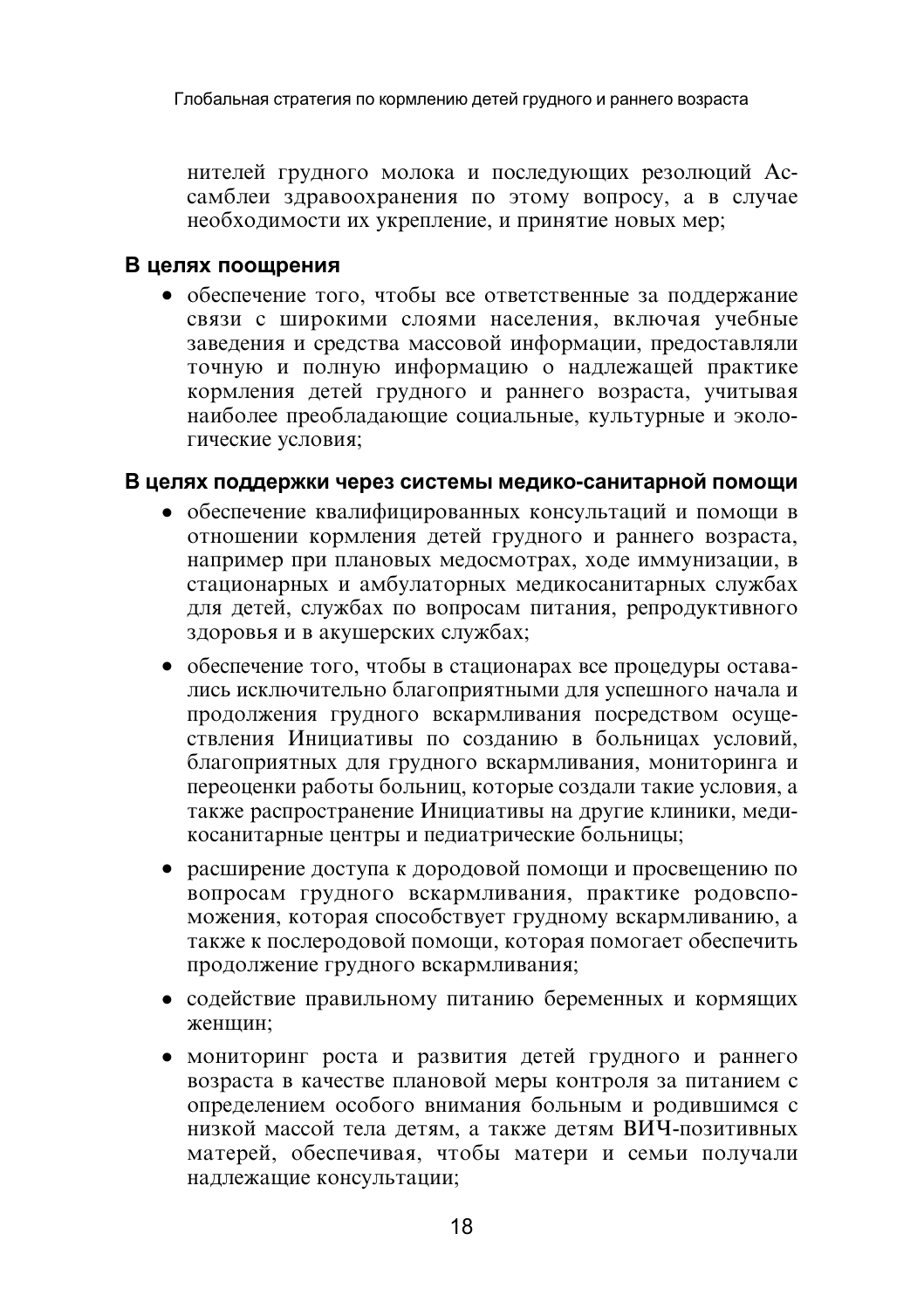- 2. Глобальная стратегия по кормлению детей грудного и раннего возраста
- предоставление ориентировок по соответствующему прикорму с акцентом на использование подходящих местных продуктов питания, безопасное приготовление таких продуктов и правильное кормление;
- содействие адекватному рациону основных питательных вешеств благодаря доступу к подходящим местным продуктам, включая, в случае необходимости, обогащенные продукты, а также добавки микроэлементов;
- предоставление матерям возможности оставаться со своими госпитализированными детьми, с тем чтобы обеспечить продолжение грудного вскармливания и надлежащего прикорма, а в тех случаях, когда это возможно, оставлять грудных детей с госпитализированными матерями;
- обеспечение эффективного терапевтического кормления больных и недоупитанных детей, включая предоставление квалифицированной поддержки для продолжения грудного вскармливания, когда это требуется;
- подготовка работников здравоохранения, оказывающих помощь матерям, детям и их семьям в отношении:
	- навыков консультирования и помощи по таким вопросам, как грудное вскармливание, прикорм, ВИЧ и кормление грудных детей и, в необходимых случаях, вскармливание заменителями грудного молока,
	- вскармливание во время болезни,
	- ответственности работников здравоохранения, возлагаемой на них Международным сводом правил сбыта заменителей грудного молока;
- пересмотр и реформирование учебных программ первоначальной подготовки для всех работников здравоохранения, специалистов по питанию и смежным областям, с тем чтобы обеспечивать надлежащую информацию и советы по кормлению детей грудного и раннего возраста для семей и тех, кто связан с питанием детей грудного и раннего возраста;

#### В целях поддержки в общине

• содействие созданию сетей поддержки на базе общины, с тем чтобы помогать обеспечивать надлежащее вскармливание детей грудного и раннего возраста, например группы матерей или неформальных консультантов, к которым стационары и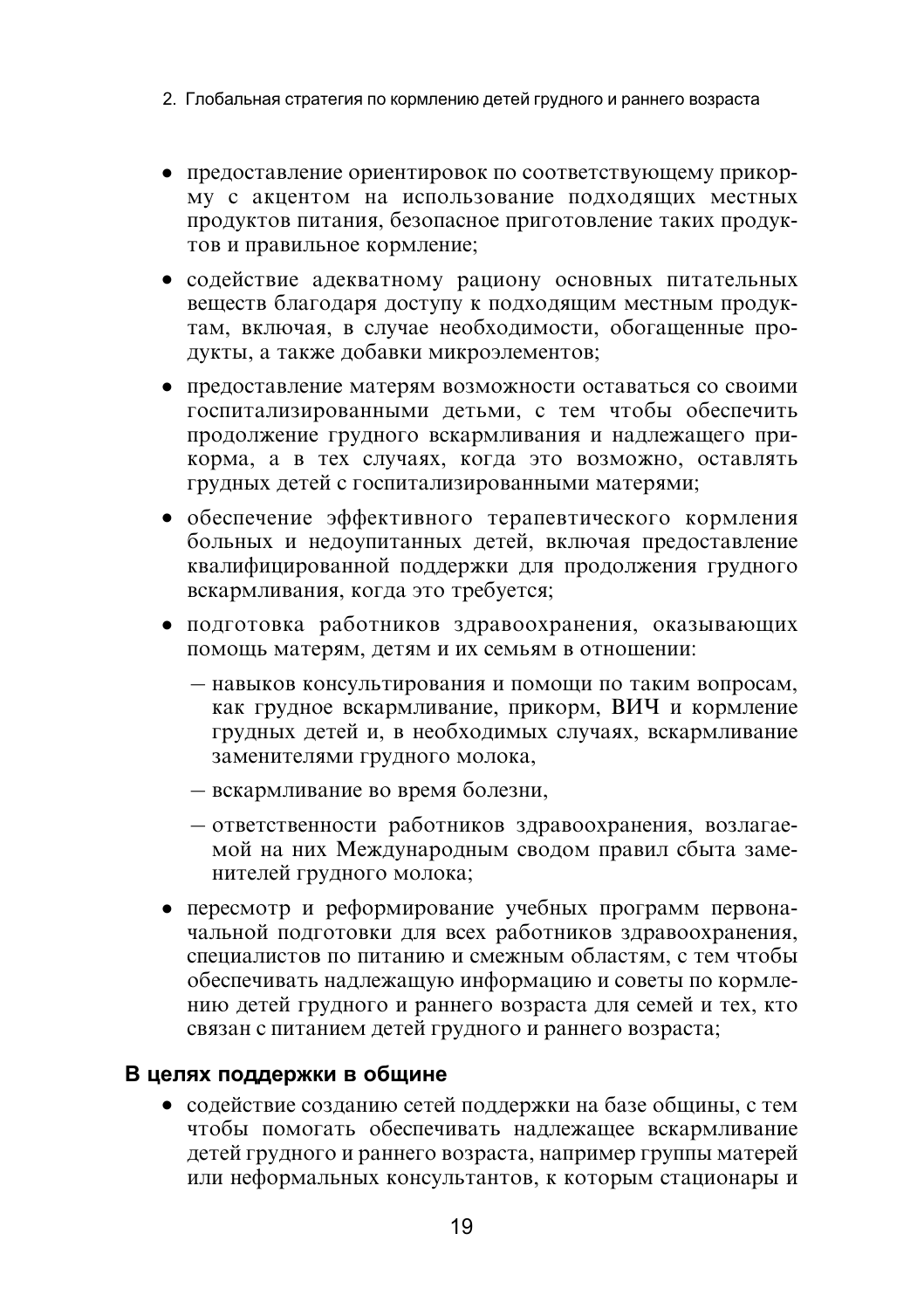другие медицинские учреждения могут рекомендовать матерям обрашаться после выписки:

• обеспечение того, чтобы сети поддержки на базе общины не только благожелательно воспринимались системами медикосанитарной помощи, но и активно участвовали в планировании и оказании услуг;

#### В целях поддержки кормления детей грудного и раннего возраста в особо трудных обстоятельствах

- обеспечение работников здравоохранения точной и самой последней информацией о политике и практике вскармливания грудных детей, с тем чтобы они обладали конкретными знаниями и навыками, требующимися для оказания поддержки воспитателям и детям по всем аспектам кормления детей грудного и младшего возраста в исключительно трудных обстоятельствах;
- создание условий, которые способствуют исключительно грудному вскармливанию, например, обеспечивая уход за матерями, дополнительное питание и питьевую воду для беременных и кормящих женщин, а также персонал, который обладает навыками консультирования по грудному вскармливанию:
- обеспечение подходящего, желательно доступного на местах прикорма в соответствии с возрастом и потребностями в питании более старших грудных детей и детей раннего возраста;
- активное выявление недоупитанных детей грудного и раннего возраста, с тем чтобы определить их состояние и принять коррективные меры, обеспечить им соответствующее питание и оказать поддержку лицам, ответственным за их содержание;
- предоставление ориентиров для выявления детей, которых необходимо кормить заменителями грудного молока, обеспечивая подходящий заменитель и безопасное кормление в течение такого периода, который необходим для таких детей, не допуская перевода на искусственное питание детей, которые в этом не нуждаются;
- обеспечение того, чтобы работники здравоохранения, имеющие знания и опыт по всем аспектам грудного вскармливания и замещающего вскармливания, были доступны для консультирования ВИЧ-положительных женщин;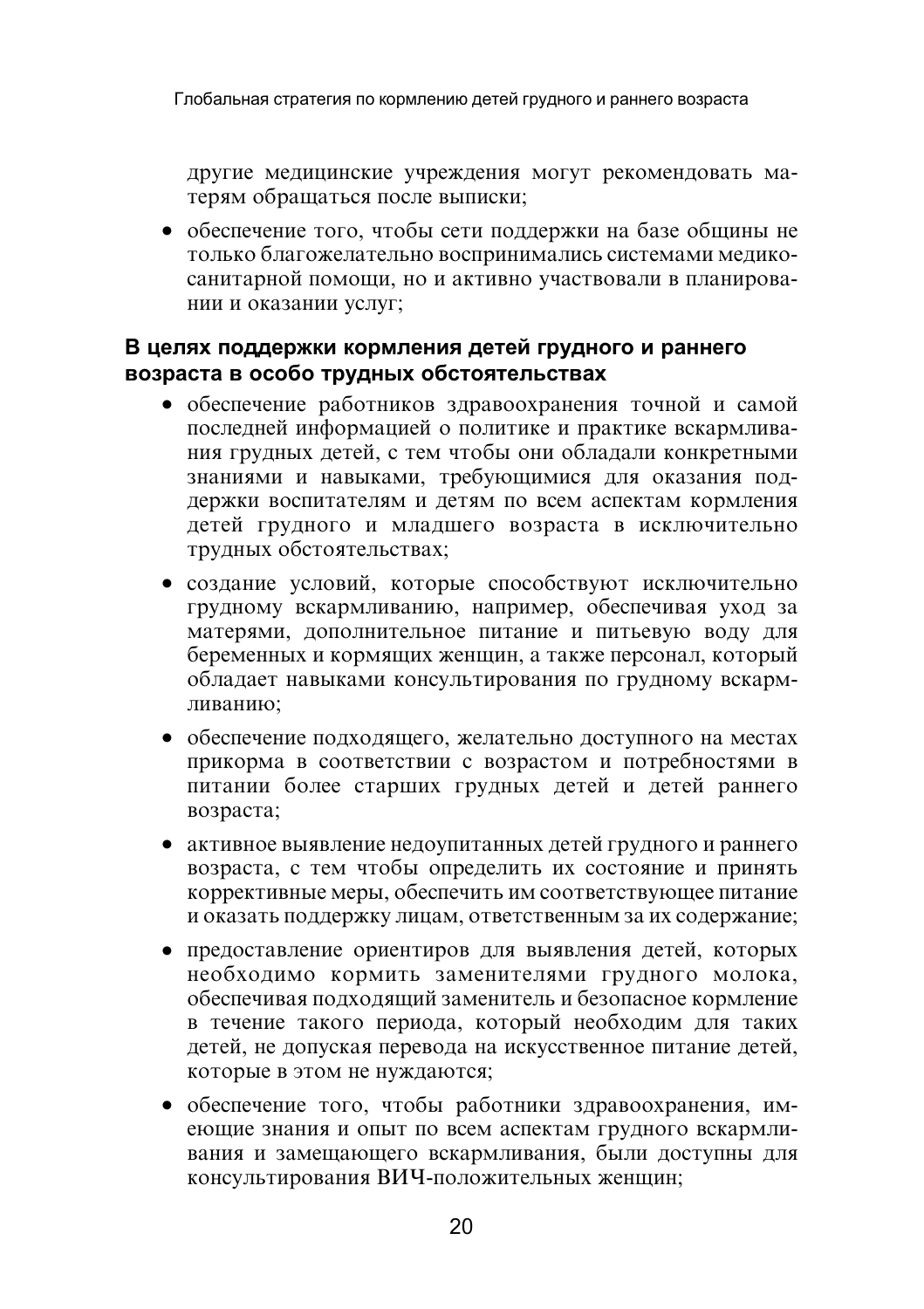- 2. Глобальная стратегия по кормлению детей грудного и раннего возраста
- адаптирование Инициативы по созданию в больницах условий, благоприятных для грудного вскармливания, с учетом ВИЧ/СПИДа, путем обеспечения того, чтобы лица, ответственные за готовность к чрезвычайным ситуациям, имели хорошую полготовку, позволяющую им оказывать поддержку соответствующей практике кормления, согласующейся с универсальными принципами Инициативы;
- обеспечение выявления детей грудного и раннего возраста, оказавшихся в исключительно трудных обстоятельствах, с тем чтобы их можно было оптимально кормить и оказывать поддержку лицам, отвечающим за их содержание;

### Обязанности и ответственность

35. Правительства, международные организации и другие заинтересованные стороны в равной мере несут ответственность за обеспечение осуществления права детей на достижение возможно высшего уровня здоровья и права женщин на полную и объективную информацию, а также на медико-санитарную помощь и питание. Каждый партнер должен признать и выполнять возложенную на него ответственность за улучшение кормления детей грудного и раннего возраста и за мобилизацию требуемых ресурсов. Все партнеры должны сотрудничать в целях полного достижения цели и задач стратегии, включая образование полностью прозрачных новых союзов и партнерств, в соответствии с принятыми принципами исключения коллизии интересов.

#### Правительства

- 36. Правительства, в первую очередь, несут ответственность за выработку, осуществление, контроль и оценку комплексной национальной политики кормления детей грудного и раннего возраста. В дополнение к политической приверженности на самом высоком уровне успех политики зависит от эффективной национальной координации для обеспечения полного сотрудничества всех соответствующих правительственных учреждений, международных организаций и других заинтересованных сторон. Это подразумевает постоянный сбор и оценку актуальной информации о политике и практике кормления. Региональные и местные правительства также выполняют важную роль в осуществлении этой стратегии.
- 37. Такая всеобъемлющая политика должна сопровождаться подробным планом действий, включающим установленные цели и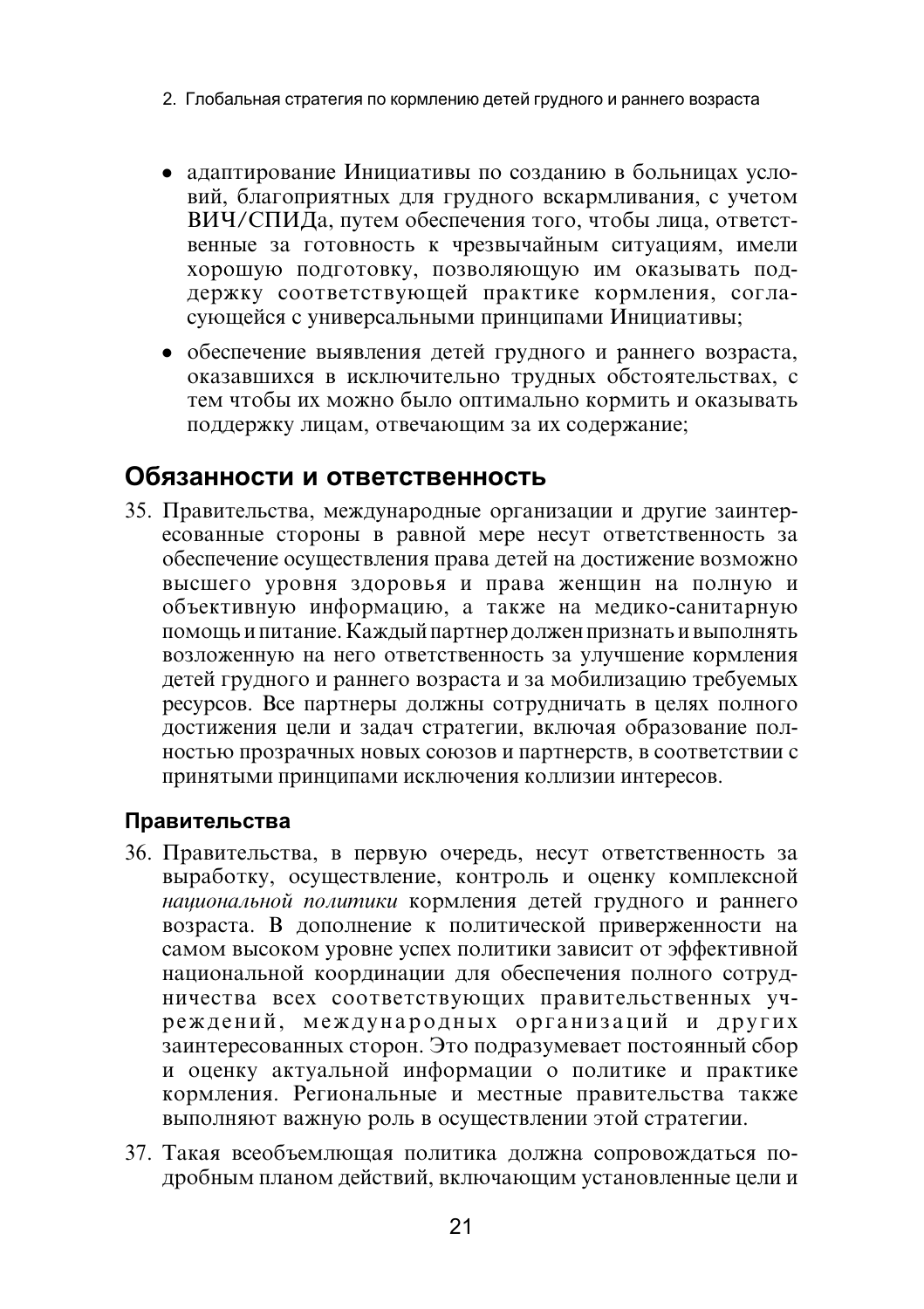задачи, сроки их достижения, распределение ответственности за осуществление плана и поддающиеся измерению показатели для мониторинга и оценки. В этих целях правительствам следует стремиться в надлежащих случаях к сотрудничеству с соответствующими международными организациями и другими учреждениями, включая глобальные и региональные кредитные учреждения. План должен быть совместимым с другими мероприятиями, цель которых - содействовать оптимальному питанию детей грудного и младшего возраста и быть их неотъемпемой частью

38. Потребуется определить и выделить адекватные людские, финансовые и организационные ресурсы для обеспечения своевременного и успешного выполнения плана. В этой связи особенно важны конструктивный диалог и активное сотрудничество с соответствующими группами, занимающимися охраной, поощрением и поддержкой надлежащей практики вскармливания. Важным компонентом также является поддержка эпидемиологических и оперативных исследований.

#### Другие заинтересованные стороны

39. Определение конкретной ответственности в рамках общества важнейших взаимодополняющих и взаимоусиливающих ролей в целях охраны, поощрения и поддержки надлежащей практики кормления - представляет собой нечто новое. Группы, которые выполняют важную роль в борьбе за права женщин и детей и в создании для них благоприятствующей обстановки, могут работать поодиночке, вместе и в сотрудничестве с правительствами и международными организациями в целях улучшения положения путем оказания помощи в устранении как культурных, так и практических препятствий, мешающих надлежащей практике кормления детей грудного и раннего возраста.

#### Медико-санитарные учреждения и организации

40. Медико-санитарные учреждения и организации, включающие медицинские факультеты, школы общественного здравоохранения, государственные и частные учреждения, обеспечивающие подготовку работников здравоохранения (включая акушерок, медсестер, нутриционистов и диетологов), а также профессиональные организации должны быть ответственны перед теми, кто проходит подготовку или участвует в этих структурах, за следующие основные области: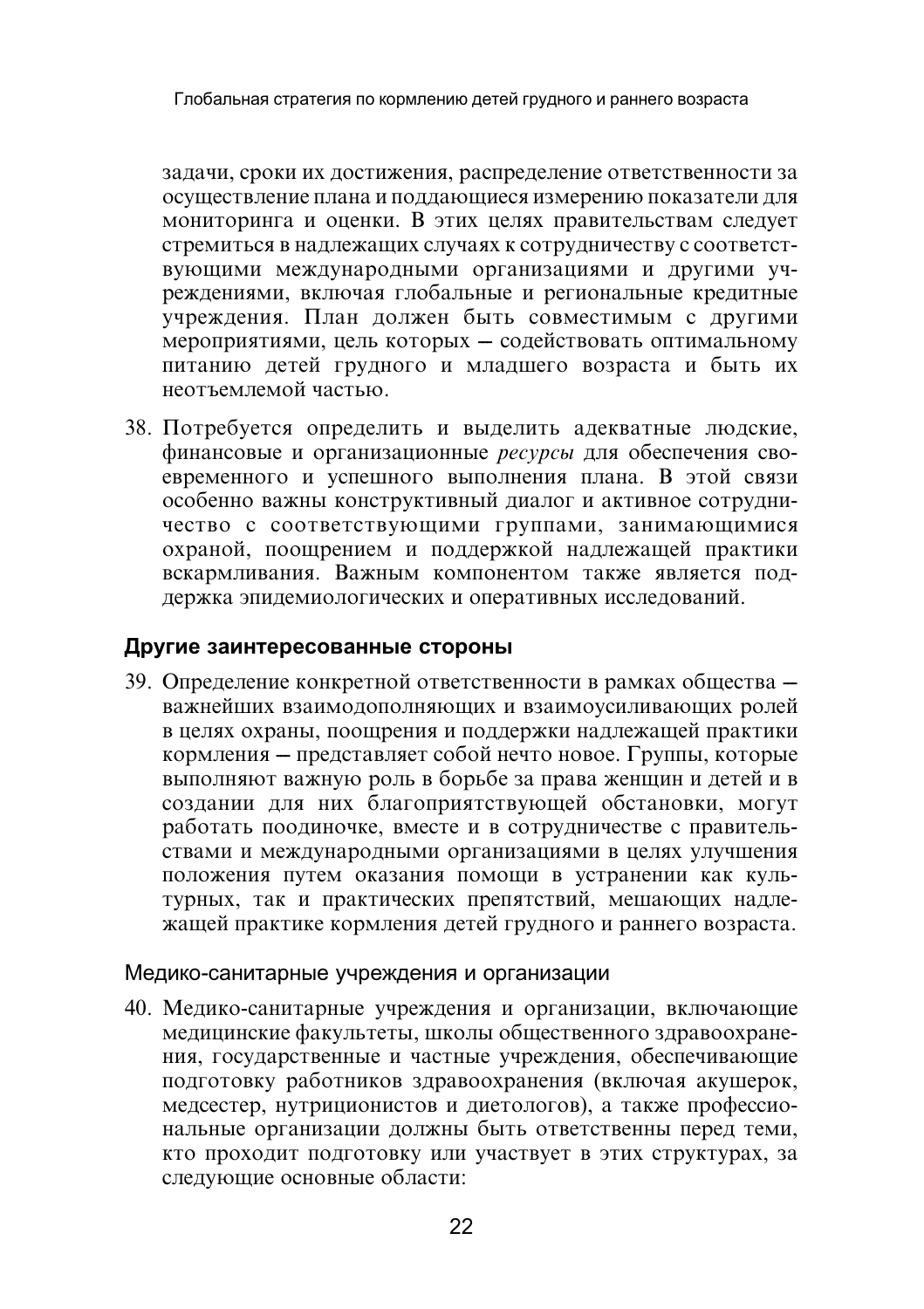- 2. Глобальная стратегия по кормлению детей грудного и раннего возраста
- обеспечение того, чтобы первоначальное образование и подготовка всех работников здравоохранения включали физиологию лактации, исключительное и продолжающееся грудное вскармливание, прикорм, кормление в сложных обстоятельствах, удовлетворение потребностей в питании грудных детей, которых приходится вскармливать заменителями грудного молока, Международный свод правил по сбыту заменителей грудного молока, законодательные и другие меры, принимаемые для его осуществления, а также последние резолюции Ассамблеи здравоохранения по данному вопросу;
- обеспечение квалифицированной поддержки в целях исключительно грудного вскармливания и дальнейшего грудного вскармливания при соответствующем прикорме во всех службах, связанных с дородовым уходом, родовспоможением, педиатрией и репродуктивным здоровьем, питанием и охраной здоровья в общинах;
- содействие достижению и поддержанию статуса «благоприятствующих грудному вскармливанию» родильных домов, родильных отделений и клиник в соответствии с 10 принципами успешного грудного вскармливания<sup>1</sup> и принципом отказа от бесплатных или льготных поставок заменителей грудного молока, рожков и сосок;
- полное соблюдение обязанностей, вытекающих из Международного свода правил по сбыту заменителей грудного молока и соответствующих резолюций Всемирной ассамблеи здравоохранения и национальных мер, принятых для осуществления Свода и упомянутых резолюций;
- поощрение, создание и признание групп поддержки в общинах и направление матерей в эти группы.

#### Неправительственные организации, включая группы поддержки на базе общины

41. Цели и задачи широкого круга неправительственных организаций, работающих на местном, национальном и международном уровнях, включают пропаганду соответствующих потребностей в продовольствии и питании

Охрана, поощрение и поддержка грудного вскармливания: особая роль родовспомогательных служб. Совместное заявление ВОЗ/ЮНИСЕФ, Женева, ВОЗ, 1989 г.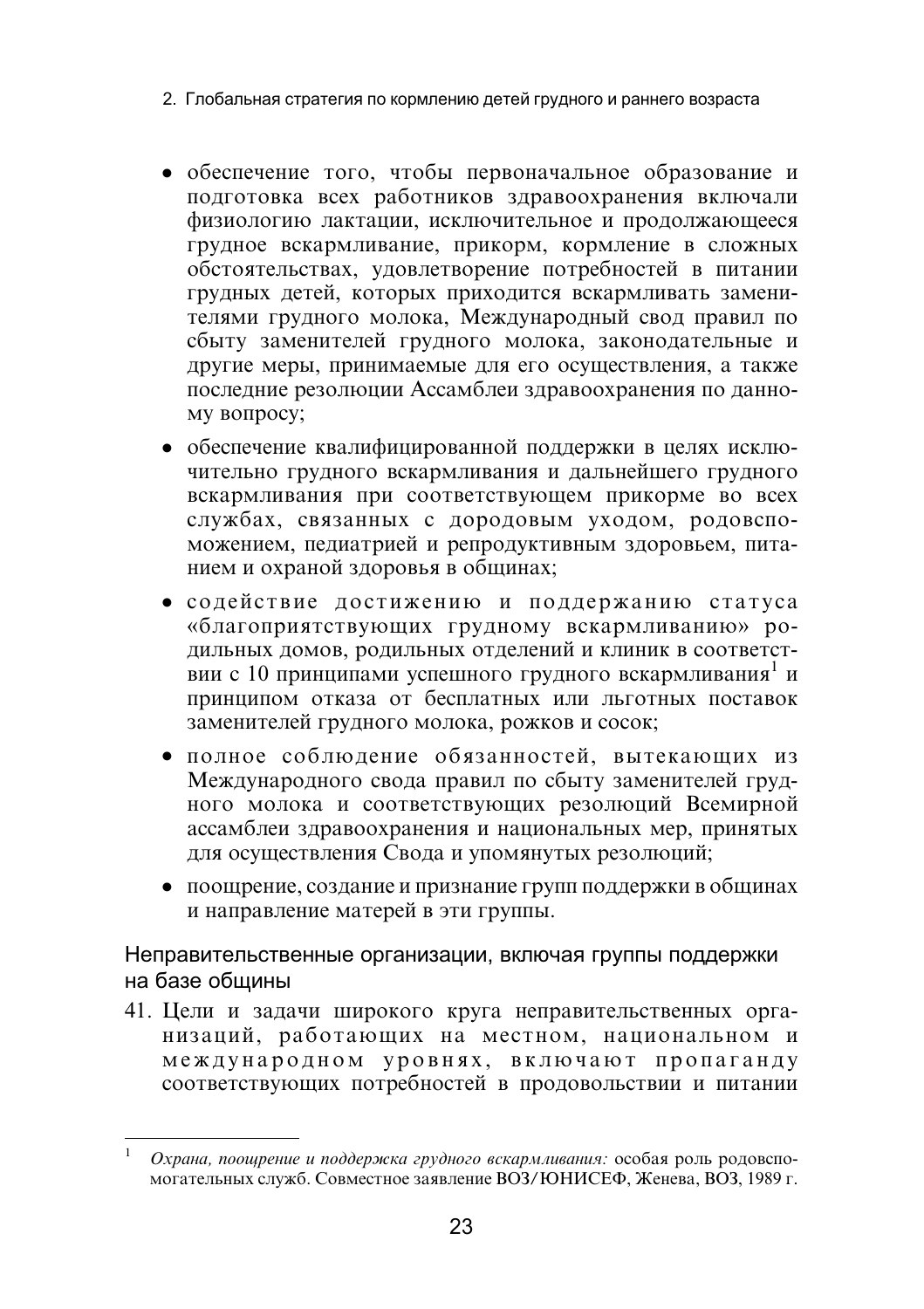детей младшего возраста и семей. Например, благотворительные и религиозные организации, ассоциации потребителей, группы самопомощи матерей, семейные клубы и кооперативы по уходу за детьми располагают большими возможностями для содействия осушествлению данной стратегии. Например, посредством:

- обеспечения своих членов точной новейшей информацией о кормлении детей грудного и раннего возраста;
- включения квалифицированной поддержки кормления детей грудного и раннего возраста в общинные мероприятия и обеспечения эффективной связи с системой мелико-санитарной помоши:
- содействия созданию в общинах доброжелательного отношения к матери и ребенку и такой обстановки на работе, которая сама по себе поддерживает надлежащее кормление детей грудного и раннего возраста:
- принятия мер для полного осуществления принципов и целей Международного свода правил по сбыту заменителей грудного молока и соответствующих резолюций Всемирной ассамблеи здравоохранения, принятых впоследствии.
- 42. Родители или воспитатели, в первую очередь, несут ответственность за вскармливание детей. Хотя родители всегда стремятся получить самую точную информацию для принятия соответствующих решений в отношении вскармливания, они, тем не менее, ограничены окружающими их условиями. Поскольку в течение первых двух лет жизни ребенка они, возможно, нечасто контактируют с системой медико-санитарной помощи, они могут оказаться в большей мере под влиянием обычаев в общине, чем рекомендаций работников здравоохранения.
- 43. Дополнительными источниками информации и поддержки могут стать различные формальные и неформальные группы, включая сети поддержки грудного вскармливания и ухода за детьми, клубы и религиозные ассоциации. Поддержка на базе общины, включая поддержку со стороны других матерей, непрофессиональных советников по грудному вскармливанию и официальных дипломированных консультантов по лактации, может помочь женщинам надлежащим образом вскармливать своих детей. В большом числе общин существуют традиции самопомощи, которые могут служить основой для создания или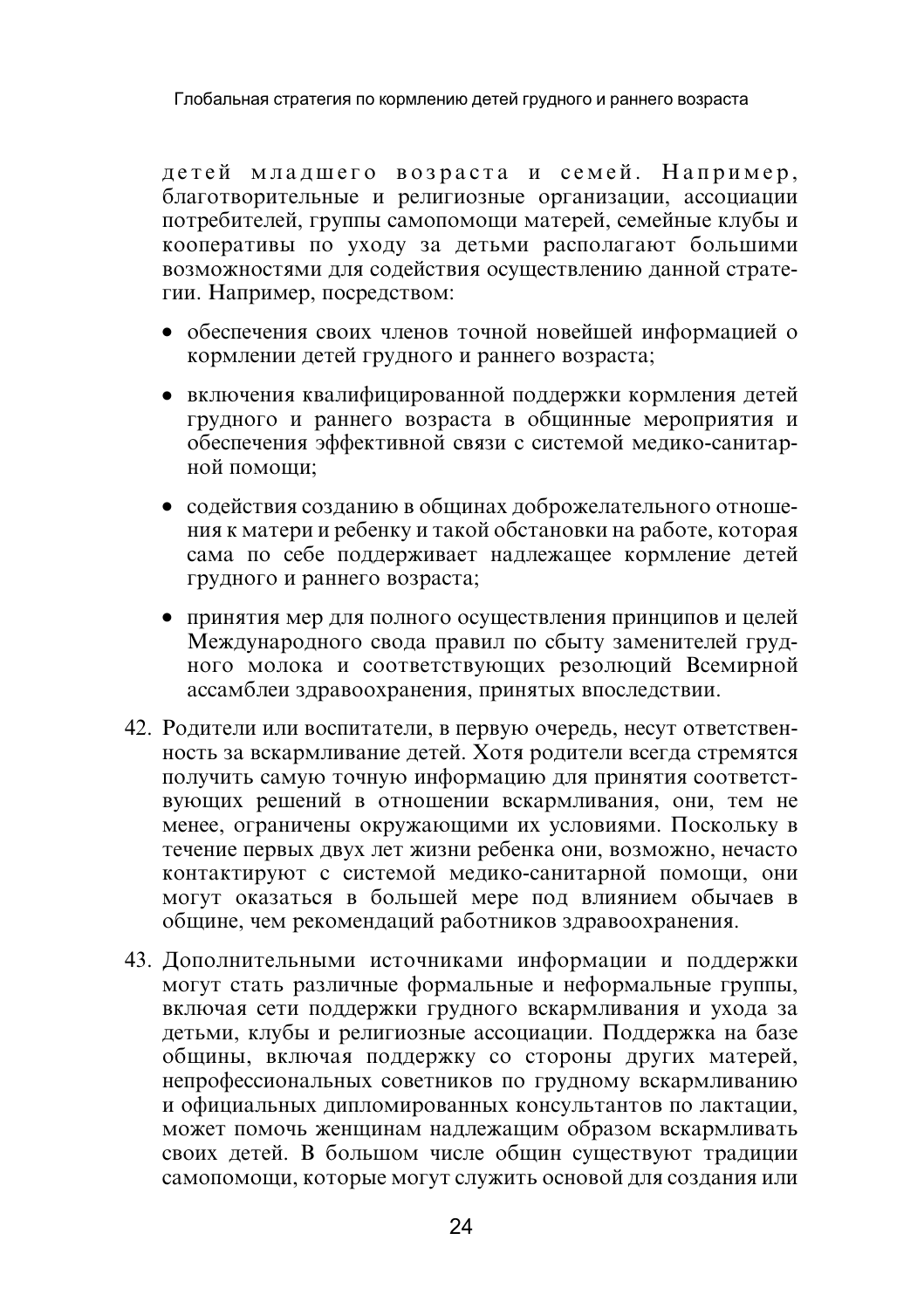2. Глобальная стратегия по кормлению детей грудного и раннего возраста

расширения подходящих систем поддержки, способных помочь семьям в этом отношении.

#### Коммерческие предприятия

44. Изготовители и распространители обработанных промышленным способом пищевых продуктов, предназначенных для детей грудного и раннего возраста, также могут сыграть конструктивную роль в достижении целей этой стратегии. Они должны обеспечить, чтобы обработанные пищевые продукты для детей грудного и раннего возраста, выпускаемые в продажу, отвечали соответствующим нормам Кодекса алиментариус, а также Кодекс гигиенической практики в отношении продуктов питания для детей грудного и старшего возраста Кодекса алиментариус. Кроме того, все производители и распространители продуктов, попадающих в сферу действия Международного свода правил по сбыту заменителей грудного молока, включая рожки и соски, несли ответственность за мониторинг своей практики сбыта в соответствии с принципами и целью Свода. Они должны обеспечивать, чтобы их поведение на каждом уровне соответствовало Своду правил, последующим резолюциям Ассамблеи здравоохранения и национальным мерам, которые были приняты для их проведения в жизнь.

#### Социальные партнеры

45. Работодатели должны обеспечить такое положение, чтобы связанные с материнством права всех женщин, работающих по найму, соблюдались, включая перерывы для кормления или другие мероприятия на рабочих местах, например возможности для сцеживания и хранения грудного молока при последующем вскармливании тем лицом, которое осуществляет уход, для того чтобы облегчить грудное вскармливание, после того как заканчивается отпуск по беременности и родам. Профсоюзы наделены непосредственной ролью в вопросе обсуждения необходимых прав, связанных с материнством, и безопасностью занятых женщин репродуктивного возраста (см. пункты 28 и 34).

#### Другие группы

- 46. Многие компоненты общества могут сыграть важную роль в содействии надлежащей практике вскармливания. Эти компоненты включают:
	- органы просвещения, которые способствуют формированию установок у детей и подростков в отношении кормления детей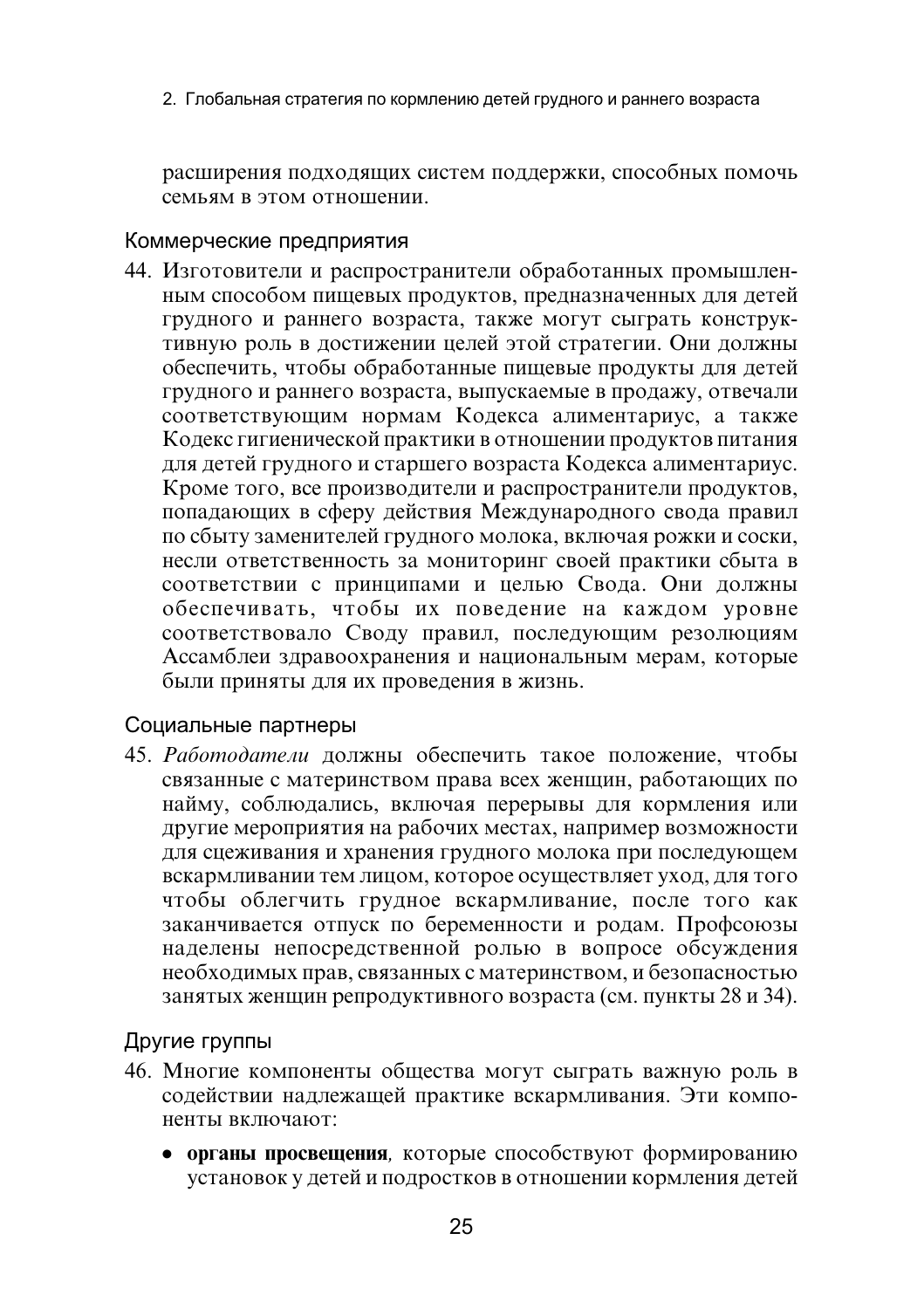грудного и раннего возраста; через школы и другие каналы образования следует обеспечивать точную информацию для содействия большему пониманию проблемы и позитивному подходу;

- средства массовой информации, которые влияют на установки населения в отношении воспитания, ухода за детьми и продукции, попадающей в сферу Международного свода правил сбыта заменителей грудного молока. Информация, поступающая от них по этим вопросам, и, что не менее важно, то, как в них отображается роль родителей, уход за детьми и продукция, должна быть точной, современной, объективной и соответствующей принципам и цели Свода правил;
- детские учреждения, которые позволяют работающим матерям обеспечивать уход за своими детьми грудного и раннего возраста, должны способствовать продолжению грудного вскармливания и вскармливания грудным молоком и оказывать поддержку этому.

#### Международные организации

- 47. Международные организации, включая глобальные и региональные учреждения кредитования, должны ставить вопрос о кормлении детей грудного и раннего возраста на видное место в глобальной повестке общественного здравоохранения в качестве признания его важного значения для осуществления прав детей и женщин; они должны бороться за выделение бульших людских, финансовых и организационных ресурсов в целях осуществления данной стратегии повсюду и, по возможности, предоставлять дополнительные ресурсы для этого.
- 48. Конкретный вклад международных организаций в содействие работе правительств включает следующее:

#### Разработка норм и стандартов

- разработка руководящих принципов на основе фактических данных для содействия достижению оперативных целей стратегии;
- оказание поддержки эпидемиологическим и оперативным исследованиям:
- содействие систематическому использованию общих глобальных показателей для мониторинга и оценки тенденций в кормлении детей;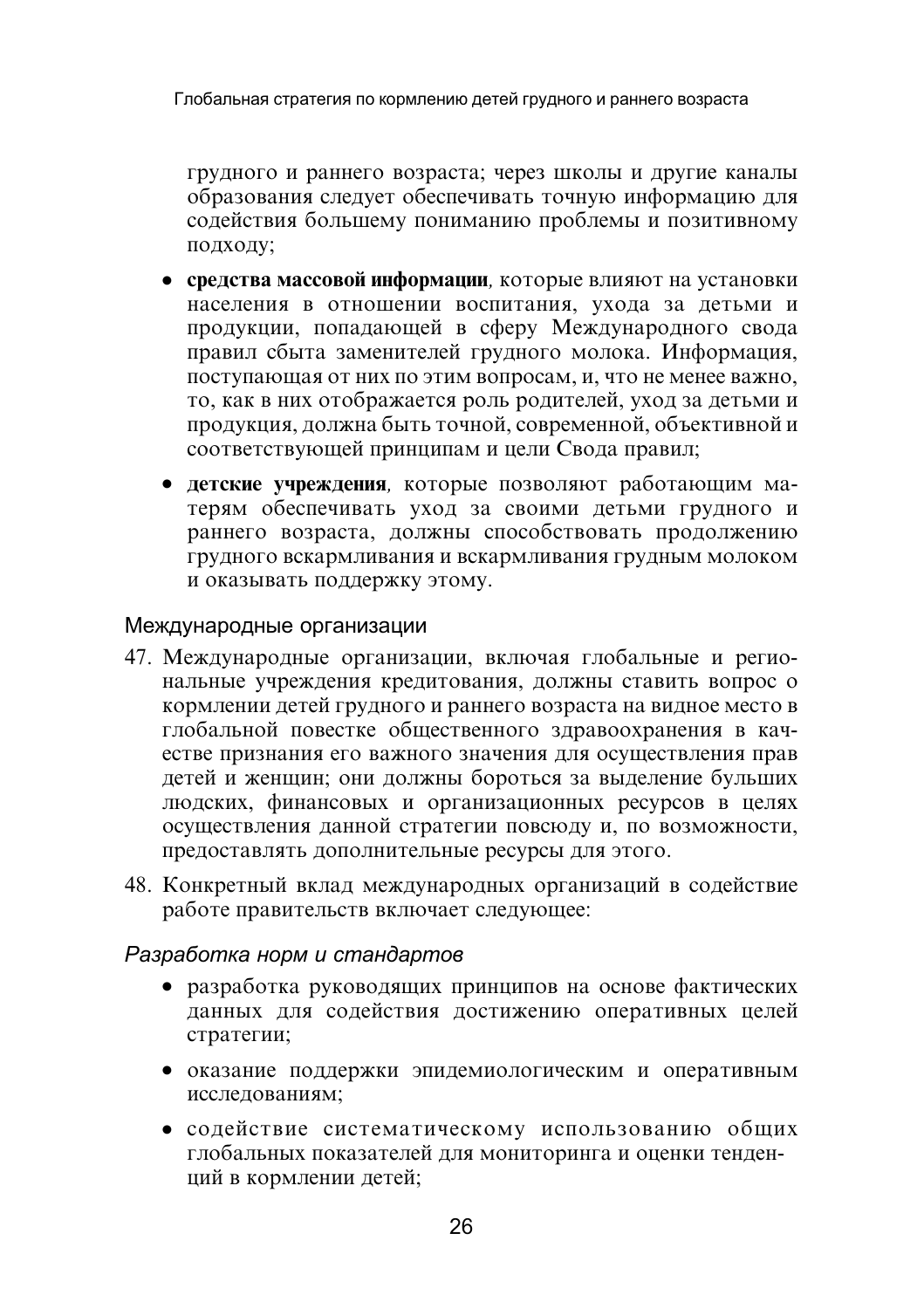- 2. Глобальная стратегия по кормлению детей грудного и раннего возраста
- разработка новых показателей, например в отношении адекватного прикорма:
- повышение качества разукрупненных по половому признаку глобальных, региональных и национальных данных и расширение доступа к ним;

#### Поддержка наращивания национального потенциала

- информирование и полготовка разработчиков политики здравоохранения и руководителей медико-санитарных служб:
- повышение квалификации работников здравоохранения в отношении поддержки оптимальному кормлению детей грудного и раннего возраста;
- $\bullet$  пересмотр, в случае необходимости, соответствующих программ обучения для врачей, медсестер, акушерок, специалистов по питанию и диетологов, санитаров и других связанных со здравоохранением профессий;
- планирование и мониторинг Инициативы по созданию в больницах условий, благоприятных для грудного вскармливания и распространение ее за пределы служб родовспоможения:
- оказание содействия по обеспечению достаточных ресурсов для этой цели, в особенности в странах с высокой залолженностью:

#### Поддержка разработки и внедрения политики

- поддержка мероприятий по социальной мобилизации, например с использованием средств массовой информации, для содействия надлежащей практике вскармливания грудных детей и просвещение представителей средств информации;
- борьба за ратификацию Конвенции МОТ о защите материнства No. 183, 2000 г. и применение Рекомендации No. 191, 2000 г., в том числе для женщин, занятых нетипичными формами зависимого труда;
- призыв к осуществлению Международного свода правил по сбыту заменителей грудного молока и последующих соответствующих резолюций Ассамблеи здравоохранения, а также предоставление соответствующей технической поддержки по запросам;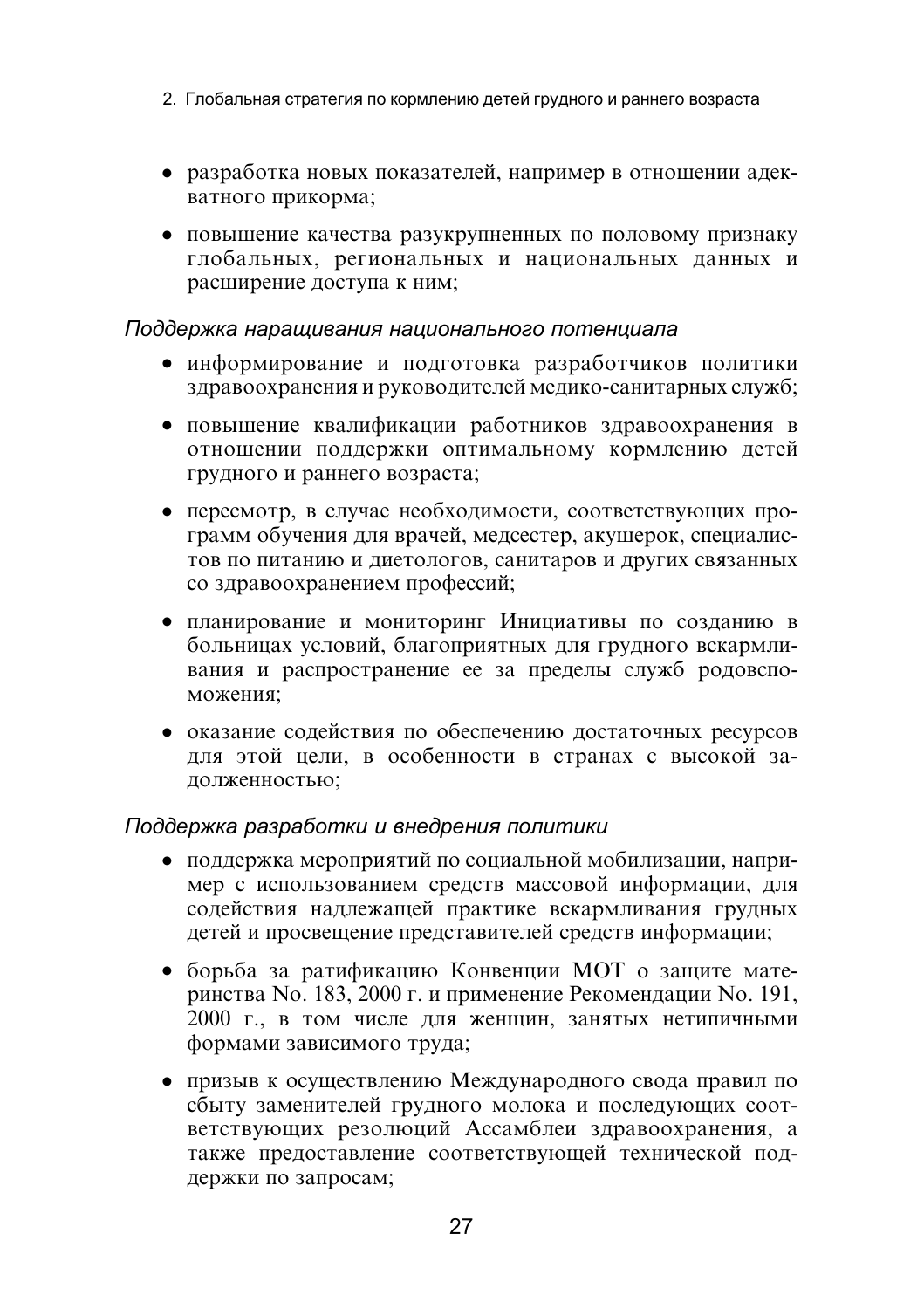Глобальная стратегия по кормлению детей грудного и раннего возраста

- обеспечение такого положения, чтобы все нормы Кодекса алиментариус, связанные с этим текстом, касающиеся продуктов питания для детей грудного и раннего возраста, полностью учитывали политику ВОЗ, касающуюся соответствующего сбыта и распределения, рекомендованного возраста, использования и безопасной подготовки и кормления, включая то, что отражено в Международном кодексе по сбыту заменителей грудного молока и последующих резолюциях Ассамблеи здравоохранения по данному вопросу;
- обеспечение того, чтобы Международный кодекс по сбыту заменителей грудного молока и последующие резолюции Ассамблеи здравоохранения по данному вопросу полностью учитывались в ходе осуществления торговой политики и переговоров;
- поддержка исследований в отношении практики сбыта и Международного кодекса.

## Заключение

- 49. Эта стратегия содержит описание основных мероприятий по охране, поощрению и поддержке надлежащего вскармливания детей грудного и раннего возраста. Она сосредоточена на значении инвестиций в эту важную область для обеспечения и полного развития потенциала детей, освобождения их от неблагоприятных последствий недостаточного или неполноценного питания и болезней, которые можно предупредить. Стратегия концентрируется на роли основных партнеров правительств, международных организаций и других заинтересованных сторон - и возлагает особую ответственность на каждого из них для обеспечения того, чтобы сумма их коллективных действий способствовала полному достижению цели и задач стратегии. Она строится на существующих подходах, которые, при необходимости, расширяются и обеспечивают структуру для синергической связи вклада различных программных областей, включая питание, здоровье и развитие ребенка, а также здоровье матерей и репродуктивного здоровья. Теперь эту стратегию необходимо воплотить в практику.
- 50. Имеются убедительные данные со всего мира относительного того, что правительства при поддержке международного сообщества и других заинтересованных сторон серьезно относятся к своей обязанности охранять и укреплять здоровье и алиментарное благосостояние детей раннего и грудного воз-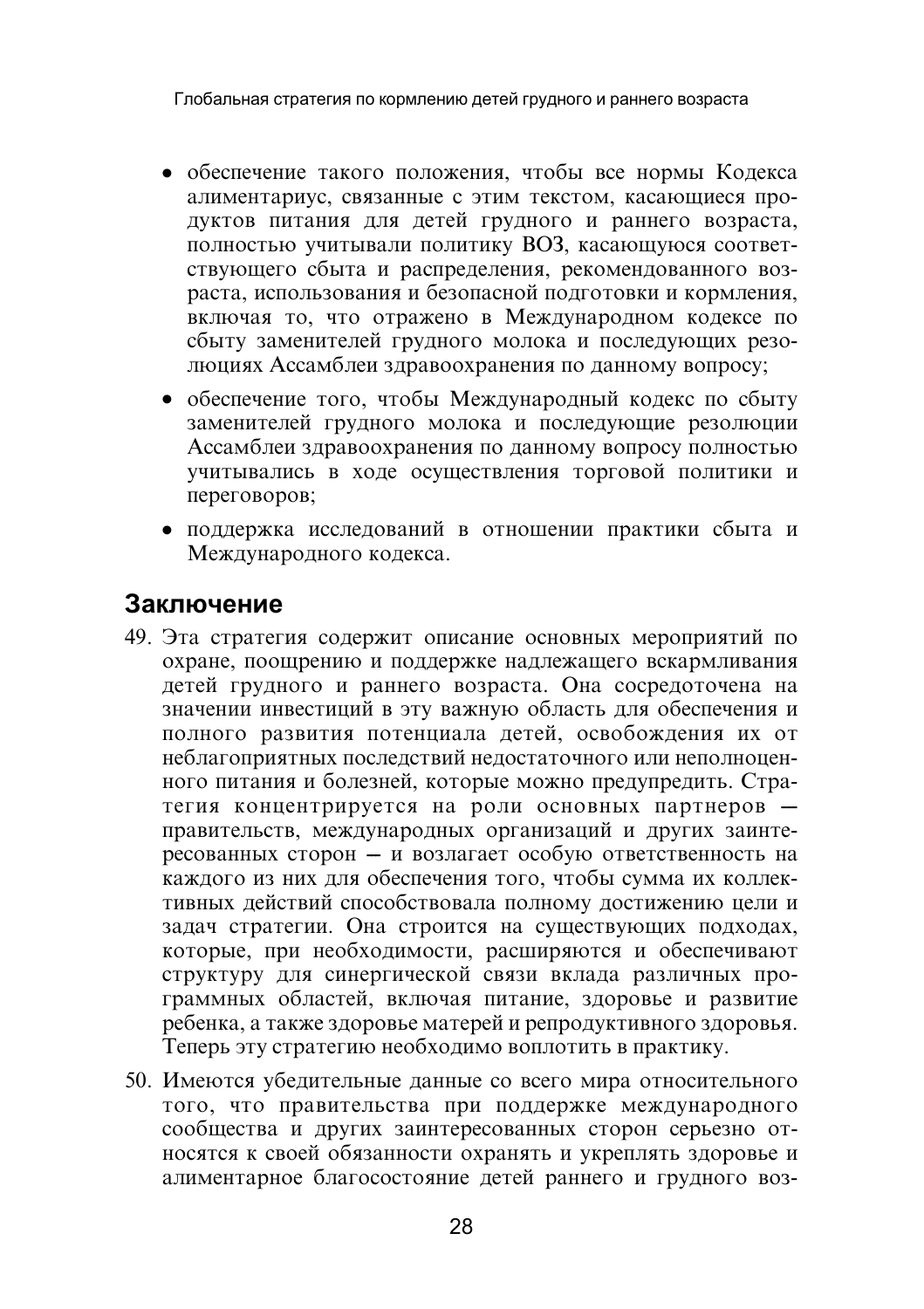2. Глобальная стратегия по кормлению детей грудного и раннего возраста

раста, беременных и кормящих женщин<sup>1</sup>. Один из устойчивых, ощутимых результатов Международной конвенции по питанию, а именно Всемирная декларация по питанию, предлагает впечатляющую картину преобразованного мира. Тем временем План лействий по питанию показывает надежный путь к достижению этих преобразований<sup>2</sup>.

- 51. За десять лет после принятия этих документов 159 государствчленов (83%) продемонстрировали свою решимость предпринимать действия, разработав или укрепив свои национальные политические курсы и планы в области питания. Более половины (59%) включили специфические стратегии по улучшению практики кормления детей грудного и раннего возраста. Этот обнадеживающий результат необходимо подкрепить и расширить, с тем чтобы включить все государства-члены по мере его пересмотра и обновления и обеспечить полный учет нынешней всеобъемлющей повестки дня. Очевидно, однако, что для достижения цели и задач этой стратегии, а также решения нынешних и будущих проблем в области питания требуется гораздо большее.
- 52. Данная глобальная стратегия дает правительствам и другим главным действующим лицам общества как ценную возможность, так и практический инструмент для индивидуального и коллективного обновления обязательств по охране, поощрению и поддержке безопасного и адекватного вскармливания детей грудного и раннего возраста повсюду.

Документ А55/14.

 $\mathbf{2}$ Всемирная декларация и План действий в области питания. Международная конференция по питанию, Рим, ФАО/ВОЗ, 1992 г.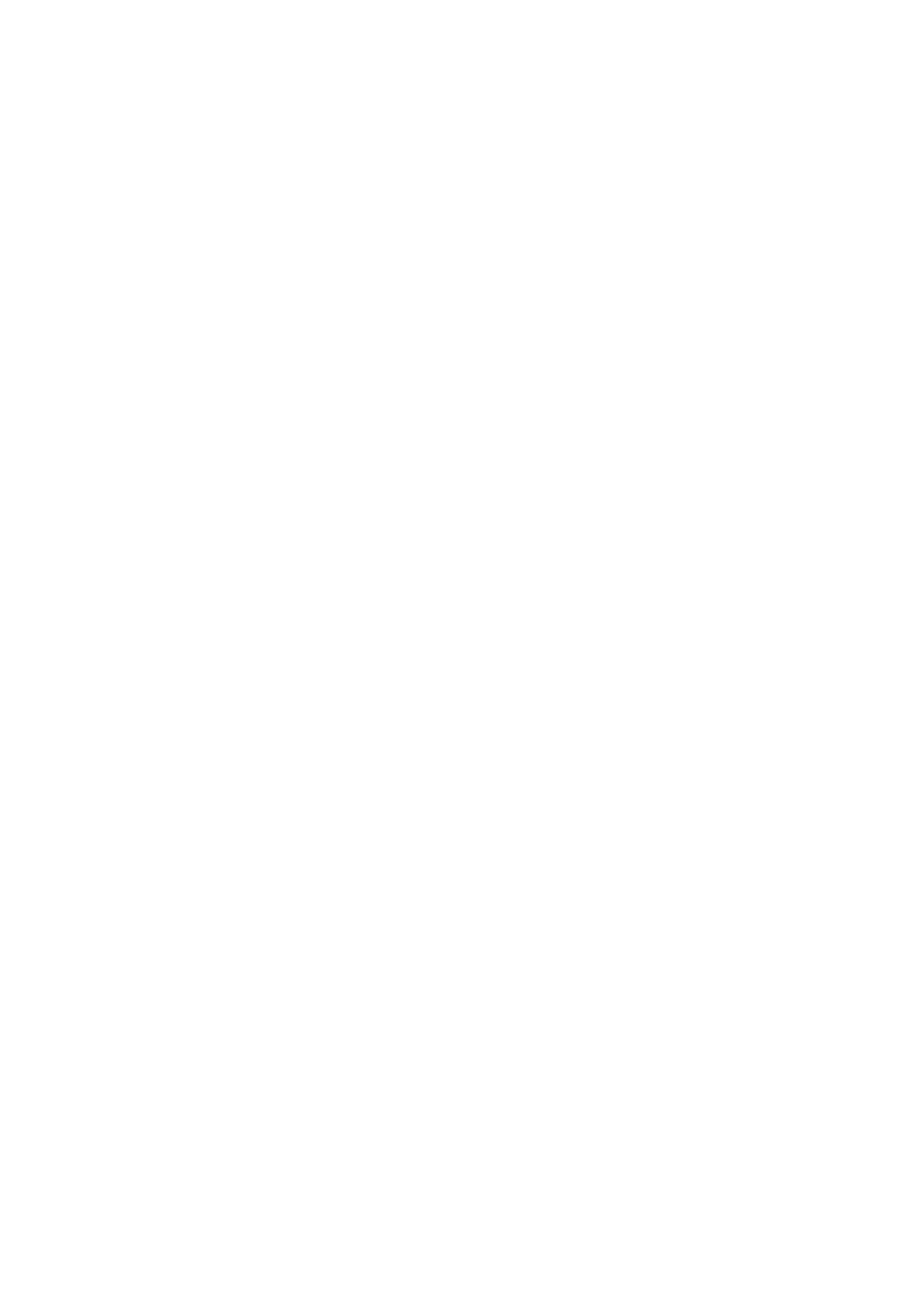## **ПРИЛОЖЕНИЕ** Резолюция ЦРФ55.25: Питание детей грудного и раннего возраста

Пятьдесятая сессия Всемирной ассамблеи здравоохранения,

рассмотрев проект глобальной стратегии по кормлению детей грудного и раннего возраста;

глубоко обеспокоенная тем, что огромному числу детей грудного и раннего возраста все еще не обеспечено адекватного питания и что в результате этого состояние их питания, рост и развитие, здоровье и саму выживание ставятся под угрозу;

сознавая, что ежегодно до 55% смертей детей грудного возраста от диарейных болезней и острых респираторных инфекций могут быть результатом несоответствующей практики кормления и что менее 35% детей грудного возраста в мире вскармливаются исключительно грудью хотя бы в течение первых четырех месяцев жизни, а также что зачастую прикорм вводится несвоевременно, несоответствующим и небезопасным образом;

обеспокоенная той степенью, в которой несоответствующая практика кормления детей грудного и раннего возраста способствует общему бремени болезней, включая недостаточность питания и такие его последствия, как слепота и смертность в результате недостаточности витамина А, нарушение психомоторного развития в результате недостатка железа и анемии, необратимые повреждения головного мозга вследствие недостаточности йода и массовое воздействие на заболеваемость и смертность белково-энергетической недостаточности питания, а также последствия детского ожирения для дальнейшей жизни;

признавая, что снижения смертности детей грудного и раннего возраста можно добиться посредством улучшения питания женщин репродуктивного возраста, особенно во время беременности, и исключительно грудного вскармливания в течение первых шести месяцев жизни с адекватным в питательном отношении и безопасным прикормом благодаря введению безопасных и соответствующих объемов местного продовольствия и местных пищевых продуктов при продолжении грудного вскармливания до возраста двух лет и более;

учитывая проблемы, возникающие в связи с постоянно растущим числом лиц, подвергающихся воздействию серьезных чрезвычайных ситуаций, пандемию ВИЧ/СПИДа и сложности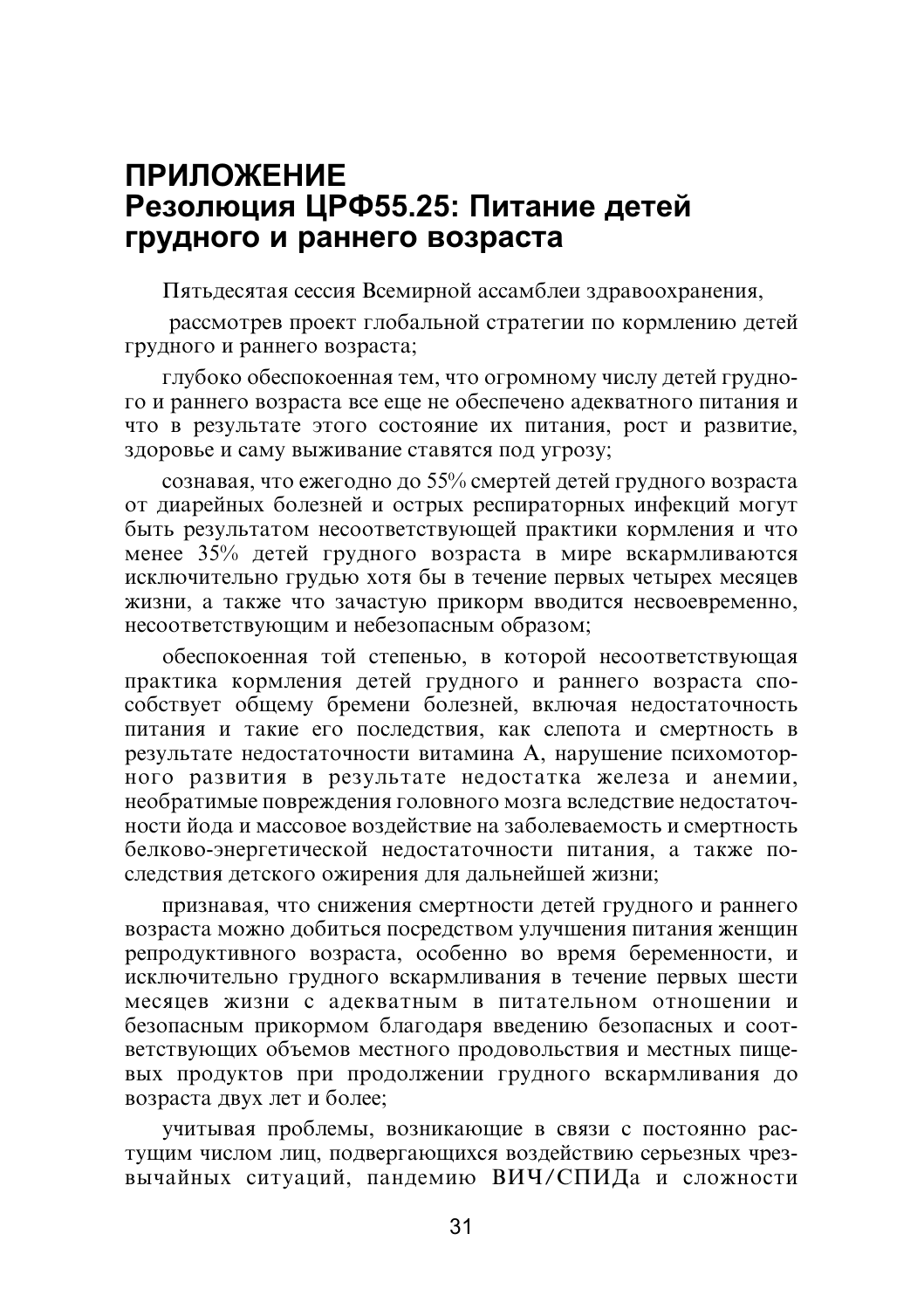современного образа жизни в сочетании с дальнейшим распространением необоснованной информации в отношении питания летей грудного и раннего возраста;

осознавая, что несоответствующая практика вскармливания и ее последствия являются серьезными препятствиями к устойчивому социально-экономическому развитию и уменьшению бедности;

вновь подтверждая, что матери и дети представляют собой неделимую биологическую и социальную единицу и что здоровье и питание одних неотделимо от здоровья и питания других;

напоминая о том, что Ассамблея здравоохранения одобрила (резолюция WHA33.32) полные тексты заявления и рекомендаций совместного Совещания ВОЗ/ЮНИСЕФ по вскармливанию детей грудного и раннего возраста, проведенного в 1979 г.; приняла Международный свод правил по сбыту заменителей грудного молока (резолюция WHA34.22) и подчеркнула, что принятие и выполнение этого Свода правил является минимальным требованием: приветствовала Инночентийскую декларацию о защите, поощрении и поддержке грудного вскармливания в качестве международной политики и практики здравоохранения (резолюция WHA44.33); постоянно поощряла и поддерживала все государственные и частные медико-санитарные учреждения, имеющие родильные отделения, с тем чтобы они содействовали грудному вскармливанию (резолюция WHA45.34); постоянно призывала к ратификации и осуществлению Конвенции о правах ребенка в качестве средства развития охраны здоровья семьи (резолюция WHA46.27); и одобрила полный текст Всемирной декларации и Плана действий в области питания, принятых Международной конференцией по питанию (Рим, 1992 г.) (резолюция WHA46.7);

напоминая также резолюции WHA35.26, WHA37.30, WHA39.28, WHA41.11, WHA43.3, WHA45.34, WHA46.7, WHA47.5, WHA49.15 u WHA54.2 о питании детей грудного и раннего возраста, соответствующей практике вскармливания и связанных с этим вопросах;

признавая необходимость во всеобъемлющей национальной политике в области питания детей грудного и раннего возраста, включая руководящие принципы для обеспечения соответствующего кормления детей грудного и раннего возраста в исключительно трудных условиях;

будучи убеждена, что пришло время, когда правительствам следует обновить свою приверженность обеспечению оптимального питания детей грудного и раннего возраста,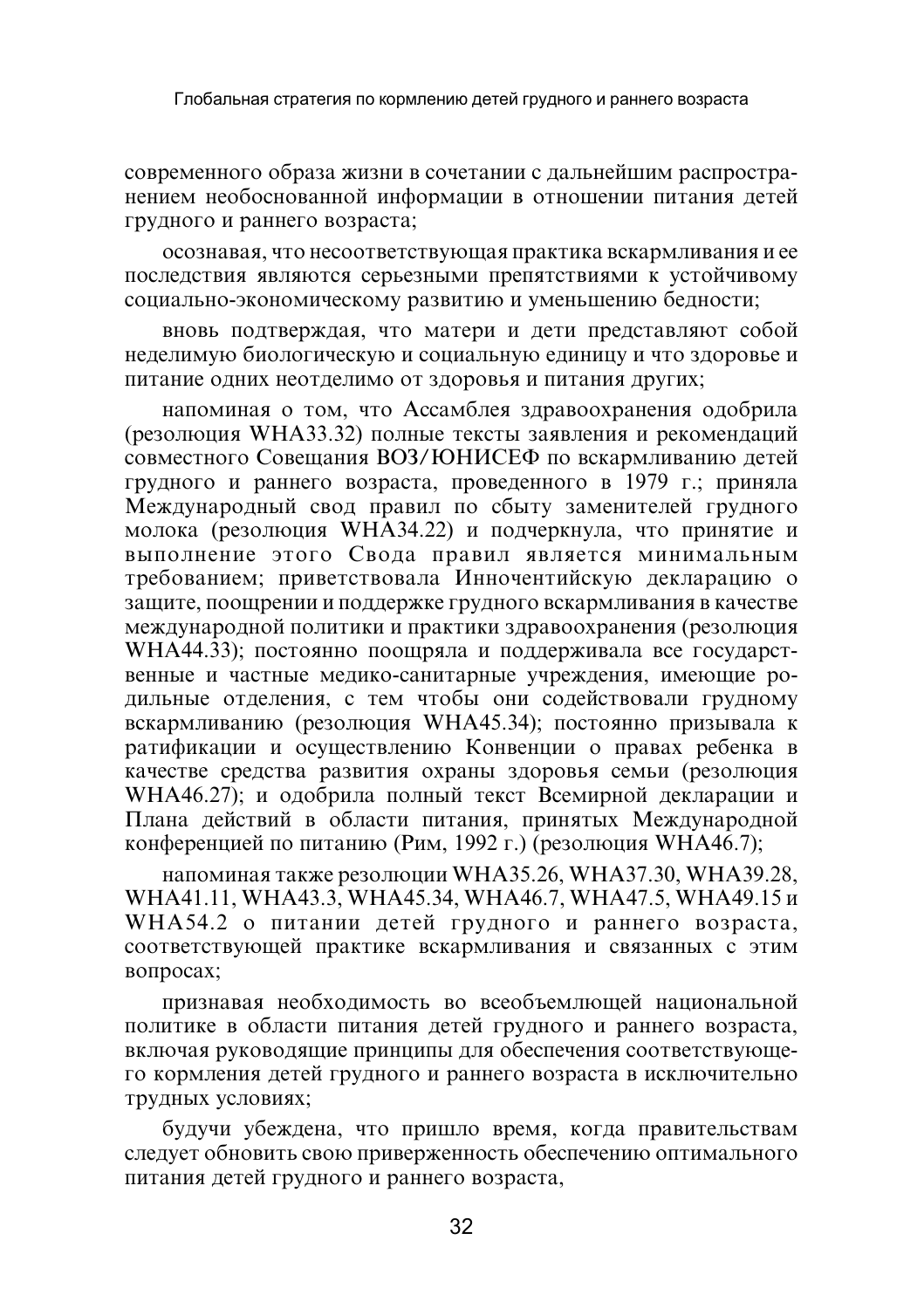ПРИЛОЖЕНИЕ Резолюция WHA55.25: Питание детей грудного и раннего возраста

- 1. УТВЕРЖДАЕТ глобальную стратегию по кормлению детей грудного и раннего возраста;
- 2. ПРИЗЫВАЕТ государства-члены безотлагательно:

(1) принять и осуществлять глобальную стратегию с учетом национальных условий и при уважении положительных местных традиций и ценностей в качестве части их общей политики и программ питания и охраны здоровья детей, с тем чтобы обеспечить оптимальное вскармливание всех детей грудного и раннего возраста и сократить риски, связанные с тучностью и другими последствиями неправильного питания;

(2) укреплять существующие или создавать новые структуры для осуществления глобальной стратегии в рамках сектора здравоохранения и других соответствующих секторов для мониторинга и оценки ее эффективности и для направления инвестиций и использования ресурсов в целях улучшения вскармливания детей грудного и раннего возраста;

- (3) для этого в соответствии с национальными условиями:
	- (а) установить национальные цели и задачи,
	- (b) определить реалистичные сроки их достижения,
	- (с) разработать поддающиеся измерению показатели успехов и результативности, которые позволят проводить точный мониторинг и оценку предпринимаемых действий и быстрое реагирование на выявляемые потребности;

(4) обеспечить, чтобы меры по введению микроэлементов в питание и сбыт питательных добавок не подменяли и не подрывали поддержку устойчивой практике исключительно грудного вскармливания и оптимального прикорма;

(5) мобилизовать социальные и экономические ресурсы в рамках общества и активно вовлекать их в осуществление глобальной стратегии и в достижение ее целей и задач в духе резолюции WHA49.15;

3. ПРИЗЫВАЕТ другие международные организации и учреждения, в частности МОТ, ФАО, ЮНИСЕФ, УВКБ, ЮНФПА и ЮНЭЙДС, отдавать высокий приоритет в рамках своих соответствующих мандатов и программ, в соответствии с руководящими принципами в отношении конфликта интересов, оказанию поддержки правительствам в осуществлении глобальной стратегии и предлагает донорам обеспечить адекватное финансирование необходимых мер;